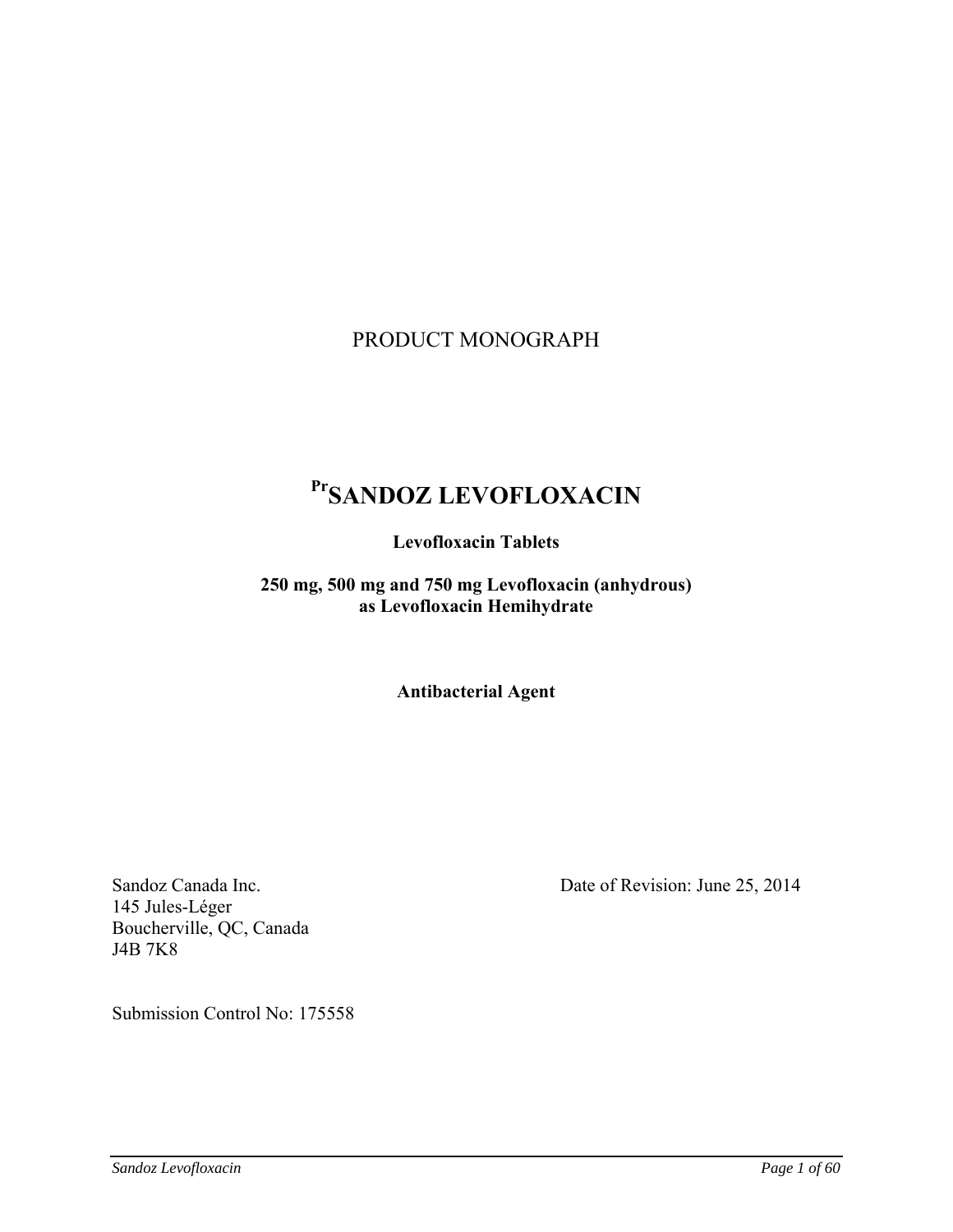# **Table of Contents**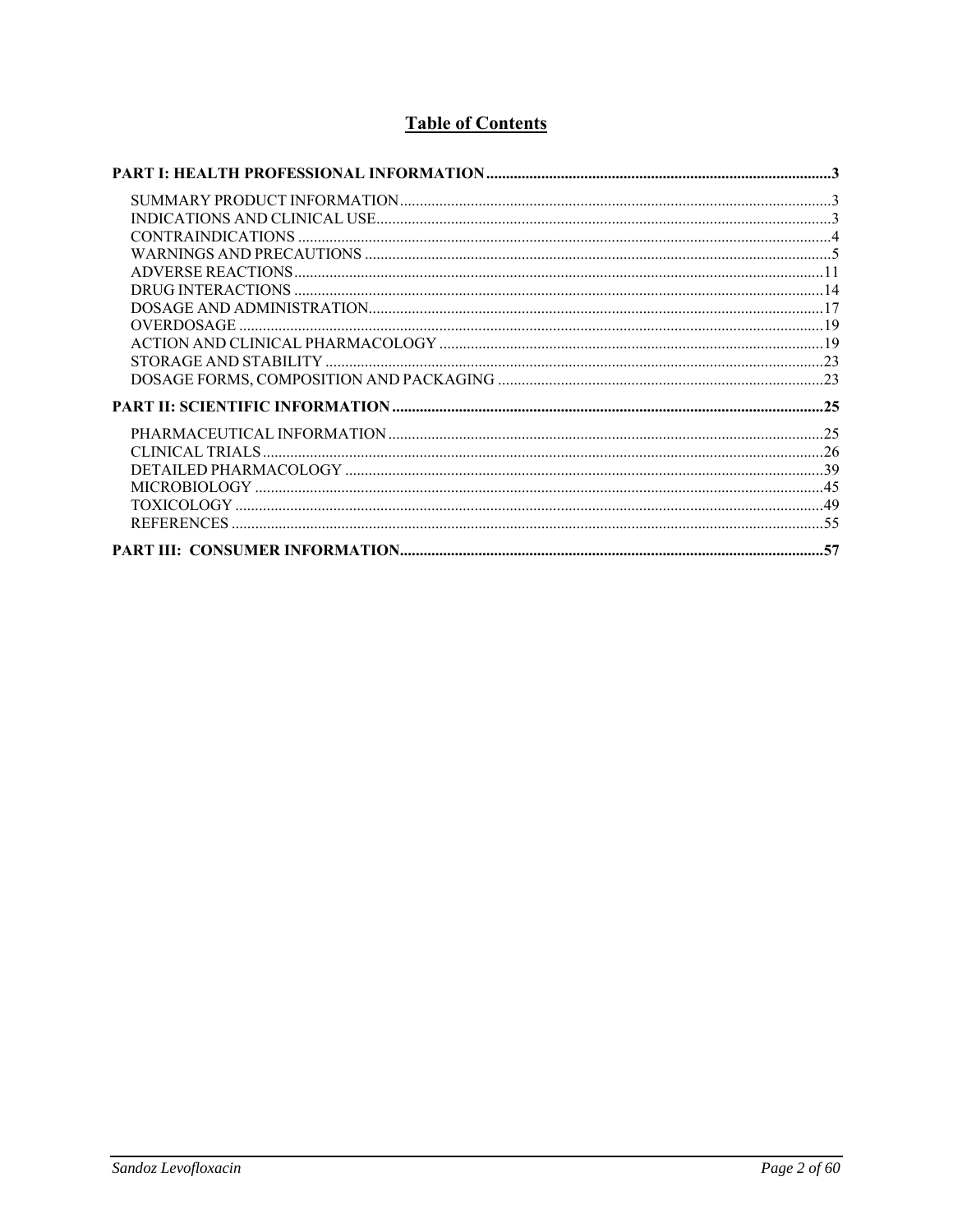# **PrSANDOZ LEVOFLOXACIN**

Levofloxacin tablets

# **PART I: HEALTH PROFESSIONAL INFORMATION**

# **SUMMARY PRODUCT INFORMATION**

| Route of       | Dosage Form/      | <b>Clinically Relevant Nonmedicinal</b>   |
|----------------|-------------------|-------------------------------------------|
| Administration | Strength          | <b>Ingredients</b>                        |
| Oral           | Tablet/250 mg,    | Lactose                                   |
|                | 500 mg and 750 mg | For a complete listing see DOSAGE FORMS,  |
|                |                   | <b>COMPOSITION AND PACKAGING section.</b> |

# **INDICATIONS AND CLINICAL USE**

Sandoz Levofloxacin (levofloxacin tablets) is indicated for the treatment of adults with bacterial infections caused by susceptible strains of the designated microorganisms in the infections listed below.

### **Upper Respiratory Tract**

Acute sinusitis (mild to moderate) due to *Streptococcus pneumoniae, Haemophilus influenzae*, or *Moraxella (Branhamella) catarrhalis*.

## **Lower Respiratory Tract**

Acute bacterial exacerbations of chronic bronchitis (mild to moderate) due to *Staphylococcus aureus, Streptococcus pneumoniae, Haemophilus influenzae, Haemophilus parainfluenzae,* or *Moraxella (Branhamella) catarrhalis.* 

Community-acquired pneumonia (mild, moderate and severe infections) due to *Staphylococcus aureus*, *Streptococcus pneumoniae (*including penicillin-resistant strains)*, Haemophilus influenzae, Haemophilus parainfluenzae, Klebsiella pneumoniae, Moraxella (Branhamella) catarrhalis, Chlamydia pneumoniae, Legionella pneumophila,* or *Mycoplasma pneumoniae* (see DOSAGE AND ADMINISTRATION, and CLINICAL TRIALS).

Nosocomial pneumonia due to methicillin-susceptible *Staphylococcus aureus, Pseudomonas aeruginosa, Serratia marcescens, Escherichia coli, Klebsiella pneumoniae, Haemophilus influenzae* or *Streptococcus pneumoniae*. Adjunctive therapy should be used as clinically indicated. Where *Pseudomonas aeruginosa* is a documented or presumptive pathogen, combination therapy with an anti-pseudomonal β-lactam is recommended.

#### **Skin and Skin Structure**

Uncomplicated skin and skin structure infections (mild to moderate) due to *Staphylococcus aureus* or *Streptococcus pyogenes*.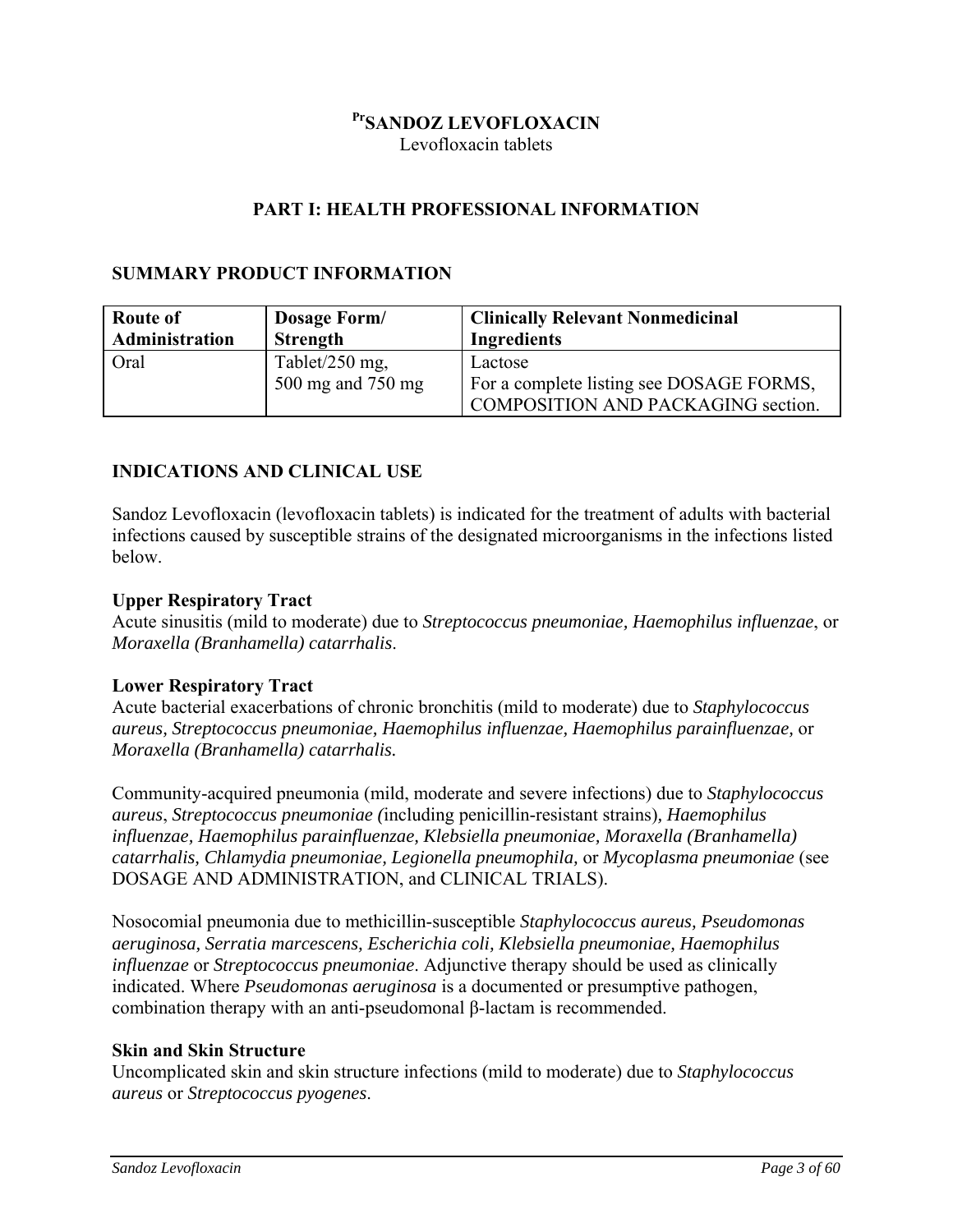Complicated skin and skin structure infections (mild to moderate), excluding burns, due to *Enterococcus faecalis*, methicillin-sensitive *Staphylococcus aureus, Streptococcus pyogenes, Proteus mirabilis,* or *Streptococcus agalactiae*.

# **Urinary Tract**

Complicated urinary tract infections (mild to moderate) due to *Enterococcus (Streptococcus) faecalis, Enterobacter cloacae*, *Escherichia coli, Klebsiella pneumoniae*, *Proteus mirabilis,* or *Pseudomonas aeruginosa* (see DOSAGE AND ADMINISTRATION and CLINICAL TRIALS).

Uncomplicated urinary tract infections (mild to moderate) due to *Escherichia coli, Klebsiella pneumoniae* or *Staphylococcus saprophyticus.* 

Acute pyelonephritis (mild to moderate) caused by *Escherichia coli* (see DOSAGE AND ADMINISTRATION and CLINICAL TRIALS).

Chronic bacterial prostatitis due to *Escherichia coli, Enterococcus faecalis* or *Staphylococcus epidermidis*.

Appropriate culture and susceptibility tests should be performed before treatment in order to isolate and identify the organisms causing the infection, and to determine their susceptibility to levofloxacin. Therapy with levofloxacin may be initiated before the results of these tests are known; once results become available, appropriate therapy should be continued.

As with other drugs in this class, some strains of *Pseudomonas aeruginosa* may develop resistance fairly rapidly during treatment with levofloxacin. Culture and susceptibility testing performed periodically during therapy, will reveal not only the therapeutic effect of the antimicrobial agent, but also the possible emergence of bacterial resistance.

## **Geriatrics (≥65 years of age):**

Drug absorption appears to be unaffected by age. Dose adjustment based on age alone is not necessary (see WARNINGS AND PRECAUTIONS, Special Populations and ACTION AND CLINICAL PHARMACOLOGY, Special Populations and Conditions).

#### **Pediatrics (<18 years of age):**

Safety and effectiveness in children under 18 years of age have not been established (see WARNINGS AND PRECAUTIONS**,** Special Populations).

## **CONTRAINDICATIONS**

Levofloxacin is contraindicated in persons with a history of hypersensitivity to levofloxacin, quinolone antimicrobial agents, or any other components of this product. For a complete listing, see the DOSAGE FORMS, COMPOSITION AND PACKAGING section of the Product Monograph.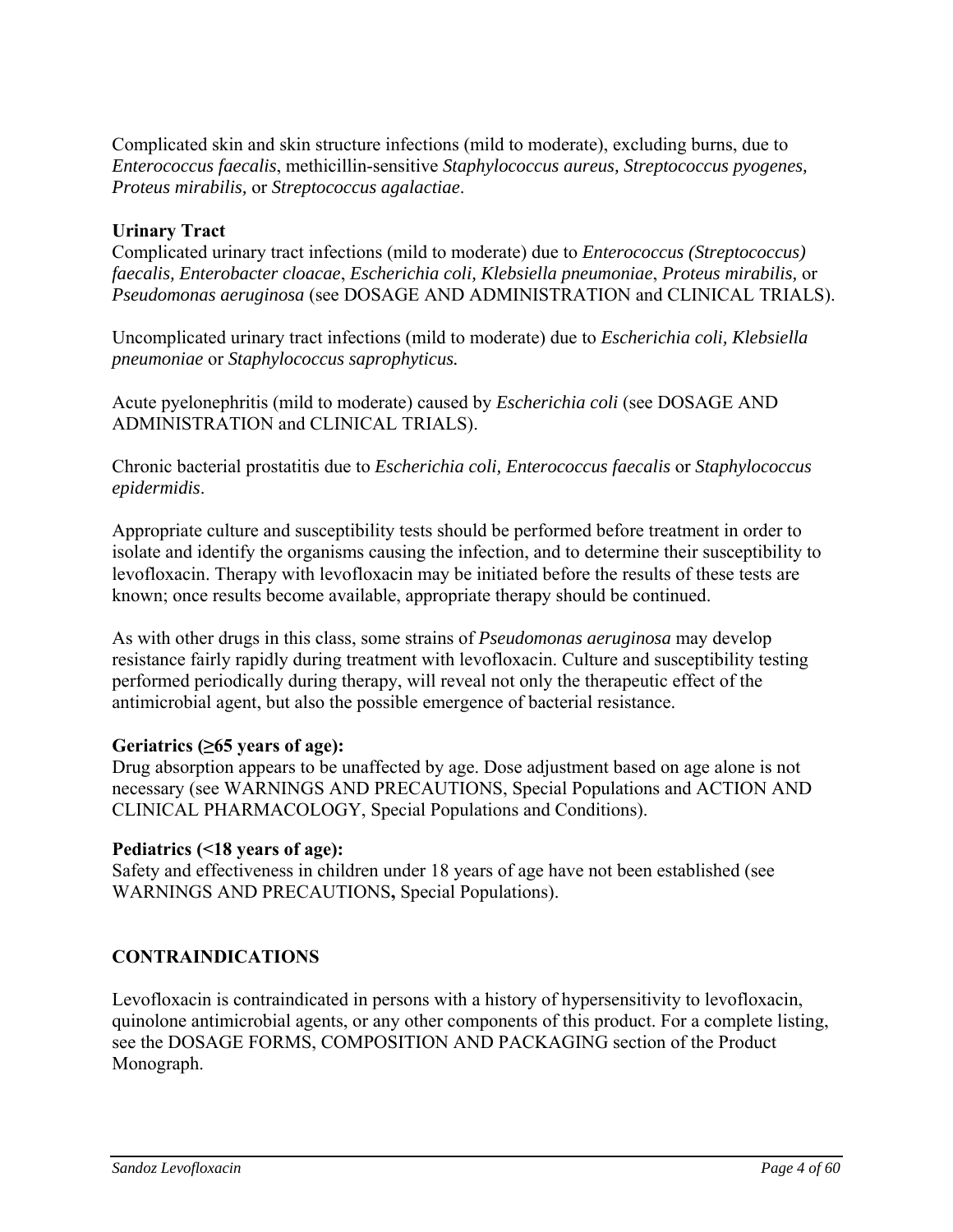Levofloxacin is also contraindicated in persons with a history of tendinitis or tendon rupture associated with the use of any member of the quinolone group of antimicrobial agents.

# **WARNINGS AND PRECAUTIONS**

# **Serious Warnings and Precautions**

- **EXECUTE:** Levofloxacin has been shown to prolong the QT interval of the electrocardiogram in some patients (see WARNINGS AND PRECAUTIONS, Cardiovascular).
- Serious hypersensitivity and/or anaphylactic reactions have been reported in patients receiving quinolone therapy, including levofloxacin (see WARNINGS AND PRECAUTIONS, Immune).
- Seizures may occur with quinolone therapy. Levofloxacin should be used with caution in patients with known or suspected CNS disorders which may predispose to seizures or lower the seizure threshold (see WARNINGS AND PRECAUTIONS, Neurologic).
- Fluoroquinolones, including levofloxacin, may exacerbate muscle weakness in persons with myasthenia gravis. Avoid levofloxacin in patients with a known history of myasthenia gravis (see WARNINGS AND PRECAUTIONS, Musculoskeletal).
- Fluoroquinolones, including levofloxacin, are associated with an increased risk of tendinitis and tendon rupture in all ages. This risk is further increased in older patients usually over 60 years of age, in patients taking corticosteroid drugs, and in patients with kidney, heart or lung transplants (see WARNINGS AND PRECAUTIONS, Musculoskeletal).

# **General**

The administration of levofloxacin increased the incidence and severity of osteochondrosis in immature rats and dogs. Other quinolones also produce similar erosions in the weight-bearing joints and other signs of arthropathy in immature animals of various species. Consequently, levofloxacin should not be used in pre-pubertal patients (see TOXICOLOGY).

Although levofloxacin is soluble, adequate hydration of patients receiving levofloxacin should be maintained to prevent the formation of a highly concentrated urine. Crystalluria has been observed rarely in patients receiving other quinolones, when associated with high doses and an alkaline urine. Although crystalluria was not observed in clinical trials with levofloxacin, patients are encouraged to remain adequately hydrated.

As with any antimicrobial drug, periodic assessment of organ system functions, including renal, hepatic, and hematopoietic, is advisable during prolonged therapy (see ADVERSE REACTIONS).

Use of levofloxacin hemihydrate with other drugs may lead to drug-drug interactions (see DRUG INTERACTIONS, Drug-Drug Interactions).

## Sexually Transmitted Diseases

Levofloxacin is not indicated for the treatment of syphilis or gonorrhea. Levofloxacin is not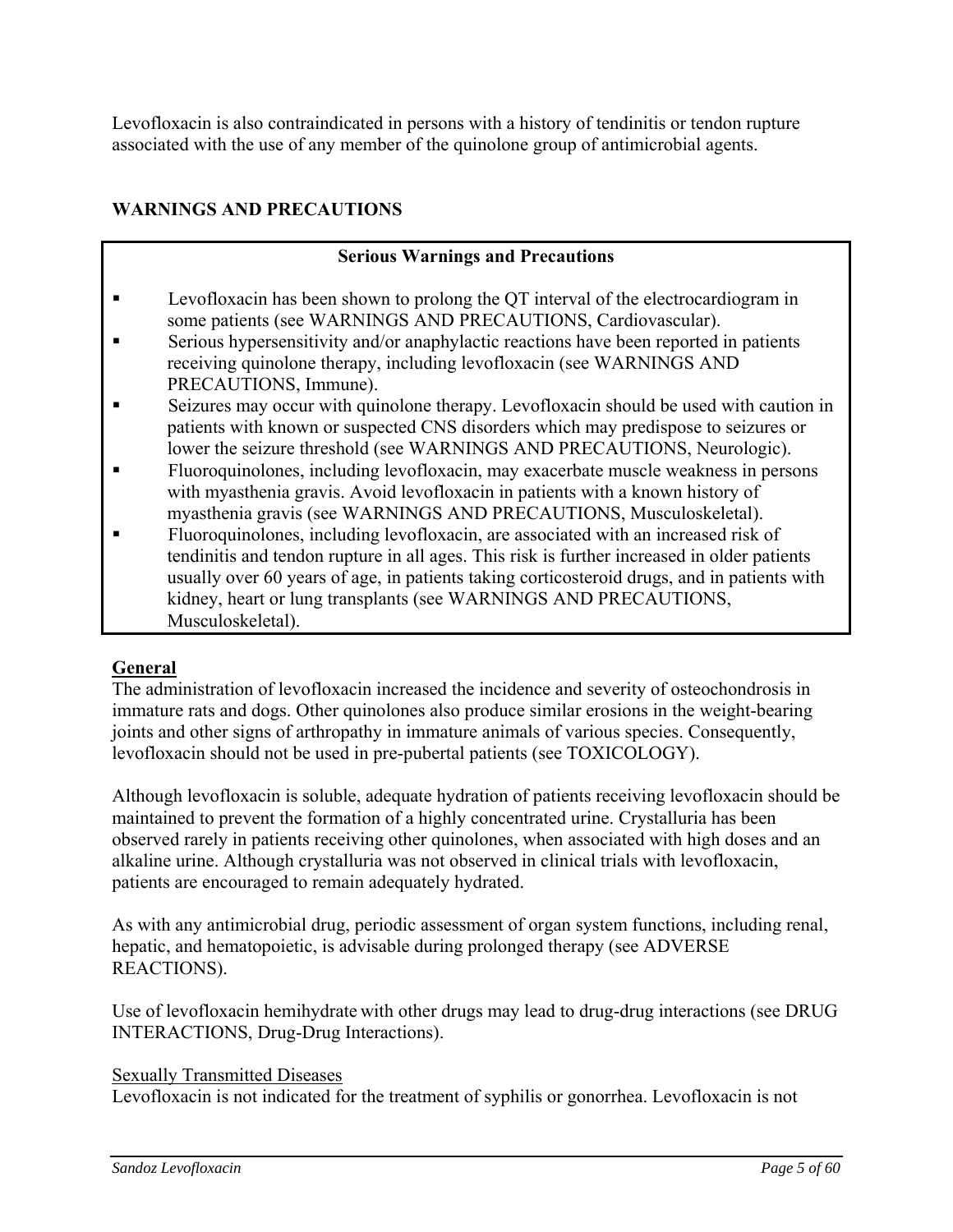effective in the treatment of syphilis. Antimicrobial agents used in high doses for short periods of time to treat gonorrhea may mask or delay the symptoms of incubating syphilis. All patients with gonorrhea should have a serologic test for syphilis at the time of diagnosis. Patients treated with antimicrobial agents with limited or no activity against *Treponema pallidum* should have a follow-up serologic test for syphilis after 3 months.

# **Cardiovascular**

## QT Prolongation

Some quinolones, including levofloxacin, have been associated with prolongation of the QT interval on the electrocardiogram and infrequent cases of arrhythmia. During post-marketing surveillance, very rare cases of torsades de pointes have been reported in patients taking levofloxacin. These reports generally involved patients with concurrent medical conditions or concomitant medications that may have been contributory. The risk of arrhythmias may be reduced by avoiding concurrent use with other drugs that prolong the QT interval including macrolide antibiotics, antipsychotics, tricyclic antidepressants, Class IA (e.g., quinidine, procainamide) or Class III (e.g., amiodarone, sotalol) antiarrhythmic agents, and cisapride. In addition, use of levofloxacin in the presence of risk factors for torsades de pointes such as hypokalemia, significant bradycardia, cardiomyopathy, patients with myocardial ischemia, and patients with congenital prolongation of the QT interval should be avoided (see DETAILED PHARMACOLOGY, Human Pharmacology, Studies Measuring Effects on QT and Corrected QT (QTc) Intervals).

## **Endocrine and Metabolism**

# Disturbances of Blood Glucose

Disturbances of blood glucose, including symptomatic hyper- and hypoglycemia, have been reported with the use of quinolones, including levofloxacin. In patients treated with levofloxacin, some of these cases were serious. Blood glucose disturbances were usually in diabetic patients receiving concomitant treatment with an oral hypoglycemic agent (e.g., glyburide/glibenclamide) and/or with insulin. In these patients, careful monitoring of blood glucose is recommended. If a hypoglycemic reaction occurs in a patient being treated with levofloxacin, discontinue levofloxacin immediately and initiate appropriate therapy. Serious hypoglycaemia and hyperglycemia have also occurred in patients without a history of diabetes (see ADVERSE REACTIONS and DRUG INTERACTIONS, Drug-Drug Interactions, Antidiabetic Agents).

Hypoglycemic coma has been observed in diabetic patients with the use of levofloxacin. Fatal outcomes have been reported. All cases of hypoglycemic coma had multiple confounding factors; a temporal relationship with the use of levofloxacin was identified (onset of altered consciousness occurred within 3 days in most cases). Caution should be exercised when using levofloxacin in diabetic patients taking concomitant treatment with an oral hypoglycemic agent and/or insulin, especially those who are elderly or who have renal impairment (see WARNINGS AND PRECAUTIONS, Renal and DRUG INTERACTIONS, Drug-Drug Interactions, Antidiabetic Agents).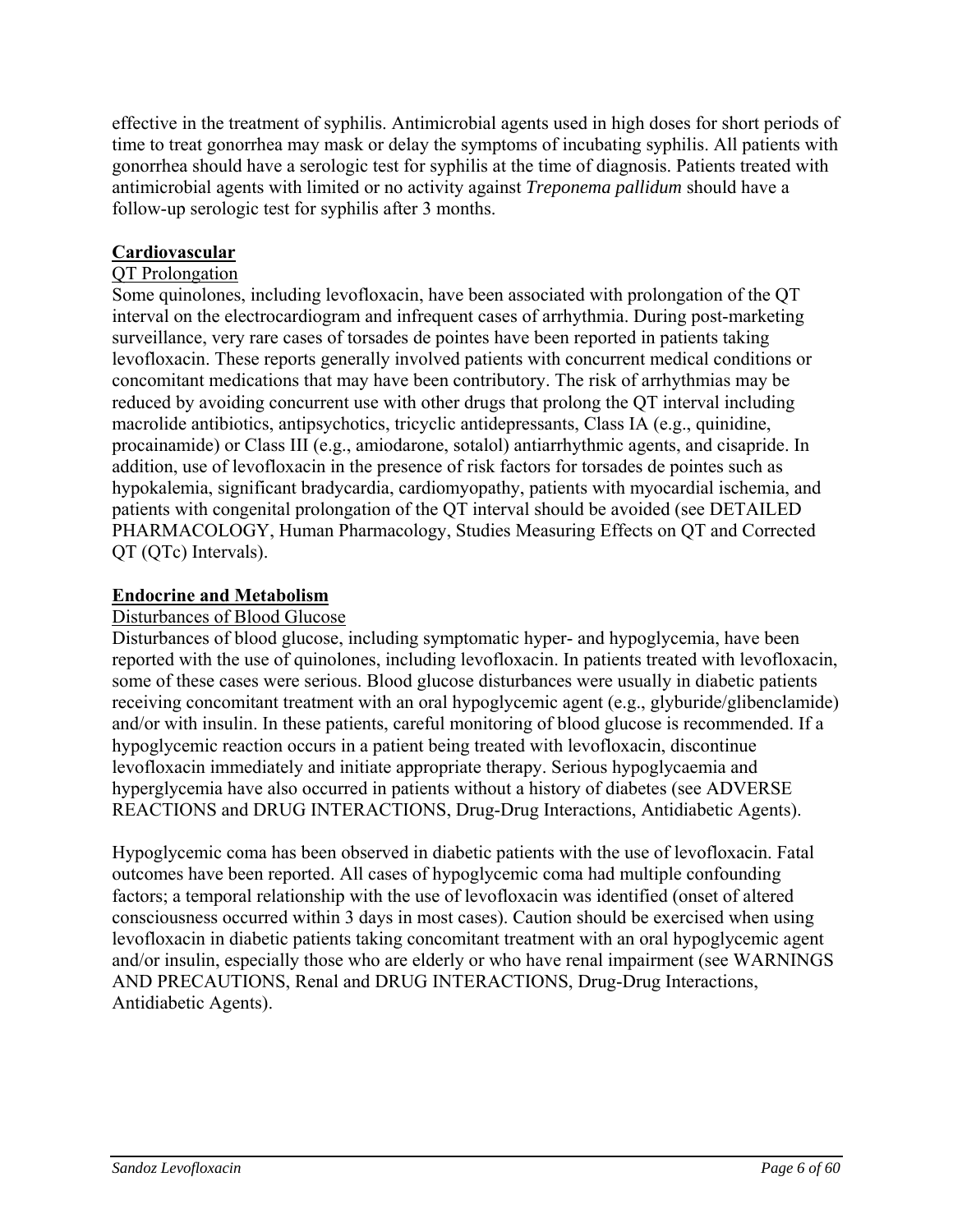# **Gastrointestinal**

## *Clostridium difficile*-associated disease

*Clostridium difficile*-associated disease (CDAD) has been reported with use of many antibacterial agents, including levofloxacin. CDAD may range in severity from mild diarrhea to fatal colitis. It is important to consider this diagnosis in patients who present with diarrhea or symptoms of colitis, pseudomembranous colitis, toxic megacolon, or perforation of the colon subsequent to the administration of any antibacterial agent. CDAD has been reported to occur over 2 months after the administration of antibacterial agents.

Treatment with antibacterial agents may alter the normal flora of the colon and may permit overgrowth of *Clostridium difficile*. *C. difficile* produces toxins A and B, which contribute to the development of CDAD. CDAD may cause significant morbidity and mortality. CDAD can be refractory to antimicrobial therapy.

If the diagnosis of CDAD is suspected or confirmed, appropriate therapeutic measures should be initiated. Mild cases of CDAD usually respond to discontinuation of antibacterial agents not directed against *Clostridium difficile*. In moderate to severe cases, consideration should be given to management with fluids and electrolytes, protein supplementation, and treatment with an antibacterial agent clinically effective against *Clostridium difficile*. Surgical evaluation should be instituted as clinically indicated since surgical intervention may be required in certain severe cases (see ADVERSE REACTIONS).

## **Hepatic**

Very rare post-marketing reports of severe hepatotoxicity (including acute hepatitis and fatal events) have been received for patients treated with levofloxacin. No evidence of serious drugassociated hepatotoxicity was detected in clinical trials of over 7000 patients. Severe hepatotoxicity generally occurred within 14 days of initiation of therapy and most cases occurred within 6 days. Most cases of severe hepatotoxicity were not associated with hypersensitivity. The majority of fatal hepatotoxicity reports occurred in patients 65 years of age or older and most were not associated with hypersensitivity. Levofloxacin should be discontinued immediately if the patient develops signs and symptoms of hepatitis (see ADVERSE REACTIONS, Post-Market Adverse Drug Reactions).

## **Immune**

## Hypersensitivity

Serious and occasionally fatal hypersensitivity and/or anaphylactic reactions have been reported in patients receiving therapy with quinolones, including levofloxacin. These reactions often occur following the first dose. Some reactions have been accompanied by cardiovascular collapse, hypotension/shock, seizure, loss of consciousness, tingling, angioedema (including tongue, laryngeal, throat or facial edema/swelling), airway obstruction (including bronchospasm, shortness of breath, and acute respiratory distress), dyspnea, urticaria, itching, and other serious skin reactions. Levofloxacin should be discontinued immediately at the first appearance of a skin rash or any other sign of hypersensitivity. Serious acute hypersensitivity reactions may require treatment with epinephrine and other resuscitative measures, including oxygen, intravenous fluids, antihistamines, corticosteroids, pressor, amines and airway management, as clinically indicated (see ADVERSE REACTIONS).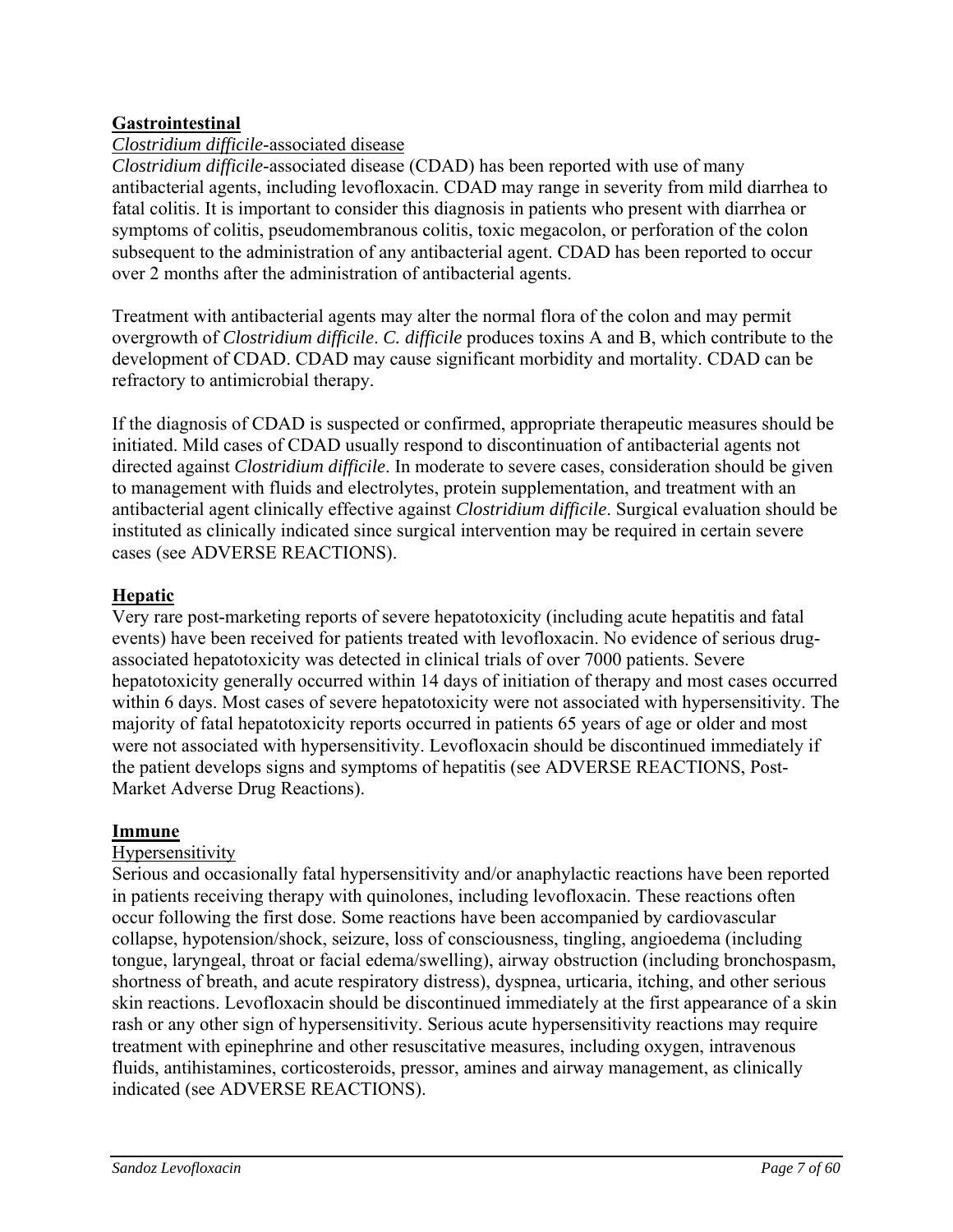Serious and sometimes fatal events, some due to hypersensitivity and some due to uncertain etiology, have rarely been reported in patients receiving therapy with quinolones, including levofloxacin. These events may be severe, and generally occur following the administration of multiple doses. Clinical manifestations may include one or more of the following: fever; rash or severe dermatologic reactions (e.g., toxic epidermal necrolysis, Stevens-Johnson syndrome); vasculitis; arthralgia; myalgia; serum sickness; allergic pneumonitis; interstitial nephritis; acute renal insufficiency or failure; hepatitis, including acute hepatitis; jaundice; acute hepatic necrosis or failure; anemia, including hemolytic and aplastic; thrombocytopenia, including thrombotic thrombocytopenic purpura; leukopenia; agranulocytosis; pancytopenia; and/or other hematologic abnormalities. The administration of levofloxacin should be discontinued immediately, at the first appearance of a skin rash or any other sign of hypersensitivity, and supportive measures instituted (see ADVERSE REACTIONS).

## **Musculoskeletal**

### Tendinitis

**Rupture of the shoulder, hand and Achilles tendons that required surgical repair or resulted in prolonged disability have been reported in patients receiving quinolones, including levofloxacin.** Levofloxacin should be discontinued if the patient experiences pain, inflammation or rupture of a tendon. Patients should rest and refrain from exercise until the diagnosis of tendinitis or tendon rupture has been confidently excluded. The risk of developing fluoroquinolone-associated tendinitis and tendon rupture is further increased in older patients usually over 60 years of age, in patients taking corticosteroid drugs, and in patients with kidney, heart or lung transplants. Factors, in addition to age and corticosteroid use, that may independently increase the risk of tendon rupture include strenuous physical activity, renal failure, and previous tendon disorders such as rheumatoid arthritis. Tendinitis and tendon rupture have also occurred in patients taking fluoroquinolones who do not have the above risk factors. Tendon rupture can occur during or after completion of therapy; cases occurring up to several months after completion of therapy have been reported. Levofloxacin should be discontinued if the patient experiences pain, swelling, inflammation or rupture of a tendon. Patients should be advised to rest at the first sign of tendinitis or tendon rupture, and to contact their healthcare provider regarding changing to a non-quinolone antimicrobial drug (see ADVERSE REACTIONS).

Levofloxacin should not be used in patients with a history of tendon disease/disorder related to previous quinolone treatment (see CONTRAINDICATIONS).

## **Myasthenia Gravis**

Fluoroquinolones have neuromuscular blocking activity and may exacerbate muscle weakness in persons with myasthenia gravis. Postmarketing serious adverse events, including deaths and requirement for ventilatory support, have been associated with fluoroquinolone use (including levofloxacin) in persons with myasthenia gravis. Avoid levofloxacin in patients with a known history of myasthenia gravis (see ADVERSE REACTIONS, Post-Market Adverse Drug Reactions).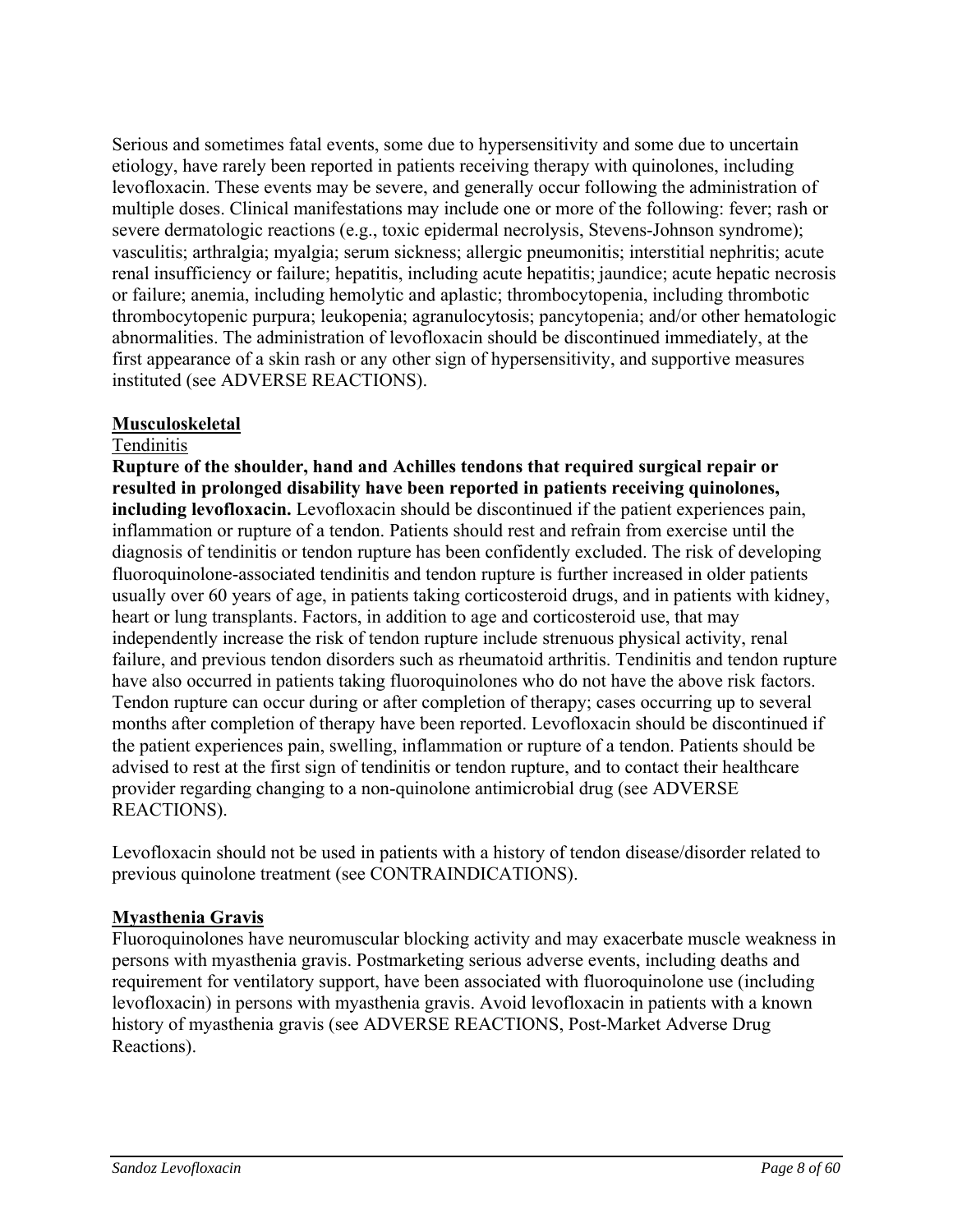# **Neurologic**

# CNS and Psychiatric Effects

Convulsions, toxic psychoses and increased intracranial pressure (including pseudotumor cerebri) have been reported in patients receiving quinolones, including levofloxacin. Quinolones including levofloxacin, may also cause central nervous system stimulation which may lead to tremors, restlessness, anxiety, lightheadedness, dizziness, confusion and hallucinations, paranoia, depression, nightmares, insomnia, and rarely, suicidal thoughts or acts. These reactions may occur following the first dose. If these reactions occur in patients receiving levofloxacin, the drug should be discontinued and appropriate measures instituted. As with all quinolones, levofloxacin should be used with caution in patients with a known or suspected CNS disorder that may predispose to seizures or lower the seizure threshold (e.g., severe cerebral arteriosclerosis, epilepsy), or in the presence of other risk factors that may predispose to seizures or lower the seizure threshold (e.g., alcohol abuse, certain drug therapies such as NSAIDs and theophylline, renal dysfunction). Levofloxacin should be used with caution in patients with unstable psychiatric illness (see DRUG INTERACTIONS and ADVERSE REACTIONS).

## Peripheral Neuropathy

Rare cases of sensory or sensorimotor axonal polyneuropathy affecting small and/or large axons resulting in paresthesias, hypoesthesias, dysesthesias and weakness have been reported in patients receiving quinolones, including levofloxacin. Symptoms may occur soon after initiation of treatment and may be irreversible. Levofloxacin should be discontinued immediately if the patient experiences symptoms of neuropathy including pain, burning, tingling, numbness, and/or weakness or other alterations of sensation including light touch, pain, temperature, position sense, and vibratory sensation in order to prevent the development of an irreversible condition.

## **Renal**

Safety and efficacy of levofloxacin in patients with impaired renal function (creatinine clearance ≤ 80 mL/min) have not been studied. Since levofloxacin is known to be substantially excreted by the kidney, the risk of toxic reactions to this drug may be greater in patients with impaired renal function. The potential effects of levofloxacin associated with possible increased serum/tissue levels in renal impaired patients, such as effect on QTc interval, have not been studied. Adjustment of the dosage regimen may be necessary to avoid the accumulation of levofloxacin due to decreased clearance. Careful clinical observation and appropriate laboratory studies should be performed prior to and during therapy, since elimination of levofloxacin may be reduced. Because elderly patients are more likely to have decreased renal function, care should be taken in dose selection, and it may be useful to monitor renal function. Administer levofloxacin with caution in the presence of renal insufficiency (see DOSAGE AND ADMINISTRATION, Recommended Dose and Dosage Adjustment, Patients with Impaired Renal Function and DETAILED PHARMACOLOGY, Factors Influencing the Pharmacokinetics, Special Populations, Renal Insufficiency).

## **Skin**

#### Phototoxicity

Moderate to severe phototoxicity reactions have been observed in patients exposed to direct sunlight or ultraviolet (UV) light while receiving drugs in this class. Excessive exposure to sunlight or UV light should be avoided. However, in clinical trials with levofloxacin,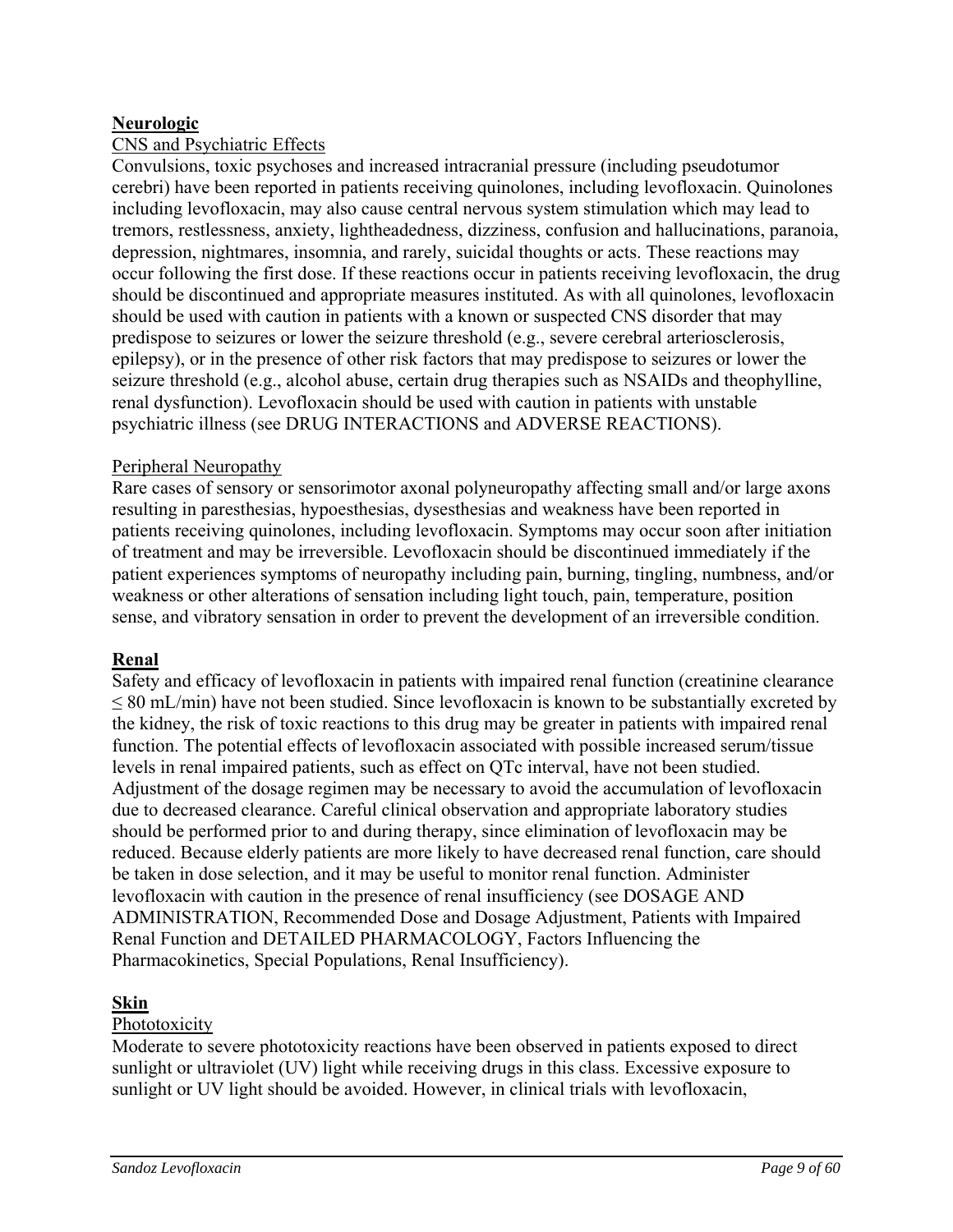phototoxicity has been observed in less than 0.1% of patients. Therapy should be discontinued if phototoxicity (e.g., skin eruption) occurs.

# **Special Populations**

**The safety and efficacy of levofloxacin in children**, **adolescents (under the age of 18 years), pregnant women, and nursing mothers have not been established**.

**Pregnant Women:** There are no adequate and well-controlled studies in pregnant women. Levofloxacin should be used during pregnancy only if the potential benefit justifies the potential risk to the fetus (see TOXICOLOGY).

**Nursing Women:** Levofloxacin has not been measured in human milk. Based upon data from ofloxacin, it can be presumed that levofloxacin can be excreted in human milk. Because of the potential for serious adverse reactions from levofloxacin in nursing infants, a decision should be made whether to discontinue nursing or to discontinue the drug, taking into account the importance of the drug to the mother (see TOXICOLOGY).

**Pediatrics (<18 years of age):** Levofloxacin is not indicated for the treatment of patients younger than 18 years of age. Quinolones, including levofloxacin, cause arthropathy in juvenile animals of several species (see TOXICOLOGY). The incidence of protocol-defined musculoskeletal disorders in a prospective long-term surveillance study was higher in children treated for approximately 10 days with levofloxacin than in children treated with nonfluoroquinolone antibiotics for approximately 10 days (see ADVERSE REACTIONS).

**Geriatrics (≥65 years of age):** The pharmacokinetic properties of levofloxacin in younger adults and elderly adults do not differ significantly when creatinine clearance is taken into consideration. However, since the drug is known to be substantially excreted by the kidney, the risk of toxic reactions to this drug may be greater in patients with impaired renal function. Because elderly patients are more likely to have decreased renal function, care should be taken in dose selection. It may also be useful to monitor renal function.

Elderly patients may be more susceptible to drug-associated effects on the QT interval (see WARNINGS AND PRECAUTIONS, Cardiovascular).

Geriatric patients are at increased risk for developing severe tendon disorders including tendon rupture when being treated with a fluoroquinolone such as levofloxacin. This risk is further increased in patients receiving concomitant corticosteroid therapy (see WARNINGS AND PRECAUTIONS, Musculoskeletal).

Severe and sometimes fatal cases of hepatotoxicity have been reported post-marketing in association with levofloxacin. The majority of fatal hepatotoxicity reports occurred in patients 65 years of age or older and most were not associated with hypersensitivity (see WARNINGS AND PRECAUTIONS, Hepatic).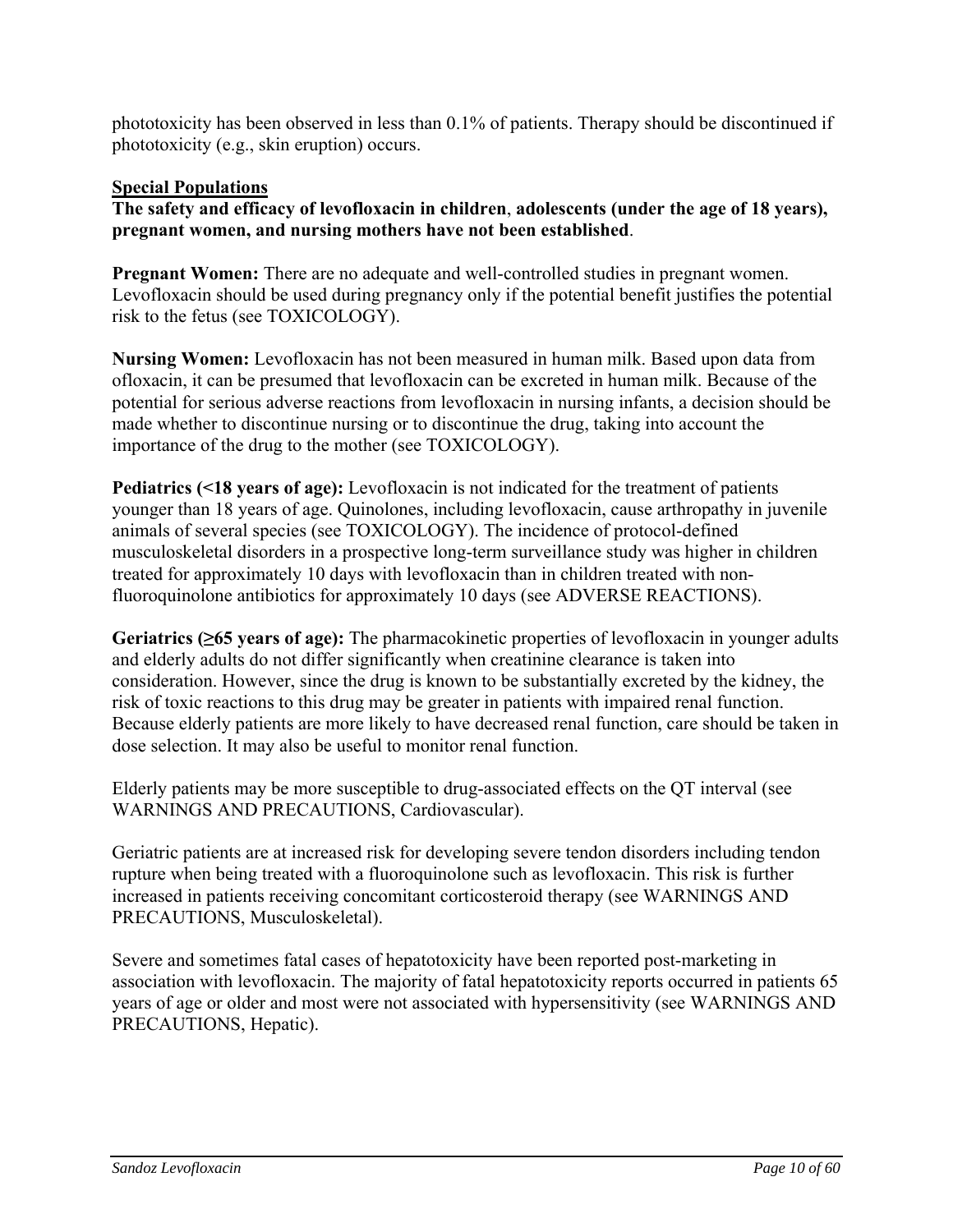## **Effects on Ability to Drive and Use Machines**

Neurologic adverse effects such as dizziness and lightheadedness may occur. Therefore, patients should know how they react to levofloxacin before operating an automobile or machinery or engaging in other activities requiring mental alertness and coordination.

# **ADVERSE REACTIONS**

## **Adverse Drug Reaction Overview**

In North American Phase III clinical trials involving 7537 subjects, the incidence of treatmentemergent adverse events in patients treated with levofloxacin tablets and injection was comparable to comparators. The majority of adverse events were considered to be mild to moderate, with 5.6%of patients considered to have severe adverse events. Among patients receiving multiple-dose therapy, 4.2% discontinued therapy with levofloxacin due to adverse experiences. The incidence of drug-related adverse reactions was 6.7%.

In clinical trials, the most frequently reported adverse drug reactions occurring in  $> 3\%$  of the study population were nausea, headache, diarrhea, insomnia, dizziness and constipation.

Serious and otherwise important adverse drug reactions are discussed in greater detail in other sections (see WARNINGS AND PRECAUTIONS).

## **Clinical Trial Adverse Drug Reactions**

*Because clinical trials are conducted under very specific conditions the adverse reaction rates observed in the clinical trials may not reflect the rates observed in practice and should not be compared to the rates in the clinical trials of another drug. Adverse drug reaction information from clinical trials is useful for identifying drug-related adverse events and for approximating rates.* 

The data described below reflect exposure to levofloxacin in 7537 patients in 29 pooled Phase III clinical trials. The population studied had a mean age of 49.6 years (74.2% of the population was  $<$  65 years), 50.1% were male, 71.0% were Caucasian and 18.8% were Black. Patients were treated with levofloxacin for a wide variety of infectious diseases (See INDICATIONS AND CLINICAL USE). Treatment duration was usually 3-14 days, the mean number of days on therapy was 9.6 days and the mean number of doses was 10.2. Patients received levofloxacin doses of 750 mg once daily, 250 mg once daily, or 500 mg once or twice daily. The overall incidence, type and distribution of adverse reactions were similar in patients receiving levofloxacin doses of 750 mg once daily, 250 mg once daily, and 500 mg once or twice daily.

Adverse reactions (characterized as likely related to drug-therapy) occurring in  $\geq$ 1% of levofloxacin-treated patients are shown in Table 1.1 below.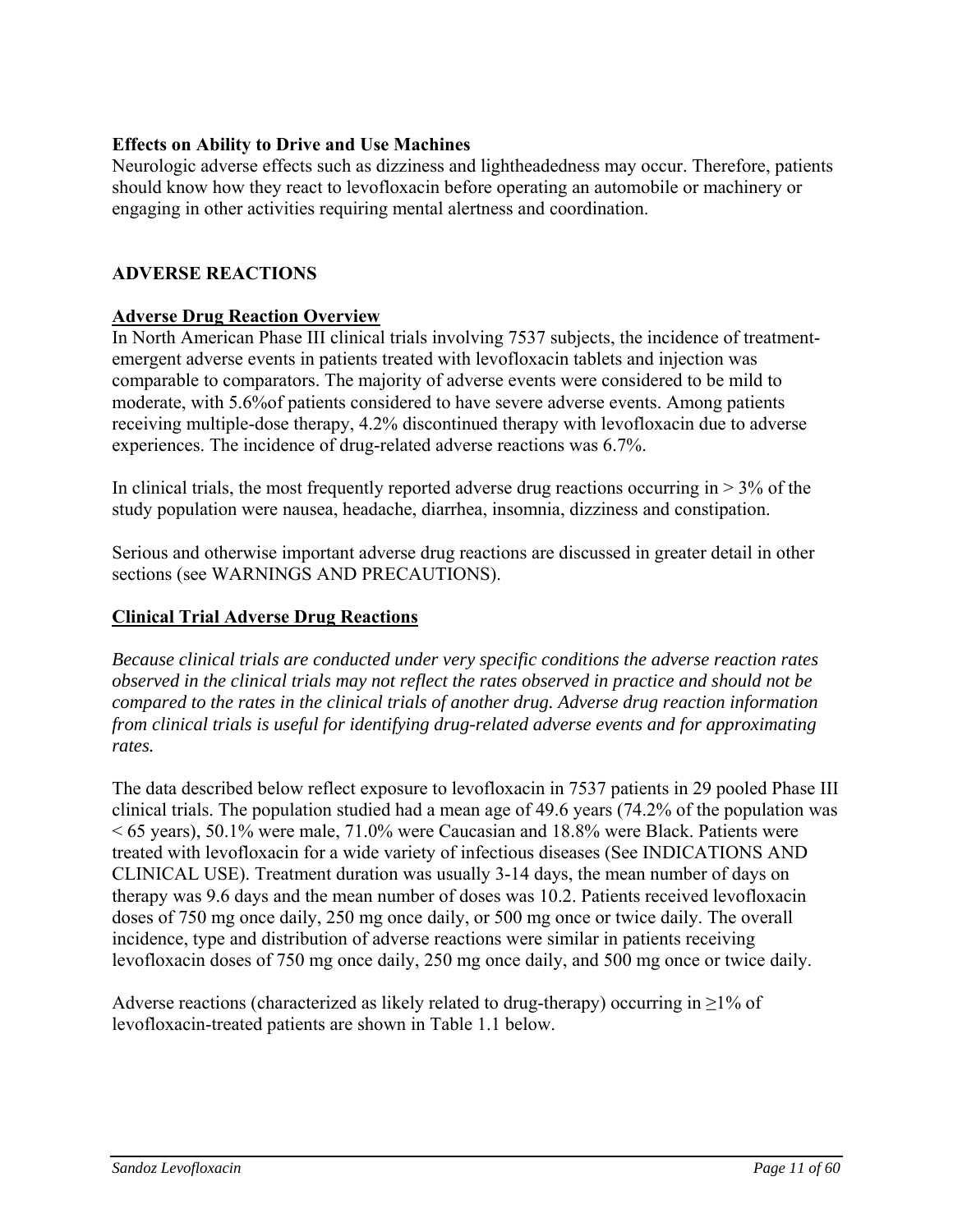| <b>System/Organ Class</b>                    | <b>Fabic 1.1.</b> Common (21 /0) Auvelse Reactions Reported in Chinear Friais with Levonoxacin<br><b>Adverse Reaction</b> | $\frac{6}{9}$    |
|----------------------------------------------|---------------------------------------------------------------------------------------------------------------------------|------------------|
|                                              |                                                                                                                           |                  |
|                                              |                                                                                                                           | $(N=7537)$       |
| <b>Infections and Infestations</b>           | moniliasis                                                                                                                |                  |
| <b>Psychiatric Disorders</b>                 | insomnia                                                                                                                  | $4^{\mathrm{a}}$ |
| <b>Nervous System Disorders</b>              | headache                                                                                                                  | 6                |
|                                              | dizziness                                                                                                                 | 3                |
| <b>Respiratory, Thoracic and Mediastinal</b> | dyspnea                                                                                                                   | $\mathbf{1}$     |
| <b>Disorders</b>                             |                                                                                                                           |                  |
| <b>Gastrointestinal Disorders</b>            | nausea                                                                                                                    | 7                |
|                                              | diarrhea                                                                                                                  | 5                |
|                                              | constipation                                                                                                              | 3                |
|                                              | abdominal pain                                                                                                            |                  |
|                                              | vomiting                                                                                                                  | 2                |
|                                              | dyspepsia                                                                                                                 | $\overline{2}$   |
| <b>Skin and Subcutaneous Tissue</b>          | rash                                                                                                                      | $\overline{2}$   |
| <b>Disorders</b>                             | pruritus                                                                                                                  |                  |
| <b>Reproductive System and Breast</b>        | vaginitis                                                                                                                 | 1 <sup>b</sup>   |
| <b>Disorders</b>                             |                                                                                                                           |                  |
| <b>General Disorders and Administration</b>  | edema                                                                                                                     | 1                |
| <b>Site Conditions</b>                       | injection site reaction                                                                                                   |                  |
|                                              | chest pain                                                                                                                |                  |
| $^{\rm a}$ N = 7274                          |                                                                                                                           |                  |
| $b$ N = 3758 (women)                         |                                                                                                                           |                  |

#### **Table 1.1: Common (**≥**1%) Adverse Reactions Reported in Clinical Trials with Levofloxacin**

### **Less Common Clinical Trial Adverse Drug Reactions (<1%)**

Less common adverse reactions occurring in 0.1 to <1% of levofloxacin-treated patients are shown in Table 1.2 below.

| Table 1.2: Less Common (0.1 to <1%) Adverse Reactions Reported in Clinical Trials with Levofloxacin |  |  |
|-----------------------------------------------------------------------------------------------------|--|--|
|                                                                                                     |  |  |

| <b>System/Organ Class</b>                                        | <b>Adverse Reaction</b>                                                                                                                                      |
|------------------------------------------------------------------|--------------------------------------------------------------------------------------------------------------------------------------------------------------|
| <b>Infections and Infestations</b>                               | genital moniliasis                                                                                                                                           |
| <b>Blood and Lymphatic System</b>                                | anemia, thrombocytopenia, granulocytopenia                                                                                                                   |
| <b>Disorders</b>                                                 |                                                                                                                                                              |
| <b>Immune System Disorders</b>                                   | allergic reaction                                                                                                                                            |
| <b>Metabolism and Nutrition Disorders</b>                        | hyperglycemia, hypoglycemia, hyperkalemia                                                                                                                    |
| <b>Psychiatric Disorders</b>                                     | anxiety, agitation, confusion, depression, hallucination, nightmare <sup>a</sup> ,<br>sleep disorder <sup>a</sup> , anorexia, abnormal dreaming <sup>a</sup> |
| <b>Nervous System Disorders</b>                                  | tremor, convulsions, paresthesia, vertigo, hypertonia, hyperkinesias,<br>abnormal gait, somnolence <sup>a</sup> , syncope                                    |
| <b>Respiratory, Thoracic and Mediastinal</b><br><b>Disorders</b> | epistaxis                                                                                                                                                    |
| <b>Cardiac Disorders</b>                                         | cardiac arrest, palpitation, ventricular tachycardia, ventricular<br>arrhythmia                                                                              |
| <b>Vascular Disorders</b>                                        | phlebitis                                                                                                                                                    |
| <b>Gastrointestinal Disorders</b>                                | gastritis, stomatitis, pancreatitis, esophagitis, gastroenteritis, glossitis,<br>pseudomembraneous/ C.difficile colitis                                      |
| <b>Hepatobiliary Disorders</b>                                   | abnormal hepatic function, increased hepatic enzymes, increased<br>alkaline phosphatase                                                                      |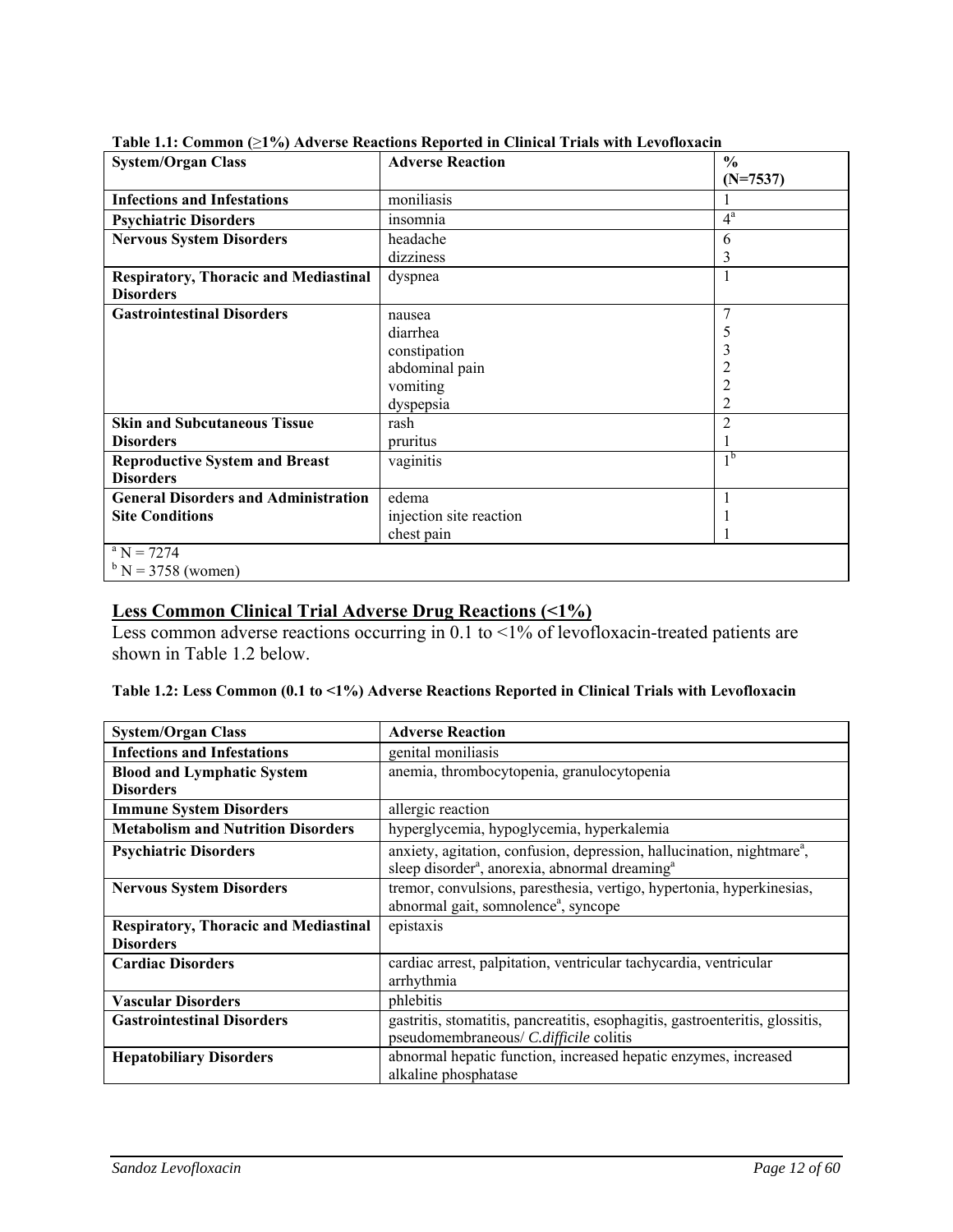| <b>Skin and Subcutaneous Tissue</b><br><b>Disorders</b>          | urticaria                                      |
|------------------------------------------------------------------|------------------------------------------------|
| <b>Musculoskeletal and Connective</b><br><b>Tissue Disorders</b> | tendinitis, arthralgia, myalgia, skeletal pain |
| <b>Renal and Urinary Disorders</b>                               | abnormal renal function, acute renal failure   |
| $a_{\rm N} = 7274$                                               |                                                |

 $N = 7274$ 

Rare (<0.1%) adverse reactions from Phase III studies include dyspnea and rash maculo-papular.

In clinical trials using multiple-dose therapy, ophthalmologic abnormalities, including cataracts and multiple punctate lenticular opacities, have been noted in patients undergoing treatment with other quinolones. The relationship of the drugs to these events is not presently established.

Crystalluria and cylindruria have been reported with other quinolones.

#### **Abnormal Hematologic and Clinical Chemistry Findings**

Laboratory abnormalities seen in  $> 2\%$  of patients receiving multiple doses of levofloxacin: decreased glucose 2.1%

It is not known whether this abnormality was caused by the drug or the underlying condition being treated.

### **Pediatric Data**

In a group of 1534 pediatric patients (6 months to 16 years of age) treated with levofloxacin for respiratory infections, children 6 months to 5 years of age received 10 mg/kg of levofloxacin twice a day for approximately 10 days and children greater than 5 years of age received 10 mg/kg to a maximum of 500 mg of levofloxacin once a day for approximately 10 days. The adverse reaction profile was similar to that reported in adult patients. Vomiting and diarrhea were reported more frequently in children than reported in adults. However, the frequency of vomiting and diarrhea was similar in levofloxacin-treated and non-fluoroquinolone antibiotic comparator-treated children.

A subset of 1340 of these children treated with levofloxacin for approximately 10 days was enrolled in a prospective, long-term, surveillance study to assess the incidence of protocoldefined musculoskeletal disorders (arthralgia, arthritis, tendonopathy, gait abnormality) during 60 days and 1 year following the first dose of levofloxacin.

During the 60-day period following the first dose, the incidence of protocol-defined musculoskeletal disorders was greater in levofloxacin-treated children than in nonfluoroquinolone antibiotic comparator-treated children (2.1% vs. 0.9%, respectively [p=0.038]). In 22/28 (78%) of these children, reported disorders were characterized as arthralgia. A similar observation was made during the one-year period, with a greater incidence of protocol-defined musculoskeletal disorders in levofloxacin-treated children than in non-fluoroquinolone antibiotic comparator-treated children (3.4% vs. 1.8%, respectively [p=0.025]). The majority of these disorders occurring in children treated with levofloxacin were mild and resolved within 7 days. Disorders were moderate in 8 children and mild in 35 (76%) children.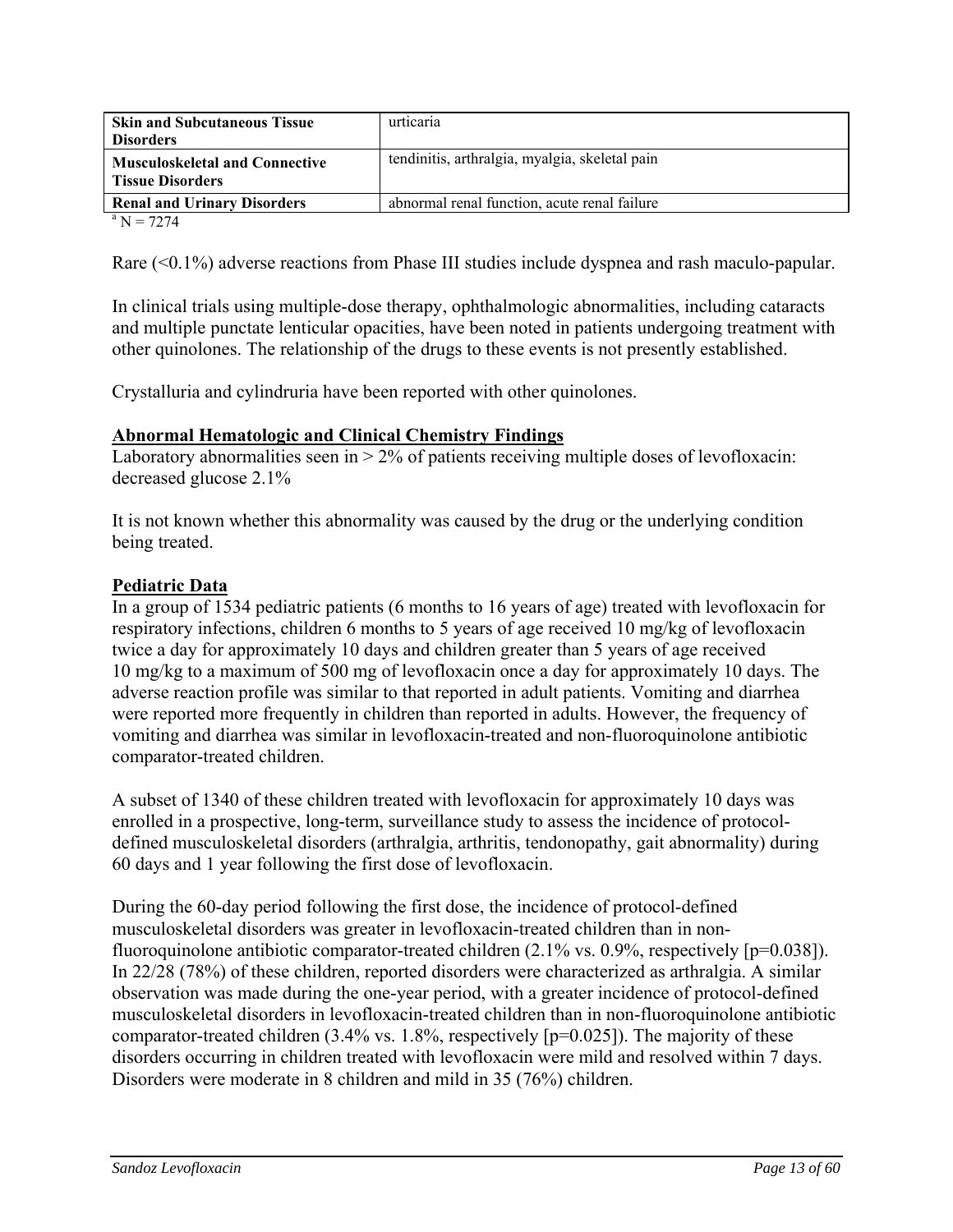# **Post-Market Adverse Drug Reactions**

Table 1.3 lists adverse reactions that have been identified during post-approval use of levofloxacin. Because these reactions are reported voluntarily from a population of uncertain size, reliably estimating their frequency or establishing a causal relationship to drug exposure is not always possible.

| <b>System Organ Class</b>             | <b>Adverse Reaction</b>                                                           |
|---------------------------------------|-----------------------------------------------------------------------------------|
| <b>Blood and Lymphatic System</b>     | pancytopenia, aplastic anemia, leucopenia, hemolytic anemia,                      |
| <b>Disorders</b>                      | eosinophilia, thrombocytopenia including thrombotic thrombocytopenic              |
|                                       | purpura, agranulocytosis                                                          |
| <b>Immune System Disorders</b>        | hypersensitivity reactions, sometimes fatal including:                            |
|                                       | anaphylactic/anaphylactoid reactions, anaphylactic shock, angioneurotic           |
|                                       | edema, serum sickness                                                             |
| <b>Psychiatric Disorders</b>          | psychosis, paranoia, isolated reports of suicide attempt and suicidal<br>ideation |
| <b>Nervous System Disorders</b>       | anosmia, ageusia, parosmia, dysgeusia, peripheral neuropathy (may be              |
|                                       | irreversible), isolated reports of encephalopathy, abnormal EEG,                  |
|                                       | dysphonia, exacerbation of myasthenia gravis, amnesia, pseudotumor                |
|                                       | cerebri                                                                           |
| <b>Eye Disorders</b>                  | uveitis, vision disturbance (including diplopia), visual acuity reduced,          |
|                                       | vision blurred, scotoma                                                           |
| <b>Ear and Labyrinth Disorders</b>    | hypoacusis, tinnitus                                                              |
| <b>Cardiac Disorders</b>              | isolated reports of torsades de pointes, electrocardiogram QT prolonged,          |
|                                       | tachycardia                                                                       |
| <b>Vascular Disorders</b>             | vasodilation, vasculitis, DIC                                                     |
| <b>Respiratory, Thoracic and</b>      | isolated reports of allergic pneumonitis, interstitial pneumonia, laryngeal       |
| <b>Mediastinal Disorders</b>          | edema, apnea                                                                      |
| <b>Hepatobiliary Disorders</b>        | hepatic failure (including fatal cases), hepatitis, jaundice, hepatic necrosis    |
| <b>Skin and Subcutaneous Tissue</b>   | bullous eruptions to include: Stevens-Johnson Syndrome, toxic epidermal           |
| <b>Disorders</b>                      | necrolysis, erythema multiforme, photosensitivity/phototoxicity reaction,         |
|                                       | leukocytoclastic vasculitis                                                       |
| <b>Musculoskeletal and Connective</b> | tendon rupture, muscle injury (including rupture), rhabdomyolysis,                |
| <b>Tissue Disorders</b>               | myositis, myalgia                                                                 |
| <b>Renal and Urinary Disorders</b>    | interstitial nephritis, nephrosis, glomerulonephritis                             |
|                                       |                                                                                   |
| <b>General Disorders and</b>          | multi-organ failure, pyrexia, rash                                                |
| <b>Administration Site Conditions</b> |                                                                                   |
| Investigations                        | prothrombin time prolonged, international normalized ratio (INR)                  |
|                                       | prolonged, muscle enzymes increased (CPK)                                         |

**Table 1.3: Post-Marketing Reports of Adverse Drug Reactions** 

# **DRUG INTERACTIONS**

## **Overview**

Levofloxacin undergoes limited metabolism in humans and is primarily excreted as unchanged drug in the urine. The P450 system is not involved in the levofloxacin metabolism, and is not affected by levofloxacin. Levofloxacin is unlikely to alter the pharmacokinetics of drugs metabolized by these enzymes. Disturbances of blood glucose have been reported in patients treated concomitantly with levofloxacin and an antidiabetic agent. Therefore, careful monitoring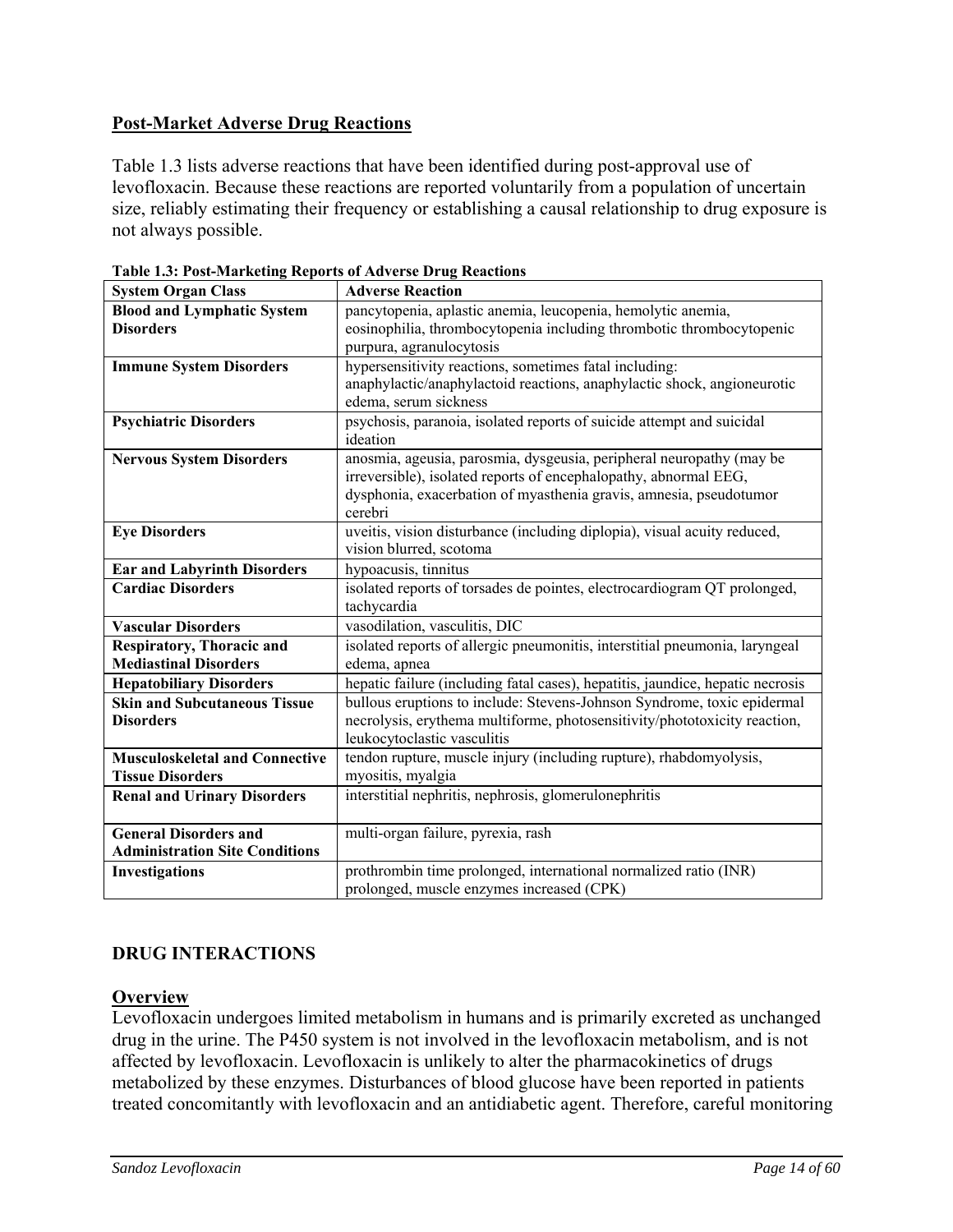of blood glucose is recommended when these agents, including levofloxacin, are coadministered. As with all other quinolones, iron and antacids significantly reduced bioavailability of levofloxacin.

# **Drug-Drug Interactions**

| Proper name                                                  | Ref         | radio 1.4. Established or 1 otential Drug-Drug Interactions<br><b>Effect</b>                                                                                                                                                                                                                                                                                                                                                                                                                                                                                                                                                                                                                    | <b>Clinical comment</b>                                                                                                                                                                                         |
|--------------------------------------------------------------|-------------|-------------------------------------------------------------------------------------------------------------------------------------------------------------------------------------------------------------------------------------------------------------------------------------------------------------------------------------------------------------------------------------------------------------------------------------------------------------------------------------------------------------------------------------------------------------------------------------------------------------------------------------------------------------------------------------------------|-----------------------------------------------------------------------------------------------------------------------------------------------------------------------------------------------------------------|
|                                                              |             |                                                                                                                                                                                                                                                                                                                                                                                                                                                                                                                                                                                                                                                                                                 |                                                                                                                                                                                                                 |
| Antidiabetic<br>Agents                                       | $\mathbf C$ | Disturbances of blood glucose, including<br>hyperglycemia and hypoglycemia, have been<br>reported in patients treated concomitantly with<br>levofloxacin and an antidiabetic agent. Some of<br>these cases were serious including hypoglycemic<br>coma.                                                                                                                                                                                                                                                                                                                                                                                                                                         | Careful monitoring of blood glucose<br>is recommended when these agents,<br>including levofloxacin, are co-<br>administered.                                                                                    |
| Antacids,<br>Sucralfate,<br>Metal Cations,<br>Multi-Vitamins | T           | Tablets: Due to the chelation of levofloxacin by<br>multivalent cations, concurrent administration of<br>levofloxacin tablets with antacids containing<br>calcium, magnesium, or aluminum, as well as<br>sucralfate, metal cations such as iron, multi-<br>vitamin preparations with zinc, or any products<br>containing any of these components may interfere<br>with the gastrointestinal absorption of<br>levofloxacin, resulting in systemic levels<br>considerably lower than desired.                                                                                                                                                                                                     | These agents should be taken at least<br>2 hours before or 2 hours after<br>levofloxacin tablet administration.                                                                                                 |
| Cyclosporine                                                 | <b>CT</b>   | No significant effect of levofloxacin on the peak<br>plasma concentrations, AUC, and other disposition<br>parameters for cyclosporine was detected in a<br>clinical study involving healthy volunteers.<br>However, elevated serum levels of cyclosporine<br>have been reported in the patient population when<br>co-administered with some other quinolones.<br>Levofloxacin $C_{\text{max}}$ and $k_e$ were slightly lower,<br>while $T_{\text{max}}$ and $t_{\frac{1}{2}}$ were slightly longer in the<br>presence of cyclosporine, than those observed in<br>other studies without concomitant medication. The<br>differences, however, are not considered to be<br>clinically significant. | No dosage adjustment is required for<br>levofloxacin or cyclosporine when<br>administered concomitantly.                                                                                                        |
| Digoxin                                                      | <b>CT</b>   | No significant effect of levofloxacin on the peak<br>plasma concentrations, AUC, and, other<br>disposition parameters for digoxin was detected in<br>a clinical study involving healthy volunteers.<br>Levofloxacin absorption and disposition kinetics<br>were similar in the presence or absence of digoxin.                                                                                                                                                                                                                                                                                                                                                                                  | No dosage adjustment for<br>levofloxacin or digoxin is required<br>when administered concomitantly.<br>Digoxin levels should be closely<br>monitored in patients receiving<br>concomitant therapy with digoxin. |

**Table 1.4: Established or Potential Drug-Drug Interactions**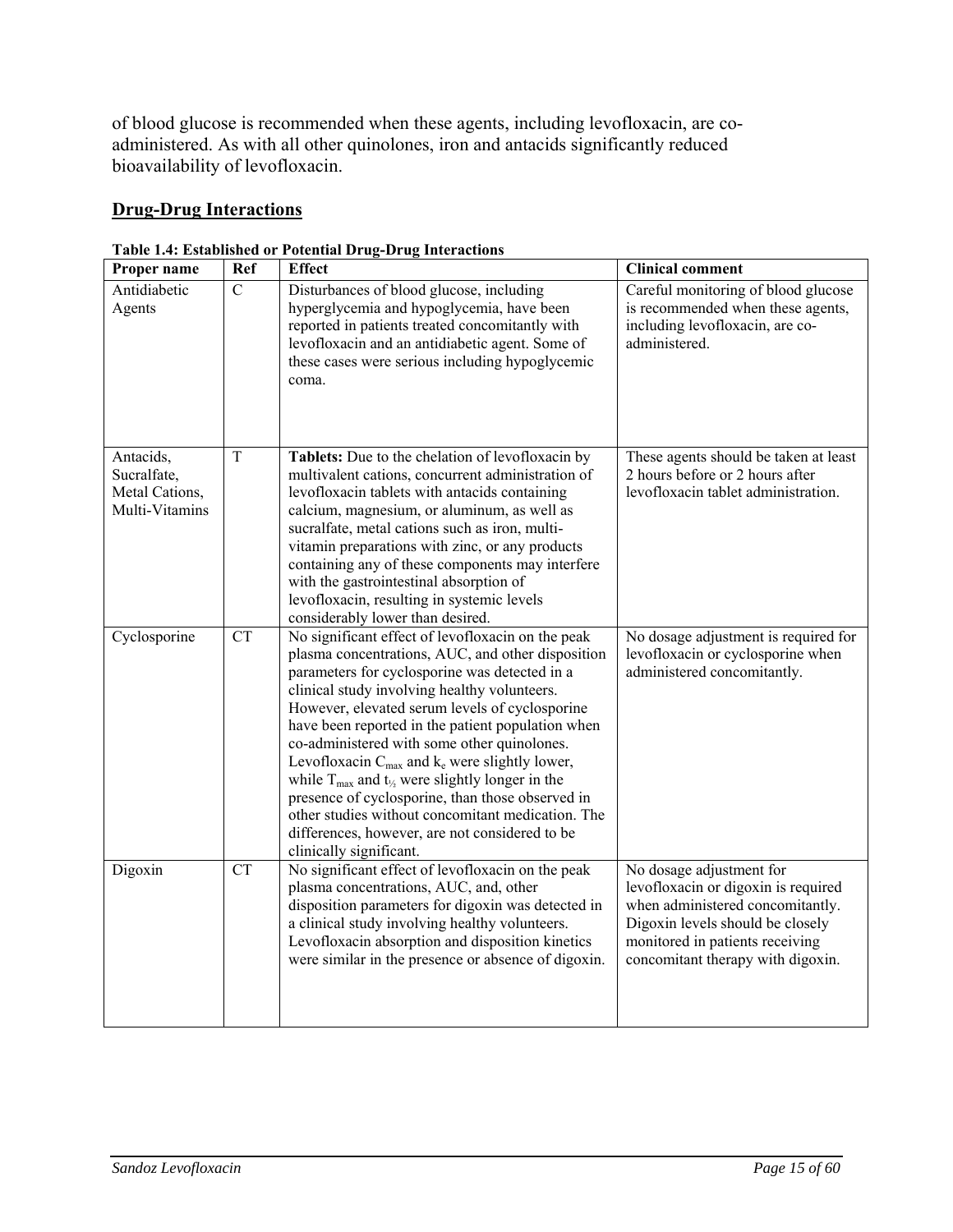| Proper name                                                 | Ref                    | <b>Effect</b>                                                                                                                                                                                                                                                                                                                                                                                                                                                                                                                                                                                        | <b>Clinical comment</b>                                                                                                                                                                                                                                                                                                        |
|-------------------------------------------------------------|------------------------|------------------------------------------------------------------------------------------------------------------------------------------------------------------------------------------------------------------------------------------------------------------------------------------------------------------------------------------------------------------------------------------------------------------------------------------------------------------------------------------------------------------------------------------------------------------------------------------------------|--------------------------------------------------------------------------------------------------------------------------------------------------------------------------------------------------------------------------------------------------------------------------------------------------------------------------------|
| Non-Steroidal<br>Anti-<br>Inflammatory<br>Drugs<br>(NSAIDs) | $\overline{T}$         | Although not observed with levofloxacin in<br>clinical trials, some quinolones have been reported<br>to have proconvulsant activity that is exacerbated<br>with concominant use of NSAIDs.                                                                                                                                                                                                                                                                                                                                                                                                           | The concomitant administration of a<br>non-steroidal anti-inflammatory drug<br>with a quinolone, including<br>levofloxacin, may increase the risk<br>of CNS stimulation and convulsive<br>seizures (see WARNINGS AND<br>PRECAUTIONS, Neurologic and<br>DETAILED PHARMACOLOGY,<br>Animal Pharmacology).                         |
| Probenecid and<br>Cimetidine                                | $\overline{\text{CT}}$ | No significant effect of probenecid or cimetidine<br>on the rate and extent of levofloxacin absorption<br>was observed in a clinical study involving healthy<br>volunteers. The AUC and t <sub>1/2</sub> of levofloxacin were<br>27-38% and 30% higher, respectively, while CL/F<br>and $Clr$ were 21-35% lower during concomitant<br>treatment with probenecid or cimetidine compared<br>to levofloxacin alone.                                                                                                                                                                                     | .No dosage adjustment for<br>levofloxacin is required when<br>administered concomitantly with<br>probenecid or cimetidine except<br>dosage adjustment for levofloxacin<br>may be required based on the renal<br>function of the patient.                                                                                       |
| Theophylline                                                | CT/T                   | No significant effect of levofloxacin on the plasma<br>concentrations, AUC, and other disposition<br>parameters for theophylline was detected in a<br>clinical study involving 14 healthy volunteers.<br>Similarly, no apparent effect of theophylline on<br>levofloxacin absorption and disposition was<br>observed. However, concomitant administration of<br>other quinolones with theophylline has resulted in<br>prolonged elimination, elevated serum<br>theophylline levels, and a subsequent increase in<br>the risk of theophylline-related adverse reactions in<br>the patient population. | Theophylline levels should be<br>closely monitored, and theophylline<br>dosage adjustments made if<br>appropriate, when levofloxacin is co-<br>administered. Adverse reactions,<br>including seizures, may occur with<br>or without an elevation in serum<br>theophylline level (see WARNINGS<br>AND PRECAUTIONS, Neurologic). |
| Warfarin                                                    | T                      | Certain quinolones, including levofloxacin, may<br>enhance the effects of oral anticoagulant warfarin<br>or its derivatives.                                                                                                                                                                                                                                                                                                                                                                                                                                                                         | When these products are<br>administered concomitantly,<br>prothrombin time, International<br>Normalized Ratio (INR), or other<br>suitable coagulation tests should be<br>monitored closely, especially in<br>elderly patients.                                                                                                 |
| Zidovudine                                                  | <b>CT</b>              | Levofloxacin absorption and disposition in HIV-<br>infected subjects, with or without concomitant<br>zidovudine treatment, were similar. The effect of<br>levofloxacin on zidovudine pharmacokinetics has<br>not been studied.                                                                                                                                                                                                                                                                                                                                                                       | No dosage adjustment for<br>levofloxacin appears to be required<br>when co-administered with<br>zidovudine.                                                                                                                                                                                                                    |

Legend:  $C = Case Study$ ;  $CT = Clinical Trial$ ;  $T = Theoretical$ 

# **Drug-Food Interactions**

Levofloxacin may be taken with or without food.

# **Drug-Herb Interactions**

Interactions with herbal products have not been established.

# **Drug-Laboratory Interactions**

Some quinolones, including levofloxacin, may produce false-positive urine screening results for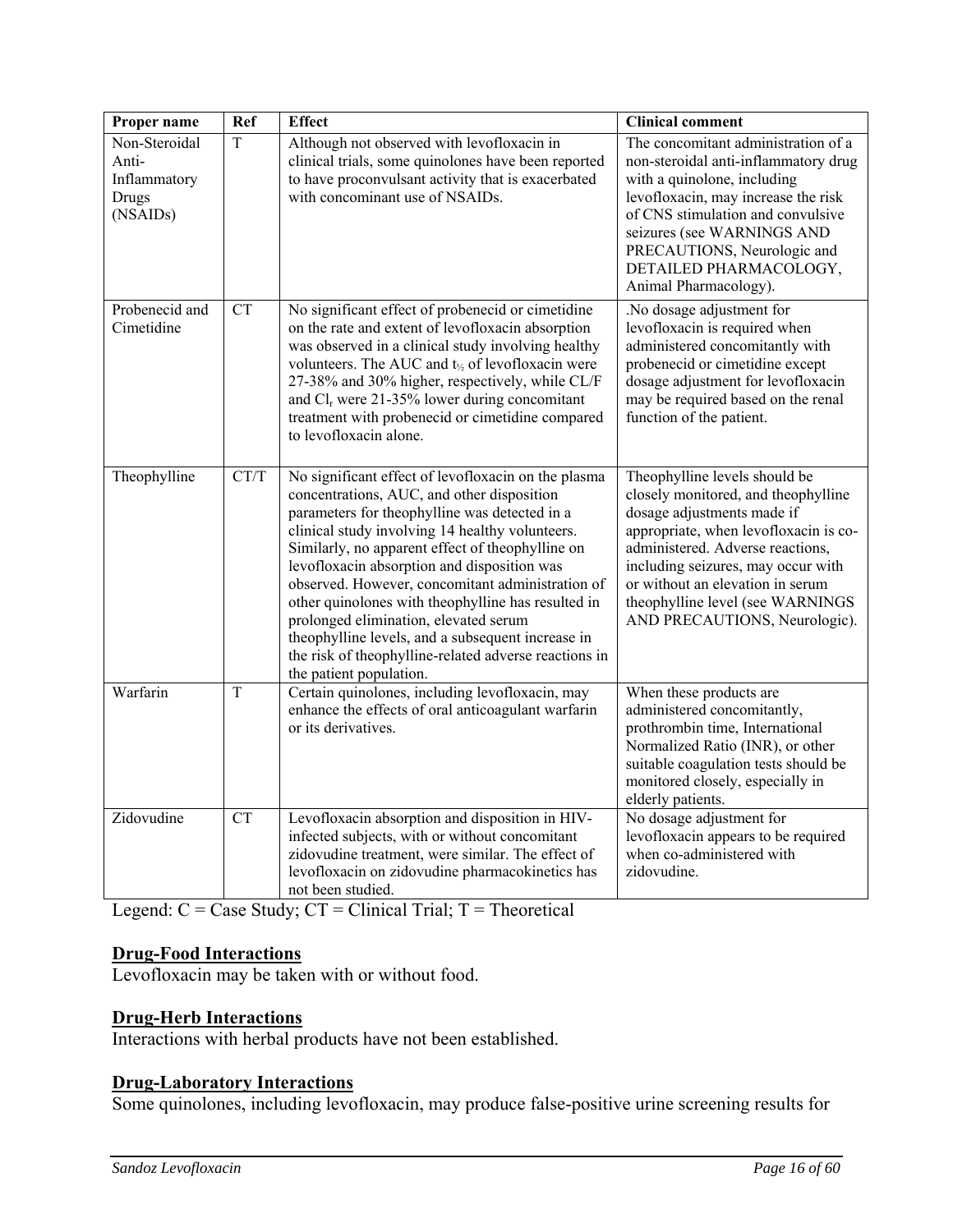opiates using commercially available immunoassay kits. Confirmation of positive opiate screens by more specific methods may be necessary.

# **DOSAGE AND ADMINISTRATION**

#### **Dosing Considerations**

The dosage of Sandoz Levofloxacin tablets for patients with normal renal function (i.e.,  $Cl_{Cr}$  > 80 mL/min) is described in the following dosing chart. For patients with altered renal function (i.e.,  $Cl_{Cr} \leq 80$  mL/min), see Patients with Impaired Renal Function subsection.

### **Recommended Dose and Dosage Adjustment**

Patients with Normal Renal Function

| Infection*                           | <b>Dose</b>      | Freq. | Duration**                |
|--------------------------------------|------------------|-------|---------------------------|
| Acute Bacterial Exacerbation of      | $500$ mg         | q24h  | 7 days                    |
| Chronic Bronchitis                   | 750 mg           | q24h  | 5 days                    |
| Comm.-Acquired Pneumonia             | $500$ mg         | q24h  | 7-14 days (10-14 days for |
|                                      |                  |       | severe infections)        |
|                                      | 750 mg***        | q24h  | 5 days                    |
| <b>Sinusitis</b>                     | $500$ mg         | q24h  | $10-14$ days              |
|                                      | 750 mg****       | q24h  | 5 days                    |
| Nosocomial Pneumonia                 | $750 \text{ mg}$ | q24h  | $7-14$ days               |
| Uncomplicated SSSI                   | $500 \text{ mg}$ | q24h  | $7-10$ days               |
| Complicated SSSI                     | 750 mg           | q24h  | $7-14$ days               |
| <b>Chronic Bacterial Prostatitis</b> | $500$ mg         | q24h  | 28 days                   |
| Complicated UTI                      | $250$ mg         | q24h  | 10 days                   |
|                                      | $750 \text{ mg}$ | q24h  | 5 days                    |
| Acute Pyelonephritis                 | $250$ mg         | q24h  | 10 days                   |
|                                      | 750 mg           | q24h  | 5 days                    |
| Uncomplicated UTI                    | $250 \text{ mg}$ | q24h  | 3 days                    |

DUE TO THE DESIGNATED PATHOGENS (see INDICATIONS AND CLINICAL USE).

\*\*\* Efficacy of this alternative regimen has only been documented for infections caused by penicillin-susceptible *Streptococcus pneumoniae*, *Haemophilus influenzae*, *Haemophilus parainfluenzae*, *Mycoplasma pneumoniae*, *Chlamydia pneumoniae*, and *Legionella pneumophila*.

\*\*\*\* The efficacy of a regimen of 750 mg daily for 5 days has been demonstrated to be non-inferior to a regimen of 500 mg daily for 10 days. The 750 mg daily 5-day regimen has not been compared to a regimen of 500 mg daily for 11-14 days.

‡ The efficacy of this alternative regimen has been documented for infections caused by *Escherichia coli, Klebsiella pneumoniae, and Proteus mirabilis.* Efficacy against infections caused by *Enterococcus faecalis, Enterobacter cloacae*, or *Pseudomonas aeruginosa* has not been demonstrated with this regimen.

#### Patients with Impaired Renal Function

On the basis of the altered levofloxacin disposition pharmacokinetics in subjects with impaired renal function, dose adjustment is recommended for patients with impaired renal function as given below (see WARNINGS AND PRECAUTIONS, Renal; ACTION AND CLINICAL PHARMACOLOGY, Special Populations and Conditions, Renal Insufficiency and DETAILED PHARMACOLOGY, Factors Influencing the Pharmacokinetics, Special Populations, Renal Insufficiency).

<sup>\*\*</sup> TOTAL THERAPY DURATION. When appropriate, patients may be converted from levofloxacin injection to an equivalent dose of levofloxacin tablets.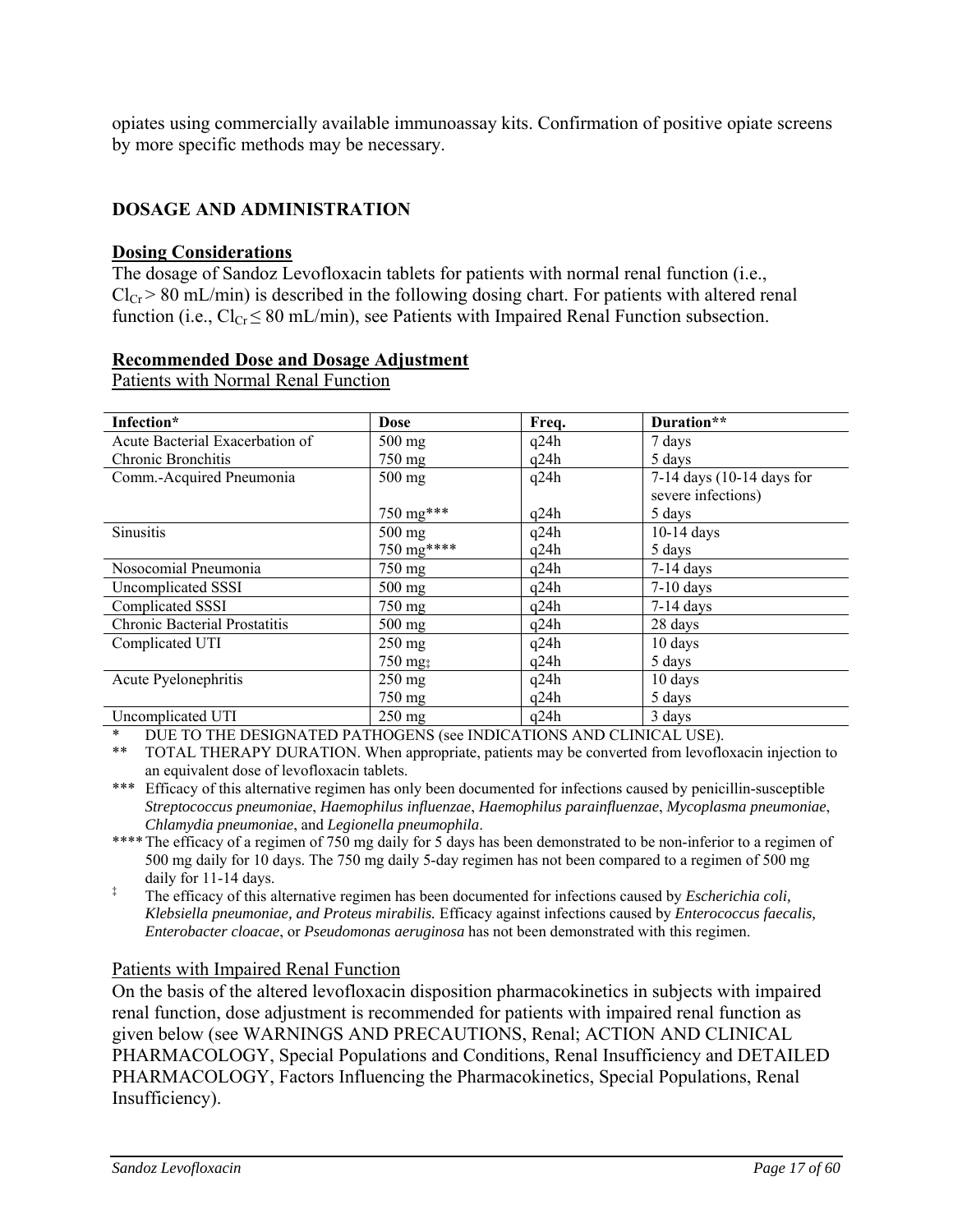Dosing recommendations for renally impaired patients are based on data collected from a clinical safety and pharmacokinetic study in renally impaired patients treated with a single 500 mg oral dose of levofloxacin. There is no clinical experience available in this patient population for the 250 mg dose or 750 mg dose. Pharmacokinetic modelling was used to determine a recommended dosing regimen which would provide equivalent drug exposures for which clinical efficacy has been demonstrated. The potential effects of levofloxacin associated with possible increased serum/tissue levels in renal impaired patients, such as effect on QTc interval, have not been studied.

| <b>Renal Status</b>                                                                                | <b>Initial Dose</b>           | <b>Subsequent Dose</b> |  |
|----------------------------------------------------------------------------------------------------|-------------------------------|------------------------|--|
| Acute Sinusitis/Acute Bacterial Exacerbation of Chronic Bronchitis/Community Acquired              |                               |                        |  |
| <b>Pneumonia/Uncomplicated SSSI/Chronic Bacterial Prostatitis</b>                                  |                               |                        |  |
| $Cl_{Cr}$ from 50 to 80 mL/min                                                                     | No dosage adjustment required |                        |  |
| $Cl_{Cr}$ from 20 to 49 mL/min                                                                     | 500 mg                        | 250 mg q24h            |  |
| $Cl_{Cr}$ from 10 to 19 mL/min                                                                     | 500 mg                        | 250 mg q48h            |  |
| Hemodialysis                                                                                       | 500 mg                        | 250 mg q48h            |  |
| CAPD                                                                                               | 500 mg                        | 250 mg q48h            |  |
| <b>Complicated UTI/Acute Pyelonephritis</b>                                                        |                               |                        |  |
| $Cl_{Cr} \geq 20$ mL/min                                                                           | No dosage adjustment required |                        |  |
| $Cl_{Cr}$ from 10 to 19 mL/min                                                                     | $250$ mg                      | $250$ mg q $48h$       |  |
| Complicated SSSI/Nosocomial Pneumonia/Community Acquired Pneumonia/Acute Bacterial Exacerbation of |                               |                        |  |
| Chronic Bronchitis/Acute Sinusitis/Complicated UTI/Acute Pyelonephritis                            |                               |                        |  |
| $Cl_{Cr}$ from 50 to 80 mL/min                                                                     | No dosage adjustment required |                        |  |
| $Cl_{Cr}$ from 20 to 49 mL/min                                                                     | 750 mg                        | 750 mg q48h            |  |
| $Cl_{Cr}$ from 10 to 19 mL/min                                                                     | 750 mg                        | 500 mg q48h            |  |
| Hemodialysis                                                                                       | 750 mg                        | 500 mg q48h            |  |
| CAPD                                                                                               | 750 mg                        | 500 mg q48h            |  |
| <b>Uncomplicated UTI</b>                                                                           | No dosage adjustment required |                        |  |

 $Cl_{Cr}$  = creatinine clearances

CAPD = chronic ambulatory peritoneal dialysis

When only the serum creatinine is known, the following formula may be used to estimate creatinine clearance.

| Men: | Creatinine Clearance (mL/min)      |
|------|------------------------------------|
|      | $=$ Weight (kg) x (140- age) x 1.2 |
|      | serum creatinine (mcmol/L)         |

**Women**: 0.85 x the value calculated for men.

The serum creatinine should represent a steady state of renal function.

#### **Missed Dose**

More than the prescribed dose of levofloxacin should not be taken, even if a dose is missed.

#### **Administration**

Sandoz Levofloxacin can be administered without regard to food. Doses should be administered at least 2 hours before or 2 hours after antacids containing calcium, magnesium, aluminum,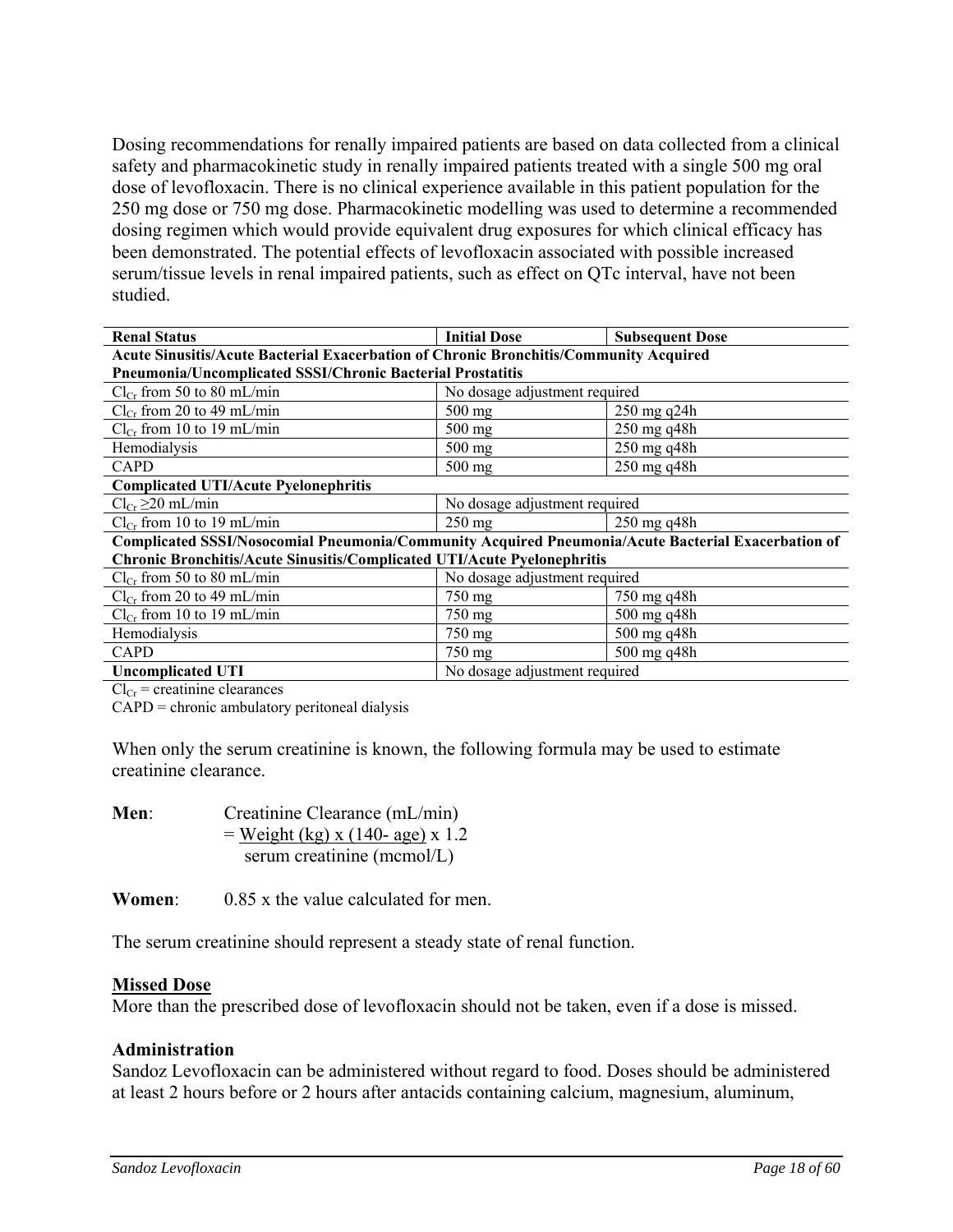sucralfate, metal cations such as iron, multi-vitamin preparations with zinc, or products containing any of these components.

# **OVERDOSAGE**

In the event of an acute overdosage, activated charcoal may be administered to aid in the removal of unabsorbed drug. General supportive measures are recommended. The patient should be observed, including ECG monitoring (see ACTION AND CLINICAL PHARMACOLOGY, Pharmacodynamics, Studies Measuring Effects on QT and Corrected QT (QTc) Intervals), and appropriate hydration maintained. Treatment should be supportive. Levofloxacin is not efficiently removed by hemodialysis or peritoneal dialysis.

Levofloxacin exhibits a low potential for acute toxicity. Mice, rats, dogs and monkeys exhibited the following clinical signs after receiving a single high dose of levofloxacin: ataxia, ptosis, decreased locomotor activity, dyspnea, prostration, tremors, and convulsions. Doses in excess of 1500 mg/kg orally and 250 mg/kg IV produced significant mortality in rodents.

For management of a suspected drug overdose, contact your regional Poison Control Centre.

# **ACTION AND CLINICAL PHARMACOLOGY**

### **Mechanism of Action**

Levofloxacin is a synthetic broad-spectrum antibacterial agent for oral and intravenous administration.

Levofloxacin is the L-isomer of the racemate, ofloxacin, a quinolone antibacterial agent. The antibacterial activity of ofloxacin resides primarily in the L-isomer. The mechanism of action of levofloxacin and other quinolone antibacterials involves inhibition of bacterial topoisomerase II (DNA gyrase) and topoisomerase IV. Topoisomerases are essential in controlling the topological state of DNA, and are vital for DNA replication, transcription, repair and recombination.

Fluoroquinolones, including levofloxacin, differ in chemical structure and mode of action from other classes of antimicrobial agents, such as β-lactam antibiotics, aminoglycosides, and macrolides. Therefore, microorganisms resistant to these latter classes of antimicrobial agents may be susceptible to fluoroquinolones. For example, β-lactamase production and alterations in penicillin-binding proteins have no effect on levofloxacin activity. Conversely, microorganisms resistant to fluoroquinolones may be susceptible to other classes of antimicrobial agents.

#### **Pharmacodynamics**

Studies Measuring Effects on QT and Corrected QT (QTc) Intervals

Two studies have been conducted to assess specifically the effect of levofloxacin on QT and corrected QT (QTc) intervals in healthy adult volunteers. In a dose escalation study (n=48) where the effect on average QTc, after single doses of 500, 1000, and 1500 mg of levofloxacin, was measured between the baseline QTc (calculated as the average QTc measured 24, 20,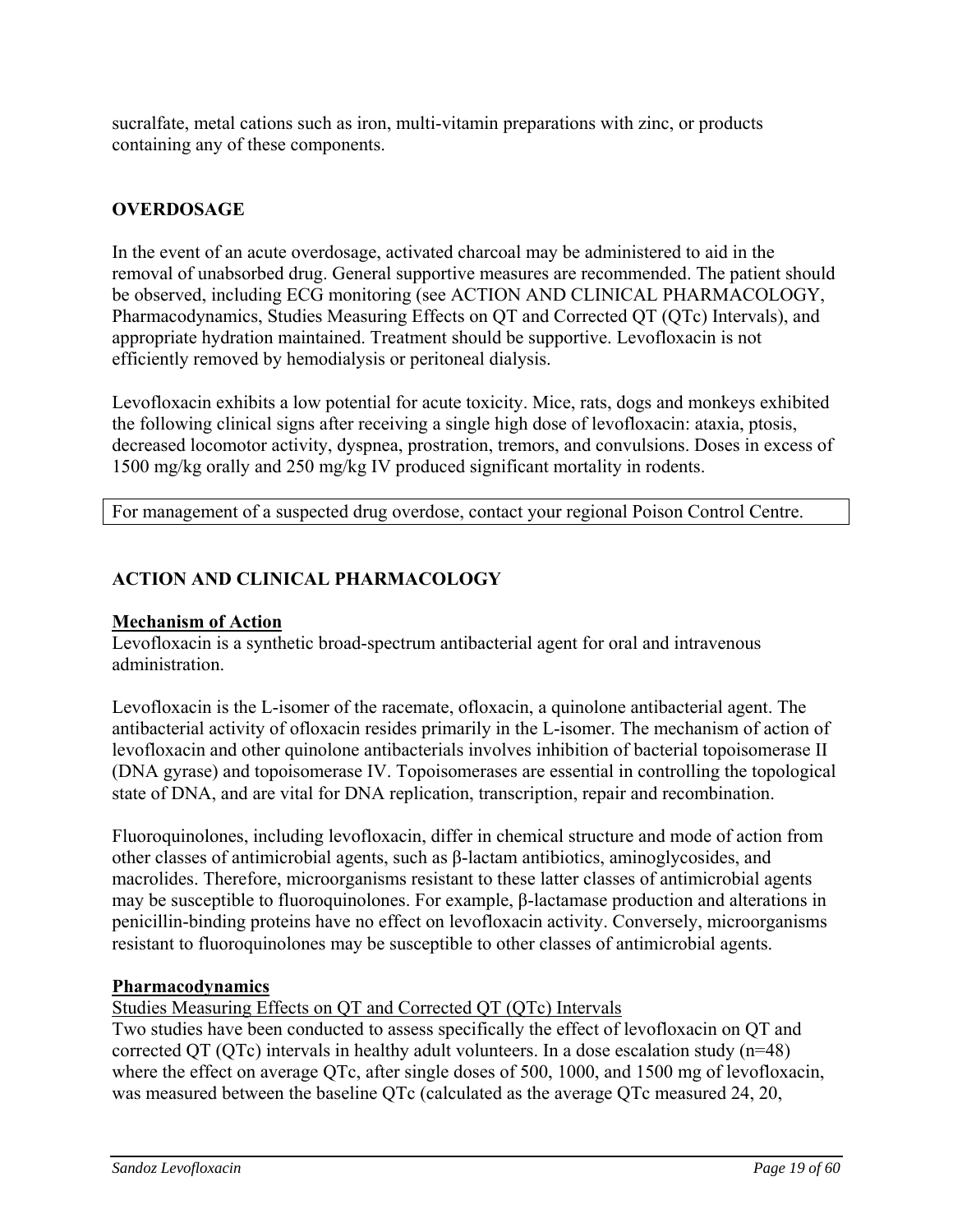16 hours and immediately before treatment) and the average post-dose QTc interval (calculated from measurements taken every half hour for two hours and at 4, 8, 12 and 24 hours after treatment), an effect on the average QTc (Bazett) was –1.84, 1.55 and 6.40 msec, respectively. In a study which compared the effect of 3 antimicrobials (n=48) where the difference was measured between the baseline QTc (calculated as the average QTc measured 24, 20, 16 hours and immediately before treatment) and the average post-dose QTc interval (calculated from measurements taken every half hour for four hours and at 8, 12 and 24 hours after treatment), an effect on the average QTc was an increase of 3.58 msec after the 1000 mg dose of levofloxacin. The mean increase compared to baseline of QTc at Cmax in these two trials was 7.82 msec and 5.32 msec after a single 1000 mg dose. In these trials, no effect on QT intervals compared to placebo was evident at any of the doses studied. The clinical relevance of the results of these studies is not known (see DETAILED PHARMACOLOGY, Human Pharmacology, Studies Measuring the Effects on QT and Corrected QT (QTc) Intervals).

# **Pharmacokinetics**

The mean  $(\pm SD)$  pharmacokinetic parameters of levofloxacin determined under single and steady-state conditions following oral (PO) or intravenous (IV) doses of levofloxacin are summarized in Table 1.5.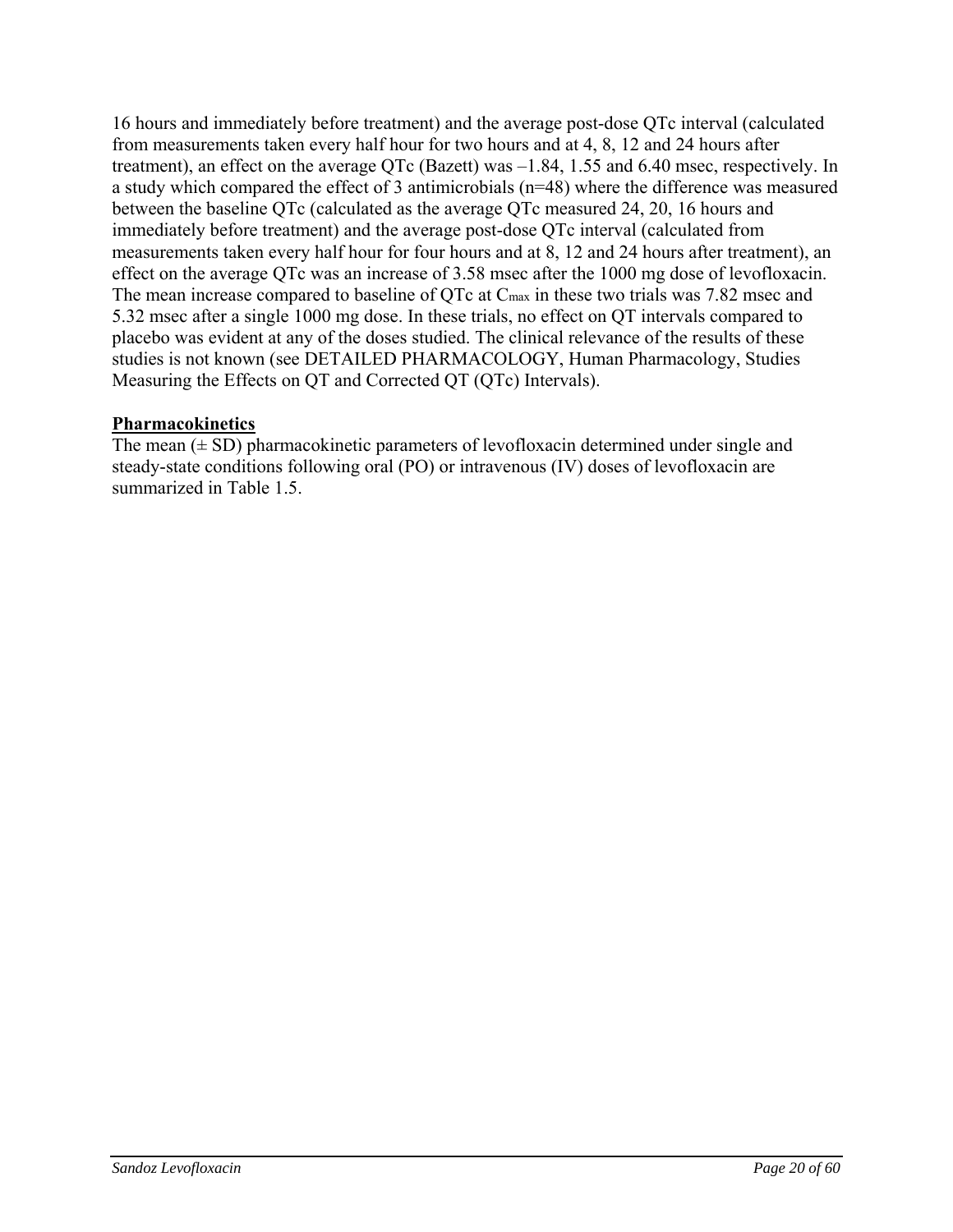**Table 1.5: Summary of Pharmacokinetic Parameters (mean ± SD)**

| Regimen                                                                  | N              | Cmax              | Tmax(h)       | $AUC^j$               | CL/F         | Vd/F            | $t_{\frac{1}{2}}$ | $Cl_r$       |
|--------------------------------------------------------------------------|----------------|-------------------|---------------|-----------------------|--------------|-----------------|-------------------|--------------|
|                                                                          |                | (mcg/mL)          |               | $(mcg\cdot h/mL)$     | (mL/min)     | (L)             | (h)               | (mL/min)     |
| <b>Single dose</b>                                                       |                |                   |               |                       |              |                 |                   |              |
| $250 \text{ mg }$ PO <sup>a</sup>                                        | 15             | $2.8 \pm 0.4$     | $1.6 \pm 1.0$ | $27.2 \pm 3.9$        | $156 \pm 20$ | ND              | $7.3 \pm 0.9$     | $142 \pm 21$ |
| 500 mg $PO^{a*}$                                                         | 23             | $5.1 \pm 0.8$     | $1.3 \pm 0.6$ | $47.9 \pm 6.8$        | $178 \pm 28$ | ND              | $6.3 \pm 0.6$     | $103 \pm 30$ |
| 500 mg $IV^a$                                                            | 23             | $6.2 \pm 1.0$     | $1.0 \pm 0.1$ | $48.3 \pm 5.4$        | $175 \pm 20$ | $90 \pm 11$     | $6.4 \pm 0.7$     | $112 \pm 25$ |
| 750 mg $PO^{cc}$                                                         | 10             | $7.1 \pm 1.4$     | $1.9 \pm 0.7$ | $82.2 \pm 14.3$       | $157 \pm 28$ | $90 \pm 14$     | $7.7 \pm 1.3$     | $118 \pm 28$ |
| 750 mg IV $\rm ^{c}$                                                     | $\overline{4}$ | $7.99 \pm 1.2^b$  | ND            | $74.4 \pm 8.0$        | $170 \pm 19$ | $97.0 \pm 14.8$ | $7.5 \pm 1.9$     | <b>ND</b>    |
| <b>Multiple dose</b>                                                     |                |                   |               |                       |              |                 |                   |              |
| 500 mg q24h $POa$                                                        | 10             | $5.7 \pm 1.4$     | $1.1 \pm 0.4$ | $47.5 \pm 6.7^x$      | $175 \pm 25$ | $102 \pm 22$    | $7.6 \pm 1.6$     | $116 \pm 31$ |
| 500 mg q24h IV <sup>a</sup>                                              | 10             | $6.4 \pm 0.8$     | ND            | $54.6 \pm 11.1^x$     | $158 \pm 29$ | $91 \pm 12$     | $7.0 \pm 0.8$     | $99 \pm 28$  |
| 500 mg or 250 mg q24h IV patients with bacterial infections <sup>d</sup> | 272            | $8.7 \pm 4.0^1$   | ND.           | $72.5 \pm 51.2^{1,x}$ | $154 \pm 72$ | $111 \pm 58$    | ND                | ND.          |
| 750 mg q24h $PO^{cc}$                                                    | 10             | $8.6 \pm 1.9$     | $1.4 \pm 0.5$ | $90.7 \pm 17.6$       | $143 \pm 29$ | $100 \pm 16$    | $8.8 \pm 1.5$     | $116 \pm 28$ |
| 750 mg q24h IV $^{\circ}$                                                | $\overline{4}$ | $7.92 \pm 0.91^b$ | ND            | $72.5 \pm 0.8^x$      | $172 \pm 2$  | $111 \pm 12$    | $8.1 \pm 2.1$     | <b>ND</b>    |
| 500 mg PO single dose, effects of gender and age:                        |                |                   |               |                       |              |                 |                   |              |
| male <sup>e</sup>                                                        | 12             | $5.5 \pm 1.1$     | $1.2 \pm 0.4$ | $54.4 \pm 18.9$       | $166 \pm 44$ | $89 \pm 13$     | $7.5 \pm 2.1$     | $126 \pm 38$ |
| female <sup>f</sup>                                                      | 12             | $7.0 \pm 1.6$     | $1.7 \pm 0.5$ | $67.7 \pm 24.2$       | $136 \pm 44$ | $62 \pm 16$     | $6.1 \pm 0.8$     | $106 \pm 40$ |
| young <sup>g</sup>                                                       | 12             | $5.5 \pm 1.0$     | $1.5 \pm 0.6$ | $47.5 \pm 9.8$        | $182 \pm 35$ | $83 \pm 18$     | $6.0 \pm 0.9$     | $140 \pm 33$ |
| elderly <sup>h</sup>                                                     | 12             | $7.0 \pm 1.6$     | $1.4 \pm 0.5$ | $74.7 \pm 23.3$       | $121 \pm 33$ | $67 \pm 19$     | $7.6 \pm 2.0$     | $91 \pm 29$  |
| 500 mg PO single dose, patients with renal insufficiency:                |                |                   |               |                       |              |                 |                   |              |
| $Cl_{Cr}$ 50-80 mL/min                                                   | $\mathfrak{Z}$ | $7.5 \pm 1.8$     | $1.5 \pm 0.5$ | $95.6 \pm 11.8$       | $88 \pm 10$  | ND              | $9.1 \pm 0.9$     | $57 \pm 8$   |
| $Cl_{Cr}$ 20-49 mL/min                                                   | 8              | $7.1 \pm 3.1$     | $2.1 \pm 1.3$ | $182.1 \pm 62.6$      | $51 \pm 19$  | ND              | $27 \pm 10$       | $26 \pm 13$  |
| $Cl_{Cr}$ < 20 mL/min                                                    | 6              | $8.2 \pm 2.6$     | $1.1 \pm 1.0$ | $263.5 \pm 72.5$      | $33 \pm 8$   | ND              | $35 \pm 5$        | $13 \pm 3$   |
| Hemodialysis                                                             | $\overline{4}$ | $5.7 \pm 1.0$     | $2.8 \pm 2.2$ | ND                    | ND           | N <sub>D</sub>  | $76 \pm 42$       | ND           |
| <b>CAPD</b>                                                              | $\overline{4}$ | $6.9 \pm 2.3$     | $1.4 \pm 1.1$ | ND                    | ND           | ND              | $51 \pm 24$       | <b>ND</b>    |
| 750 mg IV single dose and multiple dose, patients with renal             |                |                   |               |                       |              |                 |                   |              |
| insufficiency:                                                           |                |                   |               |                       |              |                 |                   |              |
| Single dose - $Cl_{Cr}$ 50-80 mL/min <sup>k</sup>                        | 8              | $13.3 \pm 3.6$    | ND            | $128 \pm 37$          | $104 \pm 25$ | $62.7 \pm 15.1$ | $7.5 \pm 1.5$     | ND.          |
| Multiple q24h dose - $Cl_{Cr}$ 50-80 mL/min <sup>k</sup>                 | 8              | $14.3 \pm 3.2$    | ND            | $145 \pm 36$          | $103 \pm 20$ | $64.2 \pm 16.9$ | $7.8 \pm 2.0$     | <b>ND</b>    |

<sup>a</sup> healthy males 18-53 years of age;

 $b$  60 min infusion for 250 mg and 500 mg doses, 90 min infusion for 750 mg dose;

 $\degree$  healthy male subjects 32-46 years of age;

 $\degree$  healthy male subjects 19-51 years of age;

<sup>d</sup> including 500 mg q48h for 8 patients with moderate renal impairment (Cl<sub>Cr</sub>20-50 mL/min) and infections of the respiratory tract or skin;

e healthy males 22-75 years of age;

f healthy females 18-80 years of age;

<sup>g</sup> young healthy male and female subjects 18-36 years of age;

h healthy elderly male and female subjects 66-80 years of age;

<sup>i</sup> dose-normalized values (to 500 mg dose), estimated by population pharmacokinetic modelling;

j AUC for 0-<sup>∞</sup> reported, unless otherwise specified;

 $k$  male and female subjects 34-54 years of age;

 $X \text{ AUC }_{0.24 \text{ h}}$ ;  $*$  Absolute bioavailability; F = 0.99  $\pm$  0.08 from a 500 mg tablet and F = 0.99  $\pm$  0.06 from a 750 mg tablet. ND = Not Determined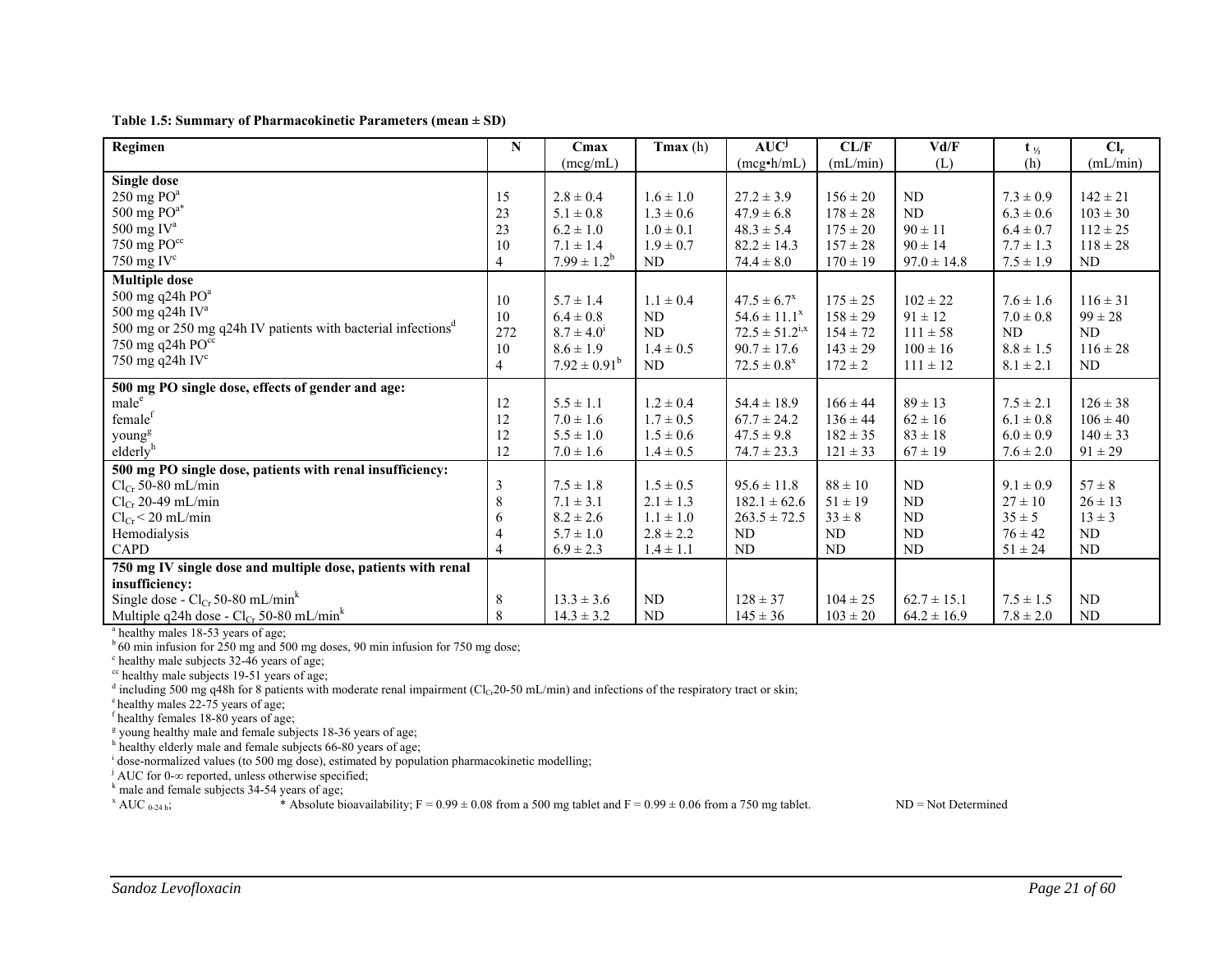**Absorption:** Levofloxacin is rapidly and essentially completely absorbed after oral administration. Peak plasma concentrations are usually attained 1 to 2 hours after oral dosing. The absolute bioavailability of a 500 mg tablet and a 750 mg tablet of levofloxacin is approximately 99% in both cases, demonstrating complete oral absorption of levofloxacin. Levofloxacin pharmacokinetics are linear and predictable after single and multiple oral dosing regimens. Steady-state conditions are reached within 48 hours following a 500 mg or 750 mg once-daily dosage regimen. The peak and trough plasma concentrations attained following multiple once-daily oral dosage regimens were approximately 5.7 mcg/mL and 0.5 mcg/mL after the 500 mg doses, and 8.6 mcg/mL and 1.1 mcg/mL after the 750 mg doses, respectively.

There was no clinically significant effect of food on the extent of absorption of levofloxacin. Oral administration with food slightly prolongs the time to peak concentration by approximately 1 hour, and slightly decreases the peak concentration by approximately 14%. Therefore, levofloxacin can be administered without regard to food.

**Distribution:** The mean volume of distribution of levofloxacin generally ranges from 74 to 112 L after single and multiple 500 mg or 750 mg doses, indicating widespread distribution into body tissues. Levofloxacin reaches its peak levels in skin tissues (11.7 mcg/g for a 750 mg dose) and in blister fluid (4.33 mcg/g for a 500 mg dose) at approximately 3-4 hours after dosing. The skin tissue biopsy to plasma AUC ratio is approximately 2. The blister fluid to plasma AUC ratio is approximately 1, following multiple once-daily oral administration of 750 mg and 500 mg levofloxacin to healthy subjects, respectively. Levofloxacin also penetrates into lung tissues. Lung tissue concentrations were generally 2- to 5-fold higher than plasma concentrations, and ranged from approximately 2.4 to 11.3 mcg/g over a 24-hour period after a single 500 mg oral dose.

Levofloxacin is 24 to 38% bound to serum proteins across all species studied. Levofloxacin binding to serum proteins is independent of the drug concentration.

**Metabolism:** Levofloxacin is stereochemically stable in plasma and urine, and does not invert metabolically to its enantiomer, D-ofloxacin. Levofloxacin undergoes limited metabolism in humans, and is primarily excreted as unchanged drug (87%) in the urine within 48 hours.

**Excretion:** The major route of elimination of levofloxacin in humans is as unchanged drug in the urine. The mean terminal plasma elimination half-life of levofloxacin ranges from approximately 6 to 8 hours following single or multiple doses of levofloxacin given orally or intravenously.

# **Special Populations and Conditions**

**Pediatrics:** The pharmacokinetics of levofloxacin in pediatric patients have not been studied.

**Geriatrics:** There are no significant differences in levofloxacin pharmacokinetics between young and elderly subjects when the subjects' differences in creatinine clearance are taken into consideration. Drug absorption appears to be unaffected by age. Levofloxacin dose adjustment based on age alone is not necessary.

**Gender:** There are no significant differences in levofloxacin pharmacokinetics between male and female subjects when the differences in creatinine clearance are taken into consideration.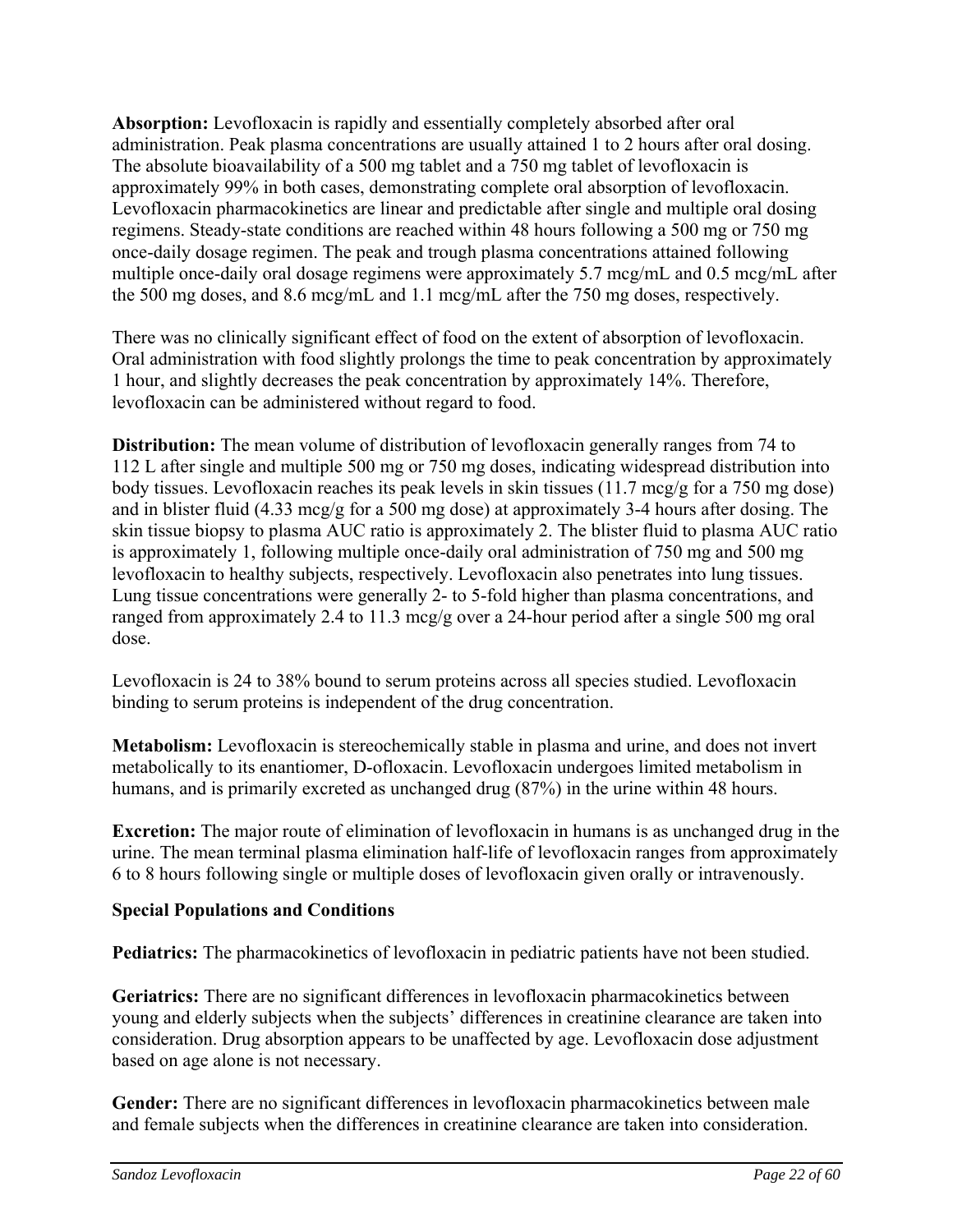Dose adjustment based on gender alone is not necessary.

**Race:** The apparent total body clearance and apparent volume of distribution were not affected by race in a covariate analysis performed on data from 72 subjects.

**Hepatic Insufficiency:** Pharmacokinetic studies in hepatically impaired patients have not been conducted. Due to the limited extent of levofloxacin metabolism, the pharmacokinetics of levofloxacin are not expected to be affected by hepatic impairment.

**Renal Insufficiency:** Pharmacokinetic parameters of levofloxacin following oral or intravenous doses of levofloxacin in patients with impaired renal function (creatinine clearance  $\leq 80$ ) mL/min) are presented in Table 1.5. Clearance of levofloxacin is reduced and plasma elimination half-life is prolonged in this patient population. Dosage adjustment may be required in such patients to avoid accumulation.

A dosage reduction is being recommended depending on the levels of renal insufficiency. Dosing recommendations are based on pharmacokinetic modelling of data collected from a clinical safety and pharmacokinetic study in renally impaired patients treated with a single 500 mg oral dose of levofloxacin (see WARNINGS AND PRECAUTIONS, Renal, and DOSAGE AND ADMINISTRATION, Recommended Dose and Dosage Adjustment, Patients with Impaired Renal Function).

Neither hemodialysis nor continuous ambulatory peritoneal dialysis (CAPD) is effective in removal of levofloxacin from the body, indicating supplemental doses of levofloxacin are not required following hemodialysis or CAPD.

**Bacterial Infection:** The pharmacokinetics of levofloxacin in patients with community-acquired bacterial infections are comparable to those observed in healthy subjects.

## **STORAGE AND STABILITY**

Sandoz Levofloxacin tablets should be stored at controlled room temperature between 15°C and 30°C in well closed containers. Protect from moisture.

## **DOSAGE FORMS, COMPOSITION AND PACKAGING**

#### **Dosage Form**

Levofloxacin 250 mg film-coated tablets, containing 250 mg of levofloxacin (as levofloxacin hemihydrate), are terra cotta pink, octagonal, biconvex tablets, with imprint "LVF 250" on one side.

Levofloxacin 500 mg film-coated tablets, containing 500 mg of levofloxacin (as levofloxacin hemihydrate) , are peach, octagonal biconvex tablets, with imprint "LVF 500" on one side.

Levofloxacin 750 mg film-coated tablets, containing 750 mg of levofloxacin (as levofloxacin hemihydrate), are white, octagonal biconvex tablets, with imprint "LVF 750" on one side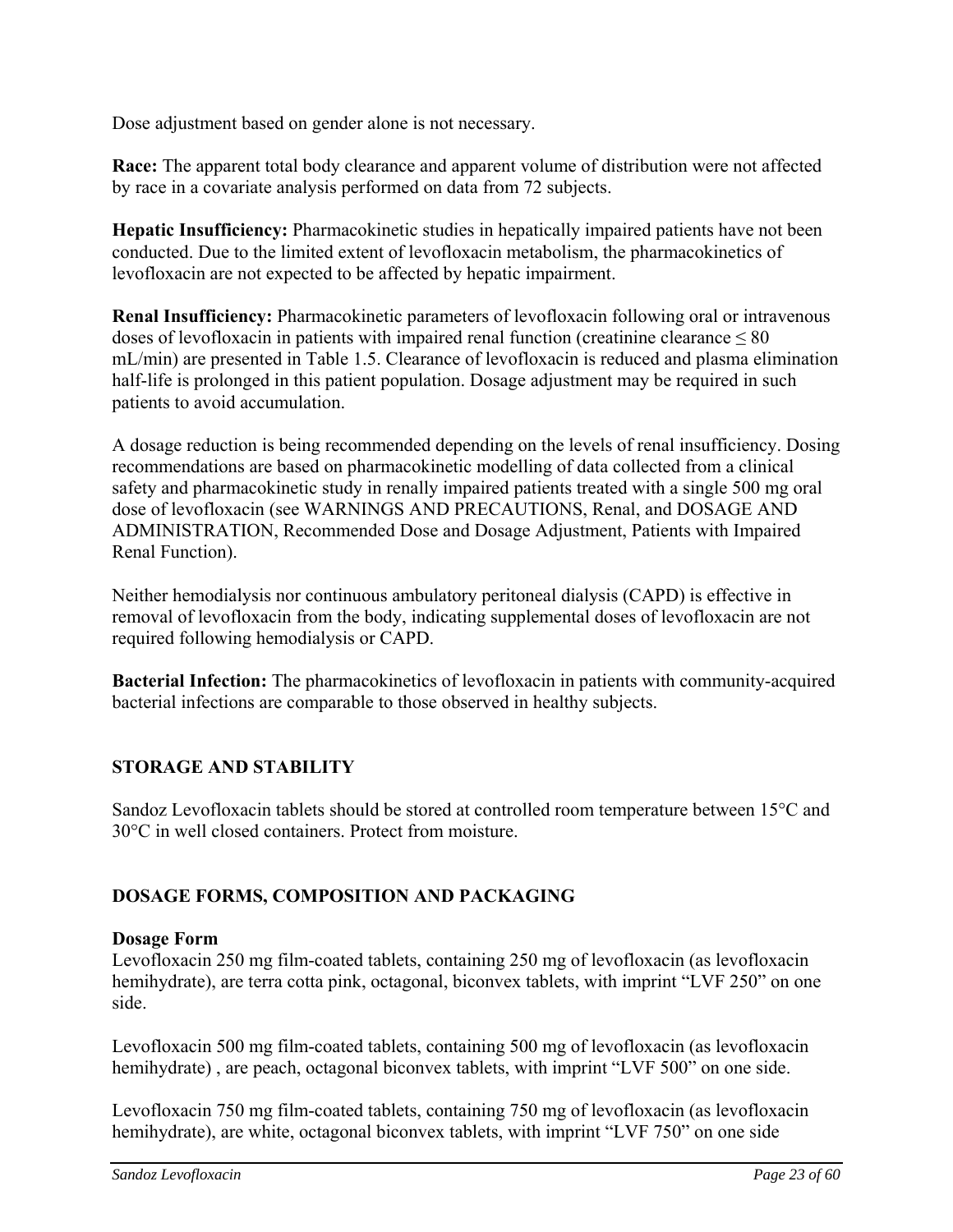# **Packaging**

Levofloxacin tablets are available in bottles of 50 tablets for the 250 mg and 750 mg strengths, and bottles of 50 and 100 tablets for the 500 mg strength,.

## **Composition**

Levofloxacin film-coated tablets contains the following nonmedicinal ingredients: colloidal silicon dioxide, croscarmellose sodium, ferric oxide yellow (250 mg and 500 mg strengths only), ferric oxide red (250 mg and 500 mg strengths only), glycerol dibehenate, hypromellose, hydroxypropyl cellulose, lactose monohydrate, polyethylene glycol, povidone, sodium starch glycolate, talc, titanium dioxide.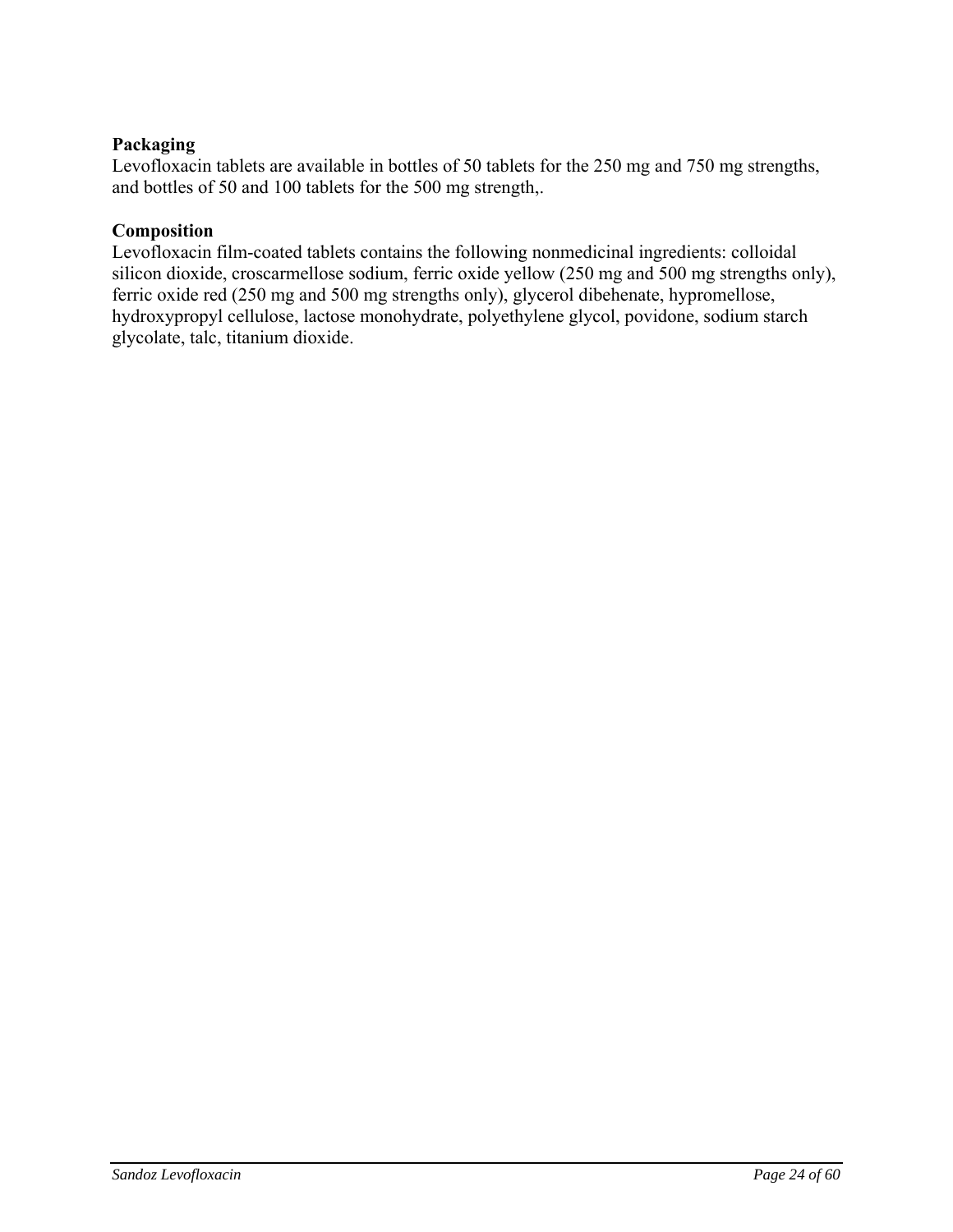### **PART II: SCIENTIFIC INFORMATION**

### **PHARMACEUTICAL INFORMATION**

#### **Drug Substance**

Proper Name: Levofloxacin Hemihydrate

Chemical Name: (S)-9-fluoro-2,3-dihydro-3-methyl-10-(4-methyl-1-piperazinyl)-7-oxo-7Hpyrido[1,2,3-de]-1,4-benzoxazine-6-carboxylic acid hemihydrate

Molecular Formula:



Molecular Mass: 370.4 g/mol (levofloxacin hemihydrate)

Structural Formula:  $C_{18}H_{20}FN_3O_4$ .  $\frac{1}{2}H_2O$ 

Physicochemical Properties: Light yellowish powder, odourless.

**Solubility:** Sparingly soluble in water and in methanol. Solubility of Levofloxacin in water depends on pH (PDR): -pH 2-5, solubility 100 mg/ml -pH 5.8, solubility 272 mg/ml -pH 7.0 and more, solubility 30-50 mg/ml

 $pKa$ :  $pKa$ <sub>1</sub>: 6.0 pKa2: 8.2 (4, 5, 6)

Partition Coefficient: log P: - 0.4 (3)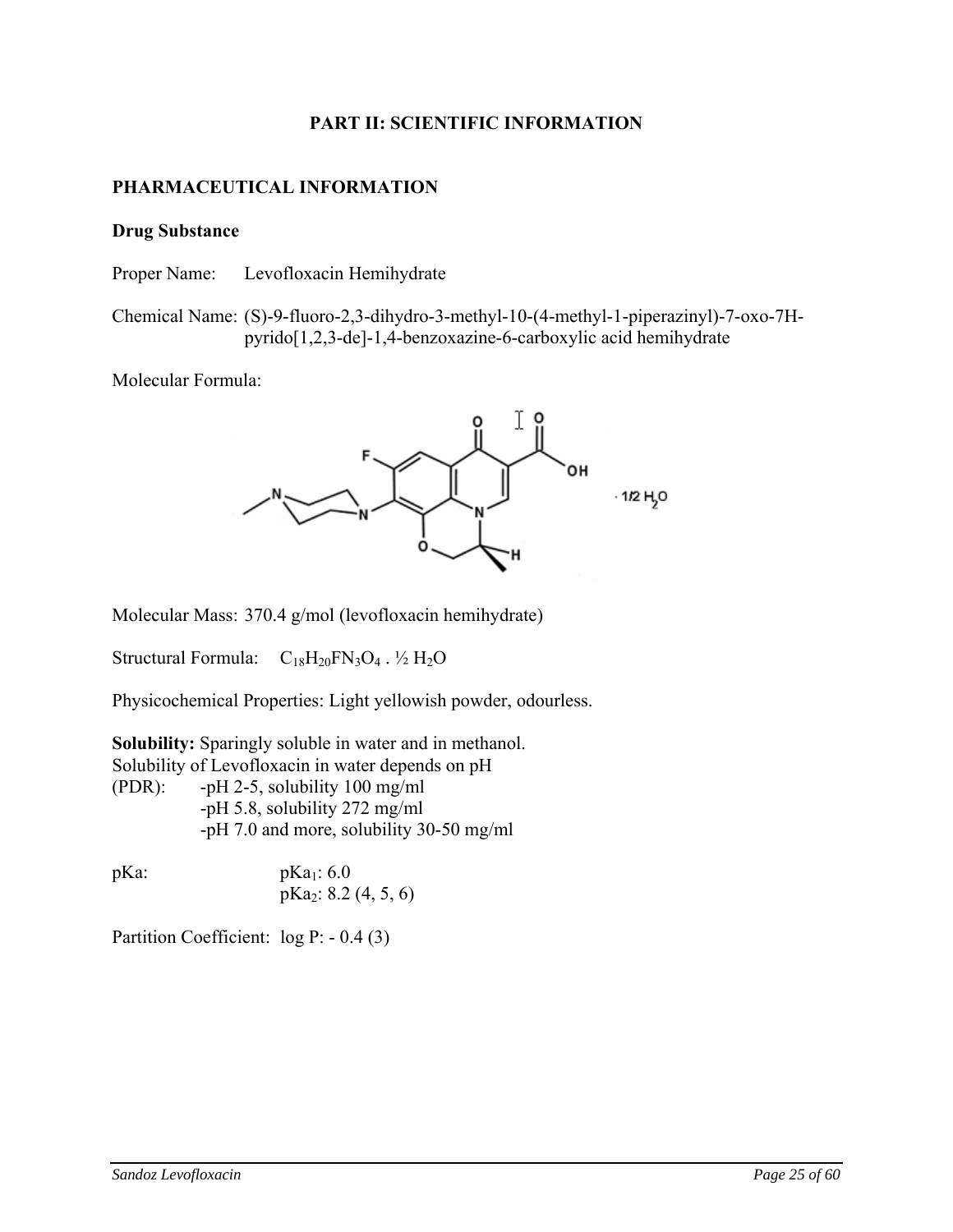# **CLINICAL TRIALS**

Comparative bioavailability AA05476 employed a randomized, single dose two-way crossover bioavailability study of Sandoz Canada Inc. and Ortho-McNeil Pharmaceutical, USA (Levaquin®) 750 mg Levofloxacin tablets in eight healthy male and ten healthy nonpregnant female subjects under fasting conditions. The following table presents a summary of the comparative bioavailability data demonstrating bioequivalence of the test and reference tablets.

| $\mathbf S$ ullinal v Tabic of the Comparative Dioavanability Data |                   |                               |                                                |                    |  |  |
|--------------------------------------------------------------------|-------------------|-------------------------------|------------------------------------------------|--------------------|--|--|
|                                                                    | Levofloxacin      |                               |                                                |                    |  |  |
|                                                                    |                   | (1 x 750 mg)                  |                                                |                    |  |  |
|                                                                    |                   | From measured data            |                                                |                    |  |  |
|                                                                    |                   | Least Square Mean             |                                                |                    |  |  |
|                                                                    |                   | Arithmetic Mean (CV $\%$ )    |                                                |                    |  |  |
|                                                                    | Test <sup>*</sup> | Reference <sup>†</sup>        | % Ratio of                                     |                    |  |  |
| <b>Parameter</b>                                                   | Levofloxacin      | Levaquin <sup>®</sup> tablets | 90% Confidence Interval<br><b>Least Square</b> |                    |  |  |
|                                                                    | tablets           |                               | <b>Means</b>                                   |                    |  |  |
| $AUC_T$                                                            | 66473.02          | 68106.69                      | 97.6%                                          | 94.4%-100.9%       |  |  |
| $(ng \cdot h/mL)$                                                  | 67651.2(21.6)     | 69096.8 (18.9)                |                                                |                    |  |  |
| $AUC_I$                                                            | 68208.39          | 69870.88                      | 97.6%                                          | $94.6\% - 100.7\%$ |  |  |
| $(ng \cdot h/mL)$                                                  | 69342.4 (21.0)    | 70898.9 (18.5%)               |                                                |                    |  |  |
| $C_{\text{max}}$                                                   | 6442.074          | 6760.017<br>95.3%             |                                                | $89.4\% - 101.6\%$ |  |  |
| (ng/mL)                                                            | 6632.22(22.0)     | 6934.44 (22.0)                |                                                |                    |  |  |
| $T_{\text{max}}^{\S}(\text{h})$                                    | 1.882(46.0)       | 1.793(44.0)                   |                                                |                    |  |  |
| $T_{\frac{1}{2}}^{\delta}$ (h)                                     | 5.919(17.3)       | 5.915(16.4)                   |                                                |                    |  |  |

# **Summary Table of the Comparative Bioavailability Data**

\* Levofloxacin 750 mg tablets manufactured for Sandoz Canada Inc.

† Levaquin® (levofloxacin) 750 mg tablets manufactured by Ortho-McNeil Pharmaceutical, USA were purchased in USA.

 $\frac{1}{2}$  Expressed as the arithmetic mean (CV %) only.

# **Acute Sinusitis**

#### **Study demographics and trial design**

**Table 2.1 - Summary of patient demographics for clinical trials in Acute Sinusitis**

| Study#    | <b>Trial design</b>                             | Dosage, route of<br>administration and<br>duration                                     | <b>Study subjects</b><br>$(n = number)^{a}$ | Mean age<br>(Range) | Gender<br>Male/female |
|-----------|-------------------------------------------------|----------------------------------------------------------------------------------------|---------------------------------------------|---------------------|-----------------------|
| CAPSS-232 | Double-blind,<br>randomized,<br>prospective,    | oral levofloxacin<br>750 mg once daily for<br>5 days                                   | $n=389^{b}$                                 | 41.7<br>$(18-86)$   | 152/237               |
|           | multicentre                                     | oral levofloxacin<br>500 mg once daily for<br>10 days                                  | $n=391^{b}$                                 | 42.2<br>$(18-85)$   | 173/218               |
| M92-040   | Randomized,<br>open-label,<br>active-controlled | oral levofloxacin<br>500 mg once daily for<br>$10-14$ days                             | $n=306$                                     | 39.2<br>$(18-85)$   | 115/191               |
|           |                                                 | oral amoxicillin<br>500 mg/clavulanate 125<br>mg three times daily for<br>$10-14$ days | $n=309$                                     | 38.6<br>$(18-84)$   | 110/199               |
| N93-006   | Open-label, non-<br>comparative                 | oral levofloxacin<br>500 mg once daily for<br>$10-14$ days                             | $n=329$                                     | 41.6<br>$(18-89)$   | 137/192               |

Subjects enrolled and randomized to treatment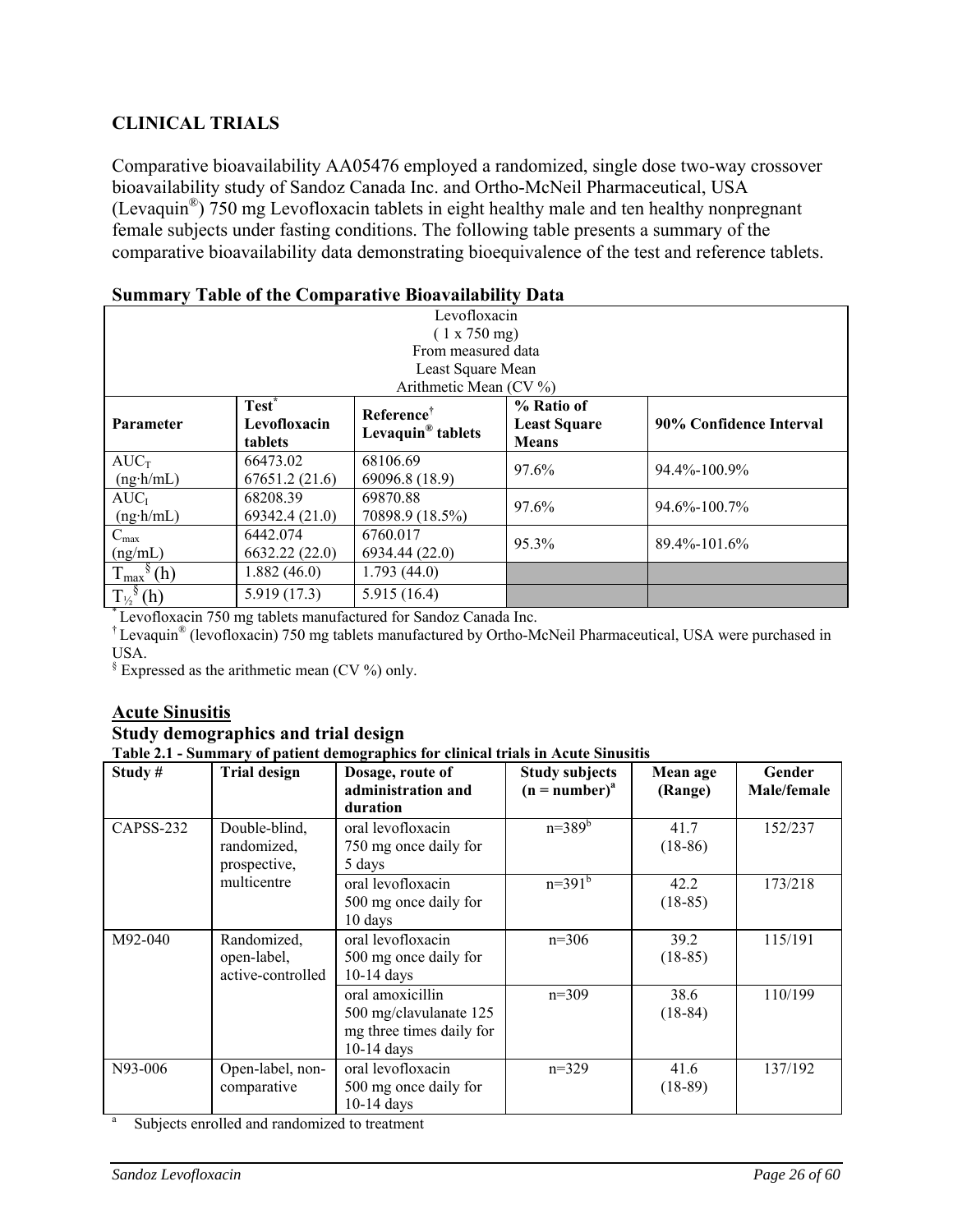<sup>b</sup> 780 outpatient adults with clinically and radiologically determined acute maxillary sinusitis (ITT population)

### **Study Results**

### *5 Day Treatment Regimen*

**Table 2.2 - Results of study CAPSS-232 in Acute Sinusitis**

| <b>Endpoints</b>                               | Levofloxacin<br>$n/N$ (%)                          | Comparator<br>$n/N$ (%)                          | 95%<br>Confidence<br>Interval <sup>c</sup> |
|------------------------------------------------|----------------------------------------------------|--------------------------------------------------|--------------------------------------------|
| Clinical Success Rate <sup>a,b</sup>           | 81/90(90.0)<br>$(45.6\%$ cured; $44.4\%$ improved) | 89/95 (93.7)<br>$(55.8\%$ cured; 37.9% improved) | $(-4.8, 12.1)$                             |
| Microbiologic Eradication<br>Rate <sup>d</sup> | 140/152 (92.1)                                     | 133/149 (89.3)                                   | $(-9.7, 4.1)$                              |

<sup>a</sup> Test-of-Cure visit 17 to 22 days after first dose of active study drug (7-12 days after last dose for 500 mg arm, 12-17 days after last dose for 750 mg arm) in microbiologically clinically evaluable population (subset of 462 patients where sinus samples were taken by sinus puncture)

<sup>b</sup> Clinical success was defined as complete (cured) or partial (improved) resolution of pre-treatment signs and symptoms of ABS to such extent that no further antibiotic treatment was deemed necessary<br><sup>c</sup> Two-sided 95% CIs (with continuity correction) around the difference in response rates

Two-sided 95% CIs (with continuity correction) around the difference in response rates

<sup>d</sup> Microbiologically evaluable population

#### Table 2.3 - Clinical Success Rates<sup>a</sup> for Microbiologically Evaluable Population<sup>b</sup> (CAPSS-232)

|                          | Levofloxacin 750 mg x 5 days $n/N$ | Comparator                       |
|--------------------------|------------------------------------|----------------------------------|
| Pathogen                 | $\frac{(0)}{0}$                    | $n/N$ $\left(\frac{9}{6}\right)$ |
| Streptococcus pneumoniae | 25/27(92.6)                        | 26/27(96.3)                      |
| Haemophilus influenzae   | 19/21(90.5)                        | 25/27(92.6)                      |
| Moraxella catarrhalis    | 10/11(90.9)                        | 13/13 (100.0)                    |

Eradication rate for the three pathogens was the same as clinical success rate because microbiological success was presumed based on clinical success

 $b$  Subset of 462 patients where sinus samples were taken by sinus puncture

#### *10-14 Day Treatment Regimen*

#### Table 2.4 – Clinical Success<sup>a</sup> in Pivotal Acute Sinusitis Studies – Clinically Evaluable Subjects

| <b>Study Number</b> | Levofloxacin<br>$n/N$ (%) | Comparator<br>$n/N$ $\left(\frac{9}{6}\right)$ | 95% Confidence Interval |
|---------------------|---------------------------|------------------------------------------------|-------------------------|
| M92-040             | 236/267 (88.4)            | 234/268 (87.3)                                 | $(-6.8, 4.6)$           |
| N93-006             | 265/300 (88.3)            | N/A                                            | N/A                     |

a cured plus improved

#### **Table 2.5 – Microbiologic Eradication in Pivotal Acute Sinusitis Studies – Microbiologically Evaluable Subjects**

| <b>Study Number</b> | Levofloxacin<br>$n/N$ $\left(\frac{9}{6}\right)$ | Comparator<br>$n/N$ $\left(\frac{9}{6}\right)$ | 95% Confidence Interval |
|---------------------|--------------------------------------------------|------------------------------------------------|-------------------------|
| M92-040             | N/A                                              | N/A                                            | $\rm N/A$               |
| N93-006             | 127/138 (92.0)                                   | N/A                                            | N/A                     |

#### **Table 2.6 - Microbiologic Eradication Rates by Pathogen for Microbiologically Evaluable Population (N93-006)**

| Pathogen                            | Levofloxacin<br>$n/N$ (%) |
|-------------------------------------|---------------------------|
| Haemophilus influenzae              | 35/36 (97.2)              |
| Streptococcus pneumoniae            | 32/32(100.0)              |
| Staphylococcus aureus               | 31/33(93.9)               |
| Moraxella (Branhamella) catarrhalis | 14/15(93.3)               |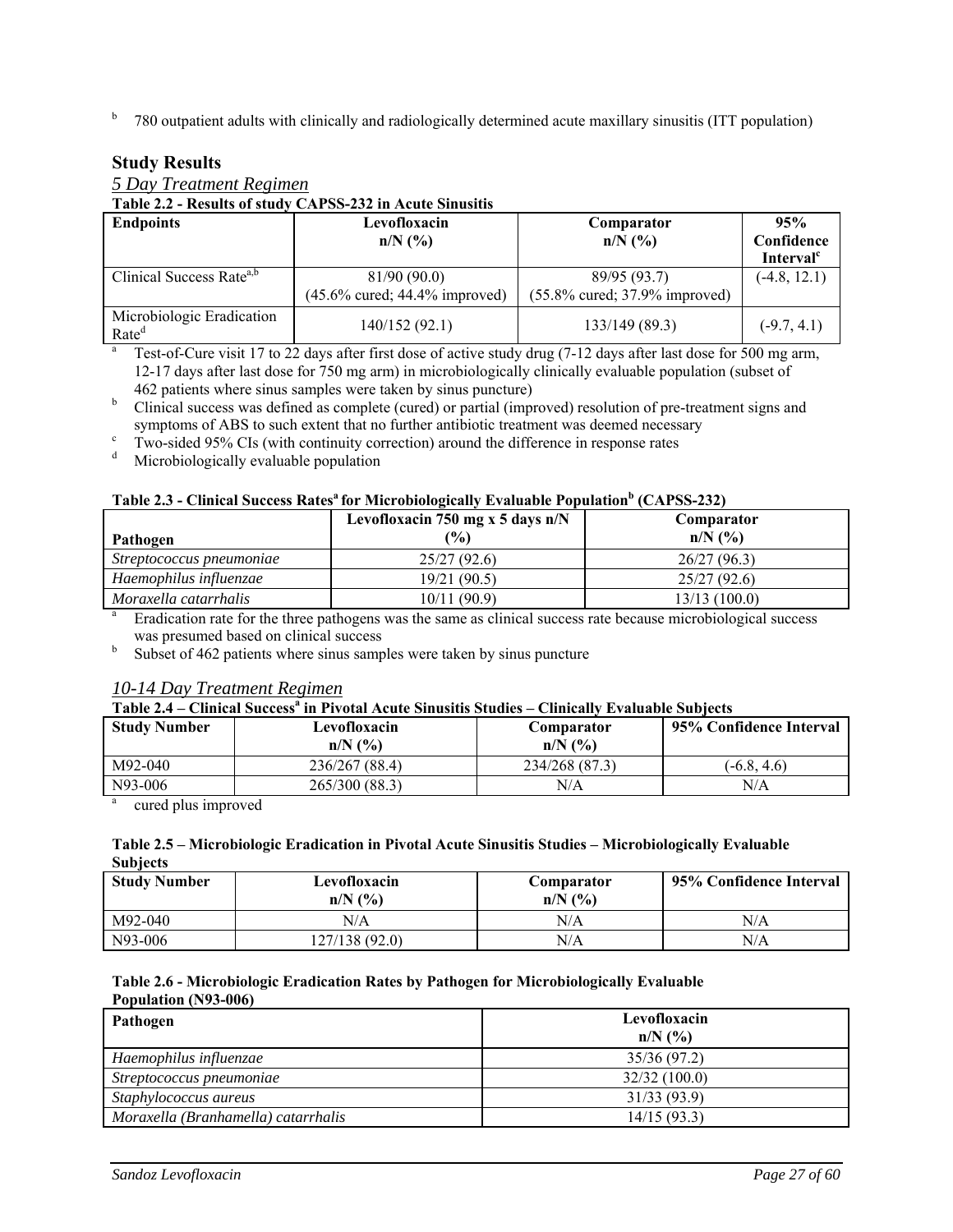# **Community Acquired Pneumonia**

#### **Study demographics and trial design**

**Table 2.7 - Summary of patient demographics for clinical trials in Community Acquired Pneumonia** 

| Study#    | <b>Trial design</b> | Dosage, route of                 | <b>Study subjects</b> | Mean age  | Gender      |
|-----------|---------------------|----------------------------------|-----------------------|-----------|-------------|
|           |                     | administration and duration      | $(n = number)^a$      | (Range)   | Male/female |
| CAPSS-150 | Double-blind,       | oral or IV levofloxacin 750 mg   | $n = 256^b$           | 53.1      | 148/108     |
|           | randomized,         | once daily for 5 days            |                       | $(18-86)$ |             |
|           | prospective,        | oral or IV levofloxacin 500 mg   | $n=272^{b}$           | 55.3      | 162/110     |
|           | multicentre         | once daily for 10 days           |                       | $(18-89)$ |             |
| K90-071   | Open-label,         | levofloxacin oral 488 mg or IV   | $n=295$               | 49.0      | 162/133     |
|           | randomized,         | 500 mg once daily for 7-14       |                       | $(18-87)$ |             |
|           | active-             | days                             |                       |           |             |
|           | controlled          | oral cefuroxime axetil 500 mg    | $n=295$               | 50.3      | 163/132     |
|           |                     | twice daily or IV ceftriaxone    |                       | $(18-96)$ |             |
|           |                     | sodium 1 to 2 g once daily or in |                       |           |             |
|           |                     | equally divided doses given      |                       |           |             |
|           |                     | twice daily for 7-14 days        |                       |           |             |
| M92-075   | Open-label,         | oral or IV levofloxacin 500 mg   | $n=264$               | 51.9      | 146/118     |
|           | non-                | once daily for 7-14 days         |                       | $(18-93)$ |             |
|           | comparative         |                                  |                       |           |             |

a Subjects enrolled and randomized to treatment

b 528 outpatient and hospitalized adults with clinically and radiologically determined mild to severe communityacquired pneumonia

#### **Study Results**

*5 Day Treatment Regimen* 

**Table 2.8 - Results of study CAPSS-150 in Community Acquired Pneumonia** 

| <b>Endpoints</b>                            | Levofloxacin 750 mg once<br>daily for 5 days<br>$n/N$ $\left(\frac{9}{6}\right)$ | Comparator $n/N$<br>(%) | 95% Confidence<br>Interval <sup>c</sup> |
|---------------------------------------------|----------------------------------------------------------------------------------|-------------------------|-----------------------------------------|
| Clinical Success Rate a,b                   | 183/198 (92.4)                                                                   | 175/192 (91.1)          | $(-7.0, 4.4)$                           |
| Microbiologic Eradication Rate <sup>d</sup> | 96/103 (93.2)                                                                    | 85/92 (92.4)            | $(-8.6, 7.0)$                           |

<sup>8</sup> 7-14 days after last dose of active study medication for clinically evaluable population<br><sup>b</sup> success rates include the clinical response category of cured and improved

 $\epsilon$  two-sided 95% CIs (with continuity correction) around the difference in response rates

<sup>d</sup> 7-14 days after last dose of active study medication for microbiologically evaluable population

In the clinically evaluable population (31-38 days after enrollment) pneumonia was observed in 7 out of 151 patients in the levofloxacin 750 mg group and 2 out of 147 patients in the levofloxacin 500 mg group. Given the small numbers observed, the significance of this finding cannot be determined statistically.

|                            | Table 2.9 - Microbiologic Eradication Rates by Pathogen for Microbiologically Evaluable |
|----------------------------|-----------------------------------------------------------------------------------------|
| Population (5-day regimen) |                                                                                         |

| Pathogen                             | Levofloxacin 750 mg<br>$n/N$ (%) |
|--------------------------------------|----------------------------------|
| Penicillin susceptible S. pneumoniae | 19/22(86.4)                      |
| Haemophilus influenzae               | 12/13(92.3)                      |
| Haemophilus parainfluenzae           | 12/12(100.0)                     |
| Mycoplasma pneumoniae                | 32/34(94.1)                      |
| Chlamydia pneumoniae                 | 20/22(90.9)                      |
| Legionella pneumophila               | 12/12(100.0)                     |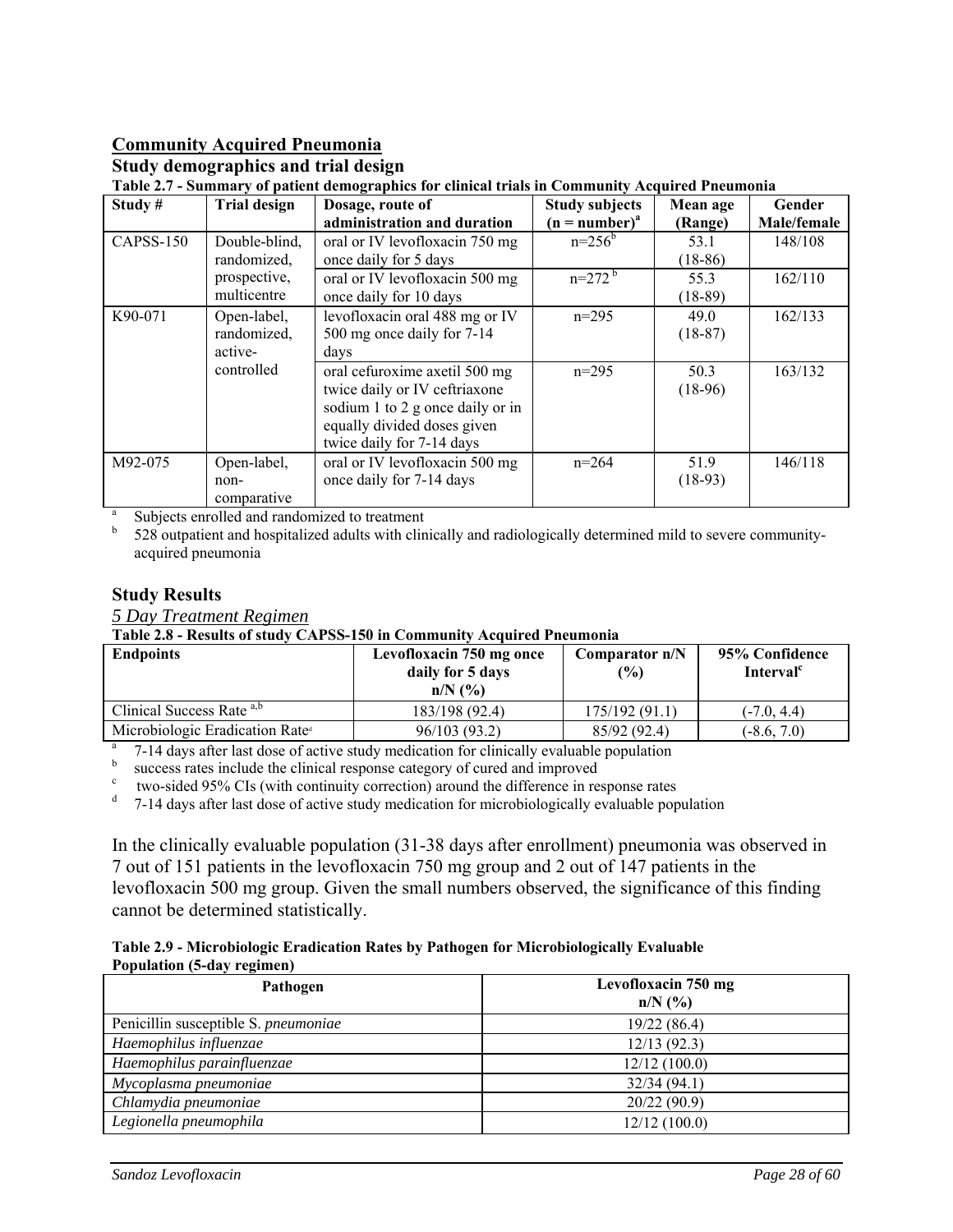### *7 to 14 Day Treatment Regimen*

In three North American clinical studies, of 655 patients treated with levofloxacin for community-acquired pneumonia, 45 clinically and microbiologically evaluable patients were defined as severely ill by study criteria and met American Thoracic Society criteria for severe community-acquired pneumonia (American Thoracic Society, 1993). Clinical success (cure and improvement) was achieved in 98% of these 45 patients. Data on the treatment of patients with severe Legionella pneumonia is limited to one patient.

Data on the treatment of community-acquired pneumonia due to penicillin-resistant *S. pneumoniae* is limited to 12 evaluable patients from the combined clinical trials database. Of these, 4 were considered to have been severe. All 12 patients achieved clinical success (see MICROBIOLOGY).

The following tables describe the results from the two pivotal trials for community-acquired pneumonia (7-14 day treatment regimen).

| Table 2.10 – Clinical Success <sup>a</sup> in Pivotal Community Acquired Pneumonia Studies – Clinically Evaluable |  |
|-------------------------------------------------------------------------------------------------------------------|--|
| <b>Subjects</b>                                                                                                   |  |

| <b>Study Number</b> | Levofloxacin<br>$n/N$ $\left(\frac{9}{6}\right)$ | Comparator<br>$n/N$ $\left(\frac{9}{6}\right)$ | 95% Confidence Interval |
|---------------------|--------------------------------------------------|------------------------------------------------|-------------------------|
| K90-071             | 218/226 (96.5)                                   | 208/230 (90.4)                                 | $(-10.7, -1.3)$         |
| M92-075             | 222/234 (94.9)                                   | N/A                                            | N/A                     |

cured plus improved

#### **Table 2.11 – Microbiologic Eradication in Pivotal Community Acquired Pneumonia Studies - Microbiologically Evaluable Subjects**

| <b>Study Number</b> | Levofloxacin<br>$n/N$ $\left(\frac{9}{6}\right)$ | Comparator<br>$n/N$ $\left(\frac{9}{6}\right)$ | 95% Confidence Interval |
|---------------------|--------------------------------------------------|------------------------------------------------|-------------------------|
| K90-071             | 126/128 (98.4)                                   | 126/144 (87.5)                                 | $(-17.1, -4.7)$         |
| M92-075             | 155/163 (95.1)                                   | N/A                                            | N/A                     |

#### **Table 2.12 - Microbiologic Eradication Rates by Pathogen for Microbiologically Evaluable Population (K90-071)**

| Pathogen                            | Levofloxacin<br>$n/N$ (%) | Comparator<br>$n/N$ (%) |
|-------------------------------------|---------------------------|-------------------------|
| Chlamydia pneumoniae                | 46/47 (97.9)              | 49/53 (92.5)            |
| Streptococcus pneumoniae            | 39/39 (100.0)             | 39/40 (97.5)            |
| Haemophilus influenzae              | 30/30 (100.0)             | 19/24 (79.2)            |
| Mycoplasma pneumoniae               | 19/19 (100.0)             | 22/22(100.0)            |
| Staphylococcus aureus               | 10/10(100.0)              | 9/9(100.0)              |
| Haemophilus parainfluenzae          | $7/8$ (87.5)              | 15/21(71.4)             |
| Moraxella (Branhamella) catarrhalis | 7/7(100.0)                | 6/7(85.7)               |
| Legionella pneumophila              | 5/5(100.0)                | 3/4(75.0)               |
| Klebsiella pneumonia                | 3/3(100.0)                | 8/8(100.0)              |

#### **Table 2.13 - Microbiologic Eradication Rates by Pathogen for Microbiologically Evaluable Population (M92-075)**

| Pathogen             | Levofloxacin<br>$n/N$ (%) |
|----------------------|---------------------------|
| Chlamydia pneumoniae | 71/75 (94.7)              |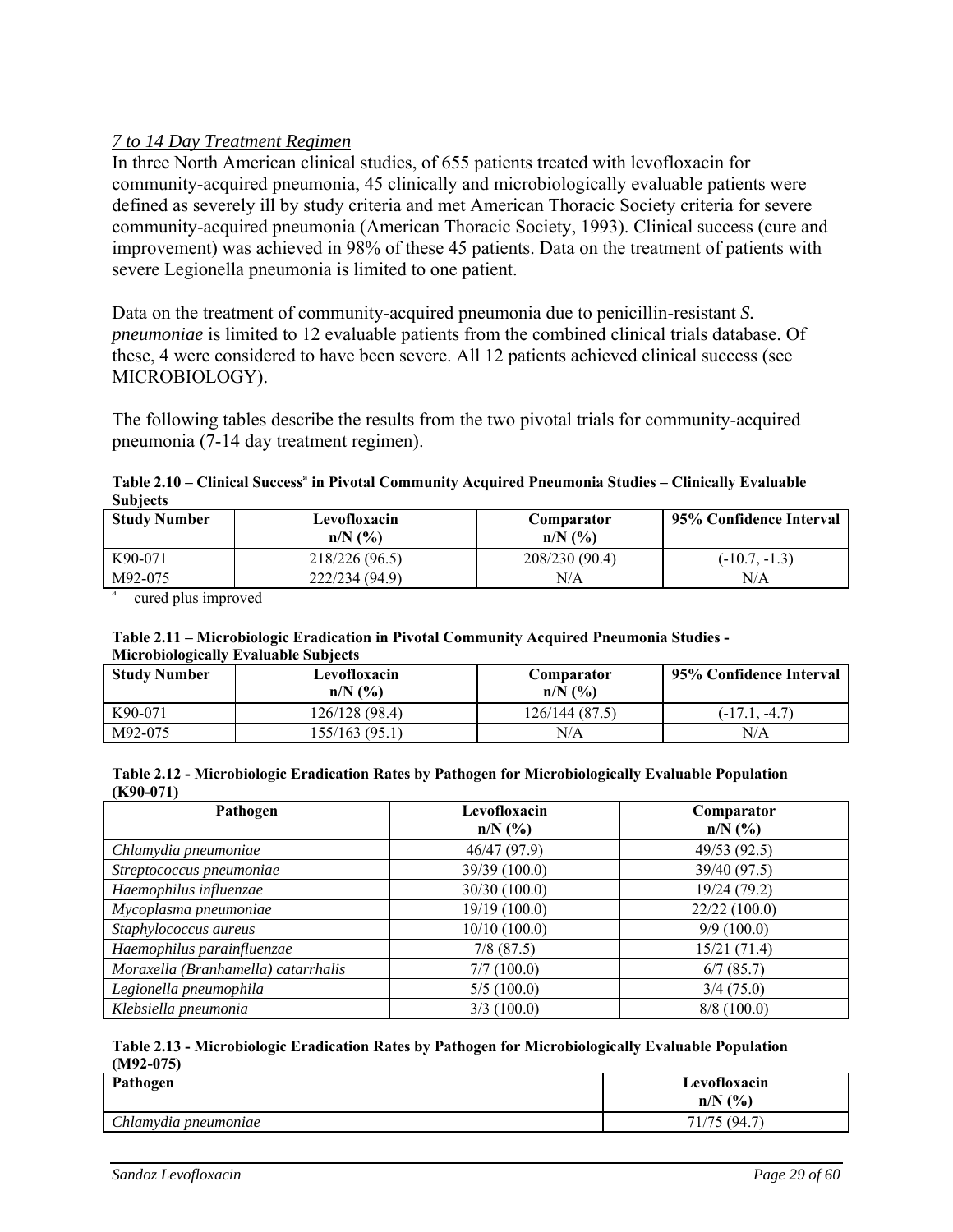| Pathogen                            | Levofloxacin<br>$n/N$ (%) |
|-------------------------------------|---------------------------|
| Streptococcus pneumoniae            | 43/44 (97.7)              |
| Haemophilus influenzae              | 38/39 (97.4)              |
| Staphylococcus aureus               | 10/12(83.3)               |
| Moraxella (Branhamella) catarrhalis | 11/11(100.0)              |
| Mycoplasma pneumoniae               | 10/10(100.0)              |
| Haemophilus parainfluenzae          | 8/9(88.9)                 |
| Klebsiella pneumonia                | 7/7(100.0)                |
| Legionella pneumophila              | 4/5(80.0)                 |

# **Acute Bacterial Exacerbation of Chronic Bronchitis**

# **Study demographics and trial design**

**Table 2.14 - Summary of patient demographics for clinical trials in Acute Bacterial Exacerbation of Chronic Bronchitis** 

| Study#    | <b>Trial design</b>         | Dosage, route of<br>administration and duration                          | <b>Study</b><br>subjects<br>$(n=number)^a$ | Mean age<br>(Range) | Gender<br>male/female |
|-----------|-----------------------------|--------------------------------------------------------------------------|--------------------------------------------|---------------------|-----------------------|
| CAPSS-197 | Multicentre,<br>randomized, | oral levofloxacin 750 mg once<br>daily for 5 days                        | $n=187^{b}$                                | 58<br>$(18-91)$     | 93/94                 |
|           | blinded,<br>non-inferiority | oral amoxicillin<br>875 mg/clavulanate 125 mg<br>twice daily for 10 days | $n=182^{b}$                                | 59<br>$(20-85)$     | 88/94                 |
| K90-070   | Open-label,<br>randomized,  | oral levofloxacin 488 mg once<br>daily for 5-7 days                      | $n=187$                                    | 59.8<br>$(21-89)$   | 107/80                |
|           | active-<br>controlled       | oral cefaclor 250 mg three<br>times daily for 7-10 days                  | $n=186$                                    | 61.2<br>$(19-89)$   | 108/78                |
| M92-024   | Open-label,<br>randomized,  | oral levofloxacin 500 mg once<br>daily for 5-7 days                      | $n = 248$                                  | 51.7<br>$(18-97)$   | 124/124               |
|           | active-<br>controlled       | oral cefuroxime axetil 250 mg<br>twice daily for 10 days                 | $n = 244$                                  | 53.1<br>$(18-87)$   | 140/104               |

a Subjects enrolled and randomized to treatment

 $\mathbf b$ From ITT population. Study subjects were characterized by  $FEV_1 < 50\%$  predicted, or  $FEV_1$  between 50% and 65% predicted, with ≥4 exacerbations in the preceding 12 months and/or the presence of significant comorbidity. About half (48.2%) of the subjects were current smokers, with a mean pack-year history of 42.4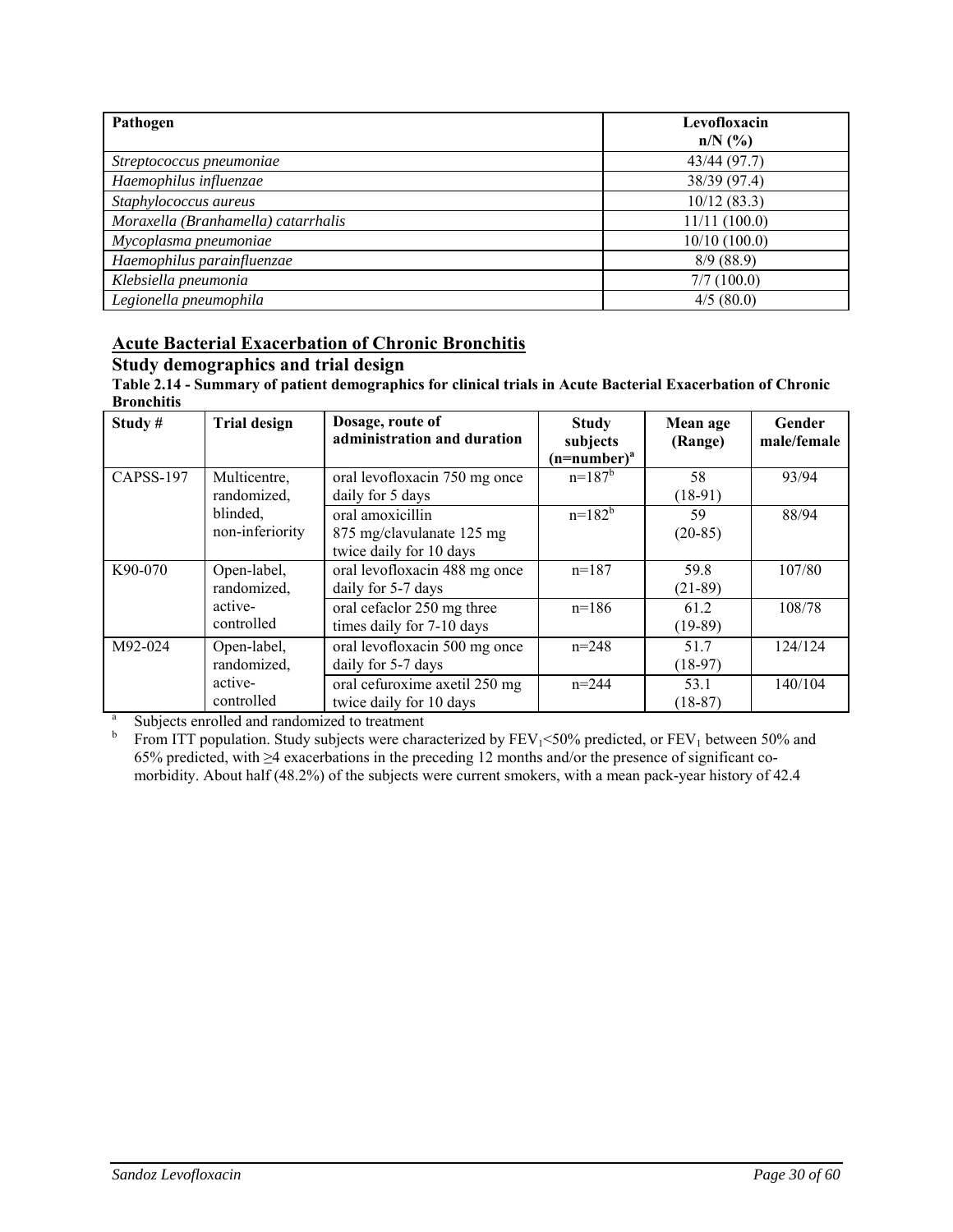#### **Study Results**

| 5 Day Treatment Regimen |
|-------------------------|
|-------------------------|

**Table 2.15 - Results of Study CAPSS-197 in Acute Bacterial Exacerbation of Chronic Bronchitis** 

| <b>Endpoints</b>                   | Levofloxacin 750 mg once | Comparator n/N                   | <b>Difference</b> <sup>c</sup> | 95% Confidence        |
|------------------------------------|--------------------------|----------------------------------|--------------------------------|-----------------------|
|                                    | daily for 5 days         | (%)                              |                                | Interval <sup>d</sup> |
|                                    | $n/N$ (%)                |                                  |                                |                       |
| Clinical Success Rate <sup>a</sup> | $Success^b$ :            | Success <sup>b</sup> : $103/126$ | 2.6                            | $(-7.8, 12.9)$        |
|                                    | 95/120 (79.2)            | $(81.7)$ Non-                    |                                |                       |
|                                    | Non-success:             | success: $23/126$                |                                |                       |
|                                    | 25/120(20.8)             | (18.3)                           |                                |                       |
| Microbiologic                      | 70/86 (81.4)             | 71/89(79.8)                      | $-1.6$                         | $(-13.9, 10.7)$       |
| Eradication Rate <sup>e</sup>      |                          |                                  |                                |                       |

<sup>a</sup> 17 to 26 days after the first dose of study drug for clinical evaluable subjects

 $\frac{b}{c}$  Success rates include the clinical response category of cured and improved Difference in success rates

d Two-sided 95% CIs (with continuity correction) around the difference (amoxicillin/clavulanate minus  $\frac{1}{2}$  levofloxacin) in clinical success rates<br>  $\frac{1}{2}$  Microbiologically evaluable population

Microbiologically evaluable population

#### **Table 2.16 - Microbiologic Eradication Rates by Pathogen for Microbiologically Evaluable Population**

| Pathogen                   | Levofloxacin | Comparator   |
|----------------------------|--------------|--------------|
|                            | $n/N$ (%)    | $n/N$ (%)    |
| Staphylococcus aureus      | 4/5(80.0)    | 3/5(60.0)    |
| Streptococcus pneumoniae   | 16/18(88.9)  | 10/13(76.9)  |
| Haemophilus influenzae     | 25/30(83.3)  | 20/20(100.0) |
| Haemophilus parainfluenzae | 18/20(90.0)  | 15/18(83.3)  |
| Moraxella catarrhalis      | 10/12(83.3)  | 16/19(84.2)  |

#### *7 Day Treatment Regimen*

#### Table 2.17 – Clinical Success<sup>a</sup> in Pivotal Acute Bacterial Exacerbation of Chronic Bronchitis Studies – **Clinically Evaluable Subjects**

| <b>Study Number</b> | Levofloxacin<br>$n/N$ (%) | Comparator<br>$n/N$ $\left(\frac{9}{6}\right)$ | 95% Confidence Interval |
|---------------------|---------------------------|------------------------------------------------|-------------------------|
| K90-070             | 141/154 (91.6%)           | 142/155(91.6%)                                 | $(-6.5, 6.6)$           |
| M92-024             | 210/222 (94.6%)           | 212/229 (92.6%)                                | $(-6.8, 2.7)$           |

<sup>a</sup> Cured plus improved

#### **Table 2.18 – Microbiologic Eradication in Pivotal Acute Bacterial Exacerbation of Chronic Bronchitis Studies – Microbiologically Evaluable Subjects**

| <b>Study Number</b> | Levofloxacin<br>$n/N$ $\left(\frac{9}{6}\right)$ | Comparator<br>$n/N$ $\left(\frac{9}{6}\right)$ | 95% Confidence Interval |
|---------------------|--------------------------------------------------|------------------------------------------------|-------------------------|
| K90-070             | 97/103 (94.2)                                    | 77/89 (86.5)                                   | $(-16.6, 1.3)$          |
| M92-024             | 129/134 (96.3)                                   | 137/147 (93.2)                                 | $(-8.6, 2.5)$           |

#### **Table 2.19 - Microbiologic Eradication Rates by Pathogen for Microbiologically Evaluable Population (K90-070)**

| Pathogen                            | Levofloxacin | Comparator  |
|-------------------------------------|--------------|-------------|
|                                     | $n/N$ (%)    | $n/N$ (%)   |
| Haemophilus influenzae              | 21/21(100.0) | 17/24(70.8) |
| Moraxella (Branhamella) catarrhalis | 18/19(94.7)  | 8/8(100.0)  |
| Haemophilus parainfluenzae          | 14/15(93.3)  | 7/7(100.0)  |
| Pseudomonas aeruginosa              | 8/10(80.0)   | 11/14(78.6) |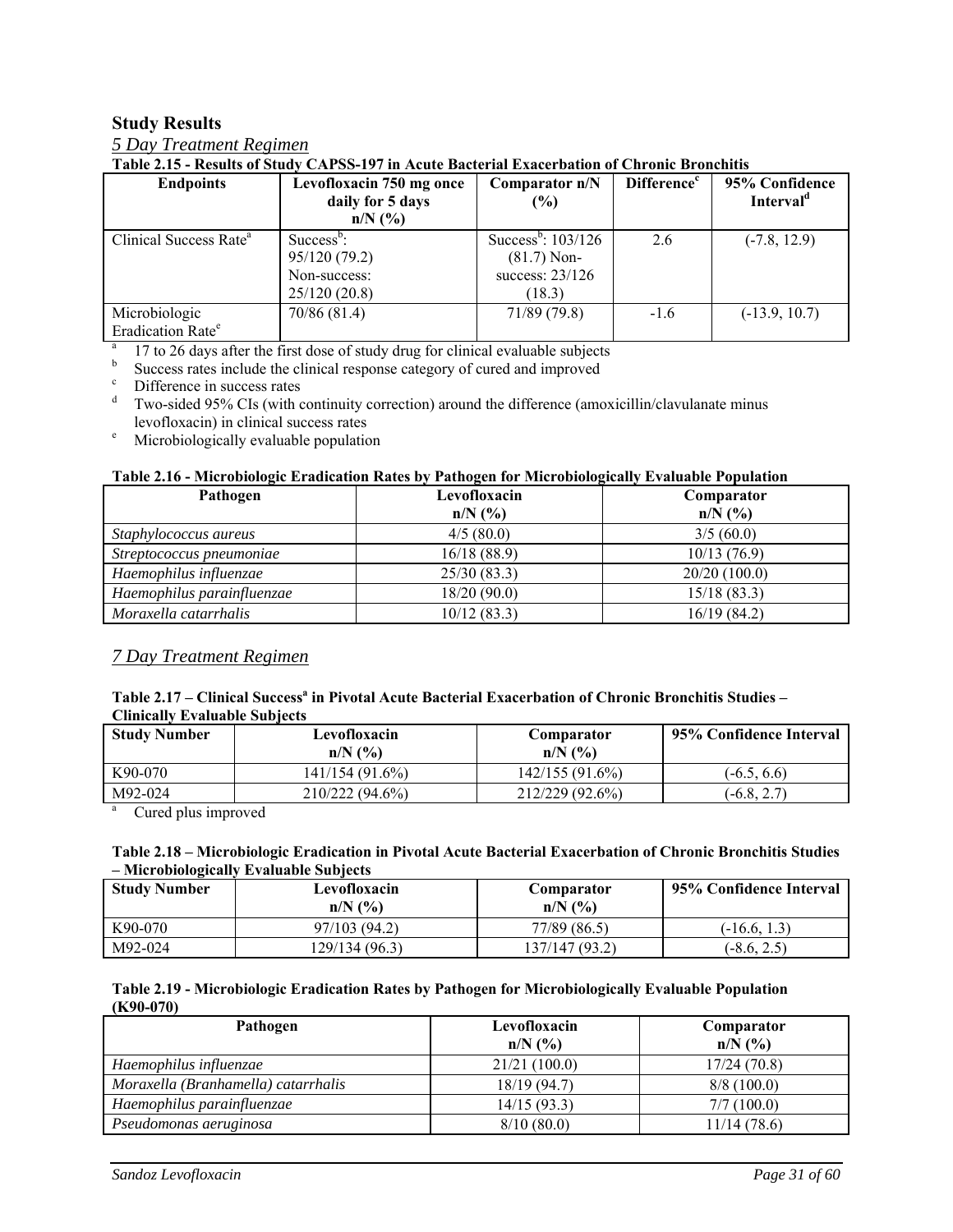| Pathogen                 | Levofloxacin<br>$n/N$ $\left(\frac{9}{6}\right)$ | Comparator<br>$n/N$ (%) |
|--------------------------|--------------------------------------------------|-------------------------|
| Streptococcus pneumoniae | 9/10(90.0)                                       | $6/7$ (85.7)            |
| Staphylococcus aureus    | 8/9(88.9)                                        | 2/3(66.7)               |

#### **Table 2.20 - Microbiologic Eradication Rates by Pathogen for Microbiologically Evaluable Population (M92-024)**

| Pathogen                            | Levofloxacin<br>$n/N$ (%) | Comparator<br>$n/N$ (%) |
|-------------------------------------|---------------------------|-------------------------|
| Haemophilus influenzae              | 42/44(95.5)               | 29/31 (93.5)            |
| Haemophilus parainfluenzae          | 27/27(100.0)              | 30/32 (93.8)            |
| Moraxella (Branhamella) catarrhalis | 25/25(100.0)              | 29/32 (90.6)            |
| Streptococcus pneumoniae            | 14/16(87.5)               | 10/10(100.0)            |
| Staphylococcus aureus               | 10/10(100.0)              | 34/35(97.1)             |
| Pseudomonas aeruginosa              | 9/10(90.0)                | 8/9(88.9)               |

# **Nosocomial Pneumonia**

#### **Study demographics and trial design**

**Table 2.21 - Summary of patient demographics for clinical trials in Nosocomial Pneumonia** 

| Study#    | <b>Trial design</b>                                            | Dosage, route of<br>administration and                                                                                                                                 | <b>Study subjects</b><br>$(n = number)^{a}$ | Mean age<br>(Range) | Gender<br>Male/female |
|-----------|----------------------------------------------------------------|------------------------------------------------------------------------------------------------------------------------------------------------------------------------|---------------------------------------------|---------------------|-----------------------|
|           |                                                                | duration                                                                                                                                                               |                                             |                     |                       |
| CAPSS-117 | Open-label,<br>randomized,<br>active-controlled<br>multicentre | IV levofloxacin 750 mg once<br>daily for $\geq$ 24 hours with<br>switch to oral levofloxacin<br>750 mg once daily at<br>investigator discretion<br>$(7-15$ days total) | $n=220$                                     | 55.8<br>$(19-93)$   | 161/59                |
|           |                                                                | IV imipenem/cilastatin<br>0.5-1 g q6-8h for $\geq$ 3 days<br>with switch to oral<br>ciprofloxacin 750 mg q12h at<br>investigator discretion (7-15)<br>days total)      | $n=218$                                     | 55.5<br>$(18-93)$   | 154/64                |

a Subjects enrolled and randomized to treatment

#### **Table 2.22 - Results of study CAPSS-117 in Nosocomial Pneumonia**

| <b>Endpoints</b>                                                                                 | Levofloxacin<br>$n/N$ (%) | Comparator<br>$n/N$ (%) | 95% Confidence<br><b>Interval</b> |  |
|--------------------------------------------------------------------------------------------------|---------------------------|-------------------------|-----------------------------------|--|
| Clinical Success Rate <sup>a</sup>                                                               | 70/118 (59.3%)            | 70/112 (62.5%)          | $(-9.9, 16.2)$                    |  |
| Microbiologic Eradication Rate <sup>b</sup><br>$57/94(60.6\%)$<br>62/93(66.7%)<br>$(-20.3, 8.3)$ |                           |                         |                                   |  |
| Success includes Cured and Improved; clinically evaluable population                             |                           |                         |                                   |  |

b overall microbiologic eradication rates by subject for microbiologically evaluable population

| Table 2.23 - Microbiologic Eradication Rates by Pathogen for Microbiologically Evaluable Population |  |  |
|-----------------------------------------------------------------------------------------------------|--|--|
| $(CAPSS-117)$                                                                                       |  |  |

| Pathogen               | Levofloxacin | Comparator  |
|------------------------|--------------|-------------|
|                        | $n/N$ (%)    | $n/N$ (%)   |
| Staphylococcus aureus  | 14/21(66.7)  | 13/19(68.4) |
| Pseudomonas aeruginosa | 10/17(58.8)  | 5/17(29.4)  |
| Haemophilus influenzae | 13/16(81.3)  | 14/15(93.3) |
| Escherichia coli       | 10/12(83.3)  | 7/11(63.6)  |
| Klebsiella pneumoniae  | 9/11(81.8)   | 6/7(85.7)   |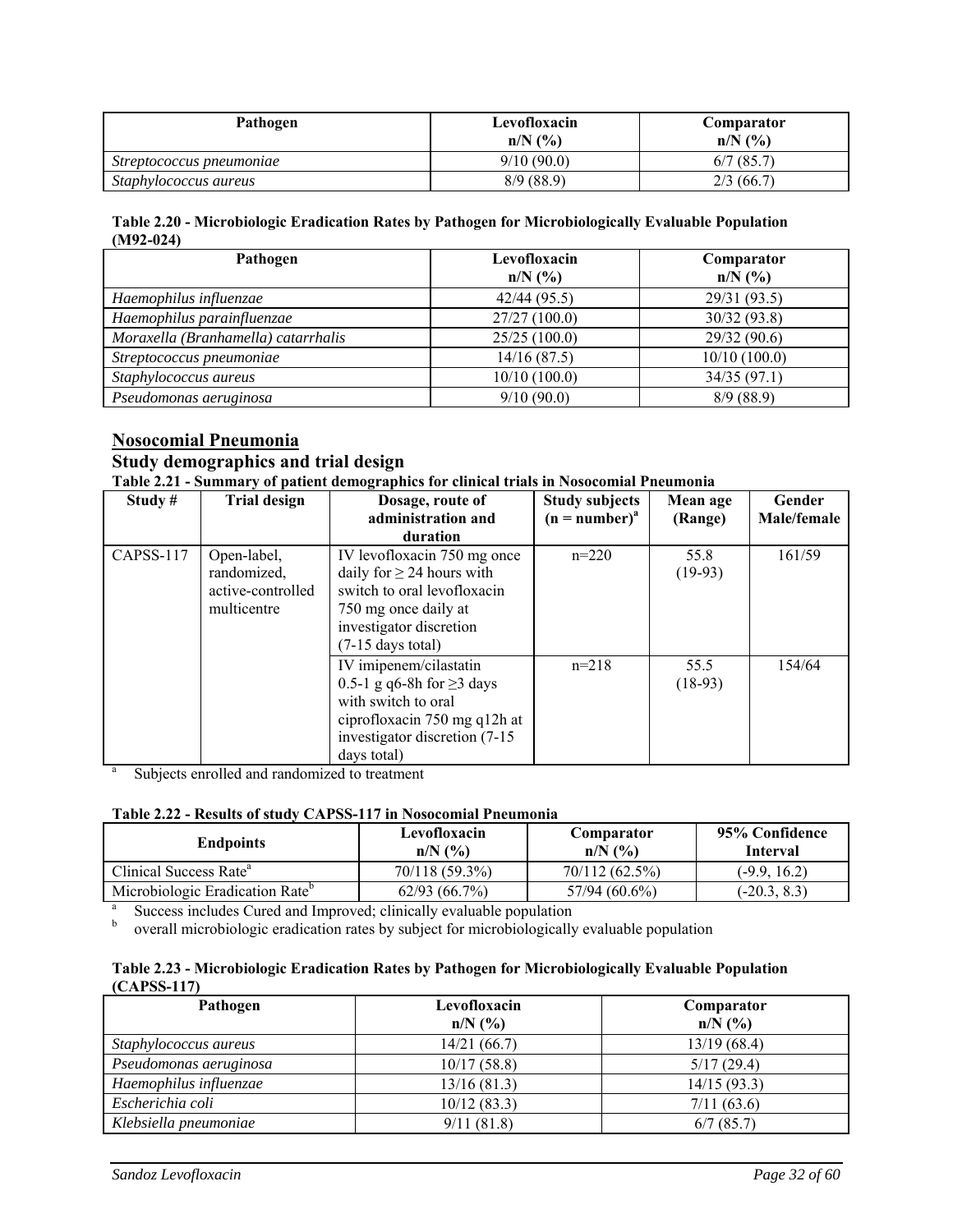| Pathogen                 | Levofloxacin<br>$n/N$ $\left(\frac{9}{6}\right)$ | Comparator<br>$n/N$ $\left(\frac{9}{6}\right)$ |
|--------------------------|--------------------------------------------------|------------------------------------------------|
| Serratia marcescenes     | 9/11(81.8)                                       | 2/7(28.6)                                      |
| Streptococcus pneumoniae | 3/4(75.0)                                        | 5/7(71.4)                                      |

### **Uncomplicated Skin and Skin Structure Infections**

# **Study demographics and trial design**

**Table 2.24 - Summary of patient demographics for clinical trials in Uncomplicated Skin and Skin Structure Infections** 

| Study#  | <b>Trial design</b>          | Dosage, route of<br>administration and duration            | <b>Study subjects</b><br>$(n=number)^a$ | Mean age<br>(Range) | Gender<br>male/female |
|---------|------------------------------|------------------------------------------------------------|-----------------------------------------|---------------------|-----------------------|
| K90-075 | Open-label,<br>randomized,   | oral levofloxacin 488 mg once<br>daily for 7-10 days       | $n=231$                                 | 42.8<br>$(15-85)$   | 124/107               |
|         | active-<br>controlled        | oral ciprofloxacin HCl 500 mg<br>twice daily for 7-10 days | $n=238$                                 | 45.2<br>$(18-88)$   | 118/120               |
| L91-031 | Double-blind,<br>randomized, | oral levofloxacin 500 mg once<br>daily for 7 days          | $n=136$                                 | 43.0<br>$(16-79)$   | 67/69                 |
|         | active-<br>controlled        | oral ciprofloxacin HCl 500 mg<br>twice daily for 10 days   | $n=136$                                 | 44.3<br>$(15-81)$   | 78/58                 |
| a       |                              | Subjects enrolled and randomized to treatment              |                                         |                     |                       |

Subjects enrolled and randomized to treatment

# **Study Results**

Table 2.25 – Clinical Success<sup>a</sup> in Pivotal Uncomplicated Skin and Skin Structure Infection Studies – Clinically **Evaluable Subjects** 

| <b>Study Number</b> | Levofloxacin<br>$n/N$ $\left(\frac{9}{6}\right)$ | Comparator<br>$n/N$ $\left(\frac{9}{6}\right)$ | 95% Confidence Interval |
|---------------------|--------------------------------------------------|------------------------------------------------|-------------------------|
| K90-075             | 178/182 (97.8)                                   | 182/193 (94.3)                                 | $(-7.7, 0.7)$           |
| L91-031             | 124/129 (96.1)                                   | 116/124 (93.5)                                 | $(-8.4, 3.3)$           |

a cured plus improved

| Table 2.26 – Microbiologic Eradication in Pivotal Uncomplicated Skin and Skin Structure Infection Studies – |
|-------------------------------------------------------------------------------------------------------------|
| <b>Microbiologically Evaluable Subjects</b>                                                                 |

| <b>Study Number</b> | Levofloxacin<br>$n/N$ $\left(\frac{9}{6}\right)$ | Comparator<br>$n/N$ $\left(\frac{9}{6}\right)$ | 95% Confidence Interval |
|---------------------|--------------------------------------------------|------------------------------------------------|-------------------------|
| K90-075             | 153/157 (97.5)                                   | 135/152 (88.8)                                 | $(-14.5, -2.7)$         |
| L91-031             | 93/100 (93.0)                                    | 87/97 (89.7)                                   | $(-11.7, 5.1$           |

| Table 2.27 - Microbiologic Eradication Rates by Pathogen for Microbiologically Evaluable Population (K90- |  |
|-----------------------------------------------------------------------------------------------------------|--|
| 075)                                                                                                      |  |

| Pathogen               | Levofloxacin                     | Comparator                       |
|------------------------|----------------------------------|----------------------------------|
|                        | $n/N$ $\left(\frac{9}{6}\right)$ | $n/N$ $\left(\frac{9}{6}\right)$ |
| Staphylococcus aureus  | 87/87 (100.0)                    | 76/87 (87.4)                     |
| Streptococcus pyogenes | 14/14(100.0)                     | 18/20(90.0)                      |
| Pseudomonas aeruginosa | $7/8$ (87.5)                     | 10/10(100.0)                     |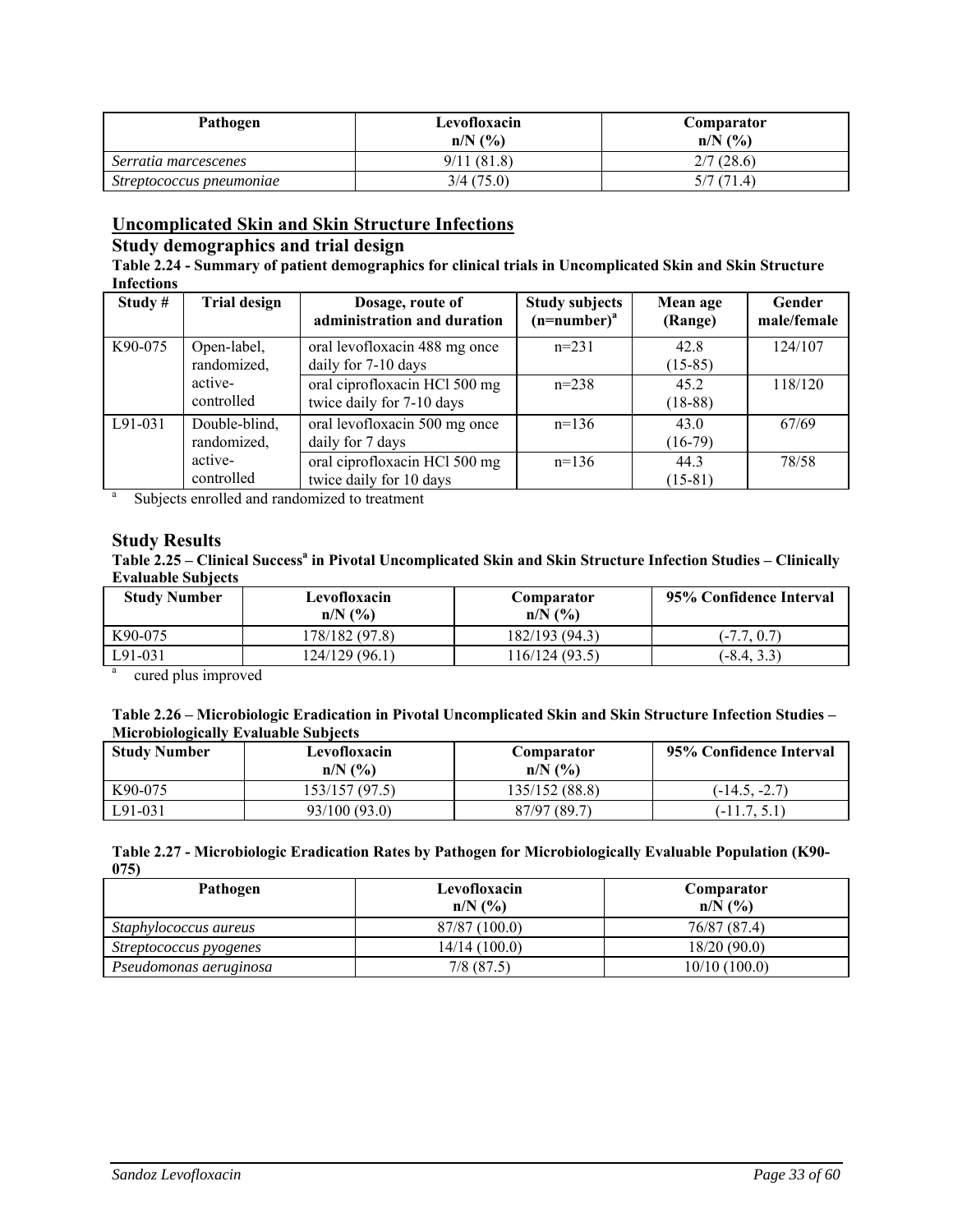| Pathogen               | Levofloxacin<br>$n/N$ $\left(\frac{9}{6}\right)$ | Comparator<br>$n/N$ $\left(\frac{9}{6}\right)$ |
|------------------------|--------------------------------------------------|------------------------------------------------|
| Staphylococcus aureus  | 66/70(94.3)                                      | 70/75 (93.3)                                   |
| Streptococcus pyogenes | 17/18(94.4)                                      | 12/13(92.3)                                    |
| Pseudomonas aeruginosa | 5/5(100.0)                                       | 5/5(100.0)                                     |

#### **Table 2.28 - Microbiologic Eradication Rates by Pathogen for Microbiologically Evaluable Population (L91-031)**

# **Complicated Skin and Skin Structure Infections**

# **Study demographics and trial design**

**Table 2.29 - Summary of patient demographics for clinical trial in Complicated Skin and Skin Structure Infections** 

| Study#      | <b>Trial design</b> | Dosage, route of                 | <b>Study</b>   | Mean age  | Gender      |
|-------------|---------------------|----------------------------------|----------------|-----------|-------------|
|             |                     | administration and duration      | subjects       | (Range)   | male/female |
|             |                     |                                  | $(n=number)^a$ |           |             |
| LOFBIV-SSS- | Multicentre,        | oral or IV levofloxacin 750 mg   | $n=200$        | 519       | 126/74      |
| 040         | open-label,         | once daily for 7-14 days         |                | $(18-90)$ |             |
|             | randomized,         | IV ticarcillin/clavulanate 3.1 g | $n=199$        | 49.8      | 117/82      |
|             | comparative         | every 4-6 hours alone or         |                | $(18-90)$ |             |
|             |                     | followed by                      |                |           |             |
|             |                     | amoxicillin/clavulanate 875      |                |           |             |
|             |                     | mg twice daily (7-14 days)       |                |           |             |
|             |                     | total)                           |                |           |             |

<sup>a</sup> Subjects enrolled and randomized to treatment

#### **Table 2.30 - Results of study LOFBIV-SSS-040 in Complicated Skin and Skin Structure Infections**

| <b>Endpoints</b>                                                     | Levofloxacin<br>$n/N$ $\left(\frac{9}{6}\right)$ | Comparator<br>$n/N$ $\left(\frac{9}{6}\right)$ | 95% Confidence<br><b>Interval</b> |  |  |
|----------------------------------------------------------------------|--------------------------------------------------|------------------------------------------------|-----------------------------------|--|--|
| Clinical Success Rate <sup>a</sup>                                   | 116/138 (84.1)                                   | 106/132(80.3)                                  | $(-13.3, 5.8)$                    |  |  |
| Microbiologic Eradication Rate <sup>b</sup>                          | 82/98 (83.7)                                     | 70/98 (71.4)                                   | $(-24.3, -0.2)$                   |  |  |
| Success includes Cured and Improved; clinically evaluable population |                                                  |                                                |                                   |  |  |

<sup>b</sup> overall microbiologic eradication rates by subject for microbiologically evaluable population

#### **Table 2.31 - Microbiologic Eradication Rates by Pathogen for Microbiologically Evaluable Population (LOFBIV-SSS-040)**

| Pathogen                 | Levofloxacin<br>$n/N$ (%) | Comparator<br>$n/N$ (%) |
|--------------------------|---------------------------|-------------------------|
| Staphylococcus aureus    | 50/56 (89.3)              | 35/49 (71.4)            |
| Streptococcus faecalis   | 8/10(80.0)                | 6/11(54.5)              |
| Streptococcus pyogenes   | 5/6(83.3)                 | 6/7(85.7)               |
| Proteus mirabilis        | 9/10(90.0)                | 7/12(58.3)              |
| Streptococcus agalactiae | 9/12(75.0)                | 9/13(69.2)              |
| Pseudomonas aeruginosa   | 4/7(57.1)                 | 5/6(83.3)               |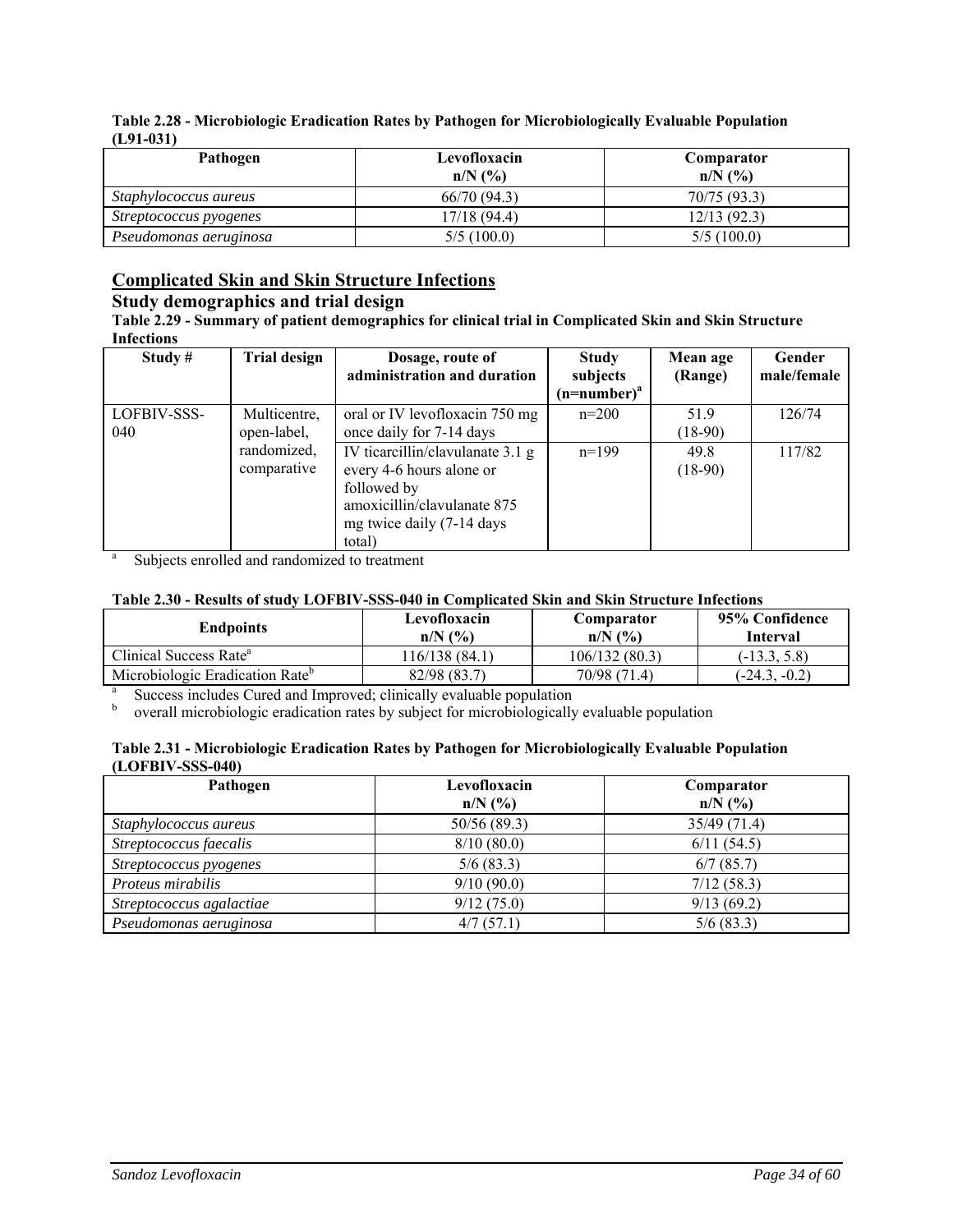## **Complicated Urinary Tract Infection and Acute Pyelonephritis Study demographics and trial design**

| Table 2.32 - Summary of patient demographics for clinical trials in Complicated Urinary Tract Infection |                                      |  |  |  |  |  |
|---------------------------------------------------------------------------------------------------------|--------------------------------------|--|--|--|--|--|
|                                                                                                         | (cUTI) and Acute Pyelonephritis (AP) |  |  |  |  |  |
|                                                                                                         |                                      |  |  |  |  |  |

| Study#    | <b>Trial design</b>                         | Dosage, route of<br>administration and                                                          | <b>Study subjects</b><br>$(n=number)^a$ | Mean age<br>(Range) | Gender<br>male/female |
|-----------|---------------------------------------------|-------------------------------------------------------------------------------------------------|-----------------------------------------|---------------------|-----------------------|
| CAPSS-349 | Multicentre,<br>randomized,<br>double-blind | duration<br>IV levofloxacin 750 mg and<br>/or oral levofloxacin 750 mg<br>once daily for 5 days | $n=537^{b}$                             | 54.0<br>$(18-94)$   | 207/330               |
|           |                                             | IV ciprofloxacin 400 mg<br>and/or oral ciprofloxacin 500<br>mg twice daily for 10 days          | $n = 556^{\overline{b}}$                | 54.4<br>$(18-93)$   | 220/336               |
| L91-058   | Double-<br>blind,                           | oral levofloxacin 250 mg<br>once daily for 10 days                                              | $n=285$                                 | 51.7<br>$(18-95)$   | 117/168               |
|           | randomized,<br>active-<br>controlled        | oral ciprofloxacin 500 mg<br>twice daily for 10 days                                            | $n=282$                                 | 49.7<br>$(18-93)$   | 112/170               |
| $L91-059$ | Open-label,<br>randomized,                  | oral levofloxacin 250 mg<br>once daily for 7-10 days                                            | $n=326$                                 | 62.5<br>$(19-92)$   | 124/202               |
|           | active-<br>controlled                       | oral lomefloxacin HCl<br>400 mg once-daily for 14<br>days                                       | $n=324$                                 | 59.9<br>$(18-91)$   | 105/219               |

a Subjects enrolled and randomized to treatment b

 Intent-to-treat population. Patients with AP complicated by underlying renal diseases or conditions such as complete obstruction, surgery, transplantation, concurrent infection or congenital malformation were excluded.

#### **Study results**

*5 Day Treatment Regimen* 

#### Table 2.33 – Clinical Success<sup>a</sup> in Complicated Urinary Tract Infection (cUTI) and Acute Pyelonephritis (AP) **– Microbiologically Evaluable Subjects**

| <b>Study Number</b>                                                                    | Levofloxacin                     | Comparator                       | 95% Confidence Interval <sup>p</sup> |  |  |
|----------------------------------------------------------------------------------------|----------------------------------|----------------------------------|--------------------------------------|--|--|
|                                                                                        | $n/N$ $\left(\frac{9}{6}\right)$ | $n/N$ $\left(\frac{9}{6}\right)$ |                                      |  |  |
| CAPSS-349                                                                              | 229/265 (86.4)                   | 213/241 (88.4)                   | $(-3.8, 7.7)$                        |  |  |
| Clinical success includes subjects who were cured or improved at the Posttherapy Visit |                                  |                                  |                                      |  |  |

 $b$  Two-sided 95% confidence interval around the difference (comparator minus levofloxacin)

#### **Table 2.34 - Results of Study CAPSS-349 in Complicated Urinary Tract Infection (cUTI) and Acute Pyelonephritis (AP)**

| Primary<br>Endpoint      | <b>Diagnosis</b>                           | Levofloxacin<br>750 mg once daily<br>for 5 days | Comparator      | Difference <sup>r</sup> | 95%<br>Confidence<br>Interval <sup>g</sup> |
|--------------------------|--------------------------------------------|-------------------------------------------------|-----------------|-------------------------|--------------------------------------------|
|                          | mITT Population b,c                        |                                                 |                 |                         |                                            |
|                          | Overall (cUTI or AP)                       | 240/317 (75.7)                                  | 229/302 (75.8)  | 0.1                     | $(-6.6, 6.9)$                              |
|                          | cUTI                                       | 162/223(72.6)                                   | 151/204 (74.0)  | 1.4                     | $(-7.0, 9.8)$                              |
| Microbiologic            | AP                                         | 78/94 (83.0)                                    | 78/98 (79.6)    | $-3.4$                  | $(-14.4, 7.6)$                             |
| Eradication <sup>a</sup> | Microbiologically Evaluable Population d,e |                                                 |                 |                         |                                            |
|                          | Overall (cUTI or AP)                       | 228/265 (86.0%)                                 | 215/241 (89.2%) | 3.2                     | $(-2.5, 8.9)$                              |
|                          | cUTI                                       | 154/185 (83.2%)                                 | 144/165 (87.3%) | 4.0                     | $(-3.4, 11.4)$                             |
|                          | AP                                         | 74/80 (92.5%)                                   | 71/76 (93.4%)   | 0.9                     | $(-7.1, 8.9)$                              |

At posttherapy visit (10-14 days after last active dose of levofloxacin and 5-9 days after last active dose of ciprofloxacin)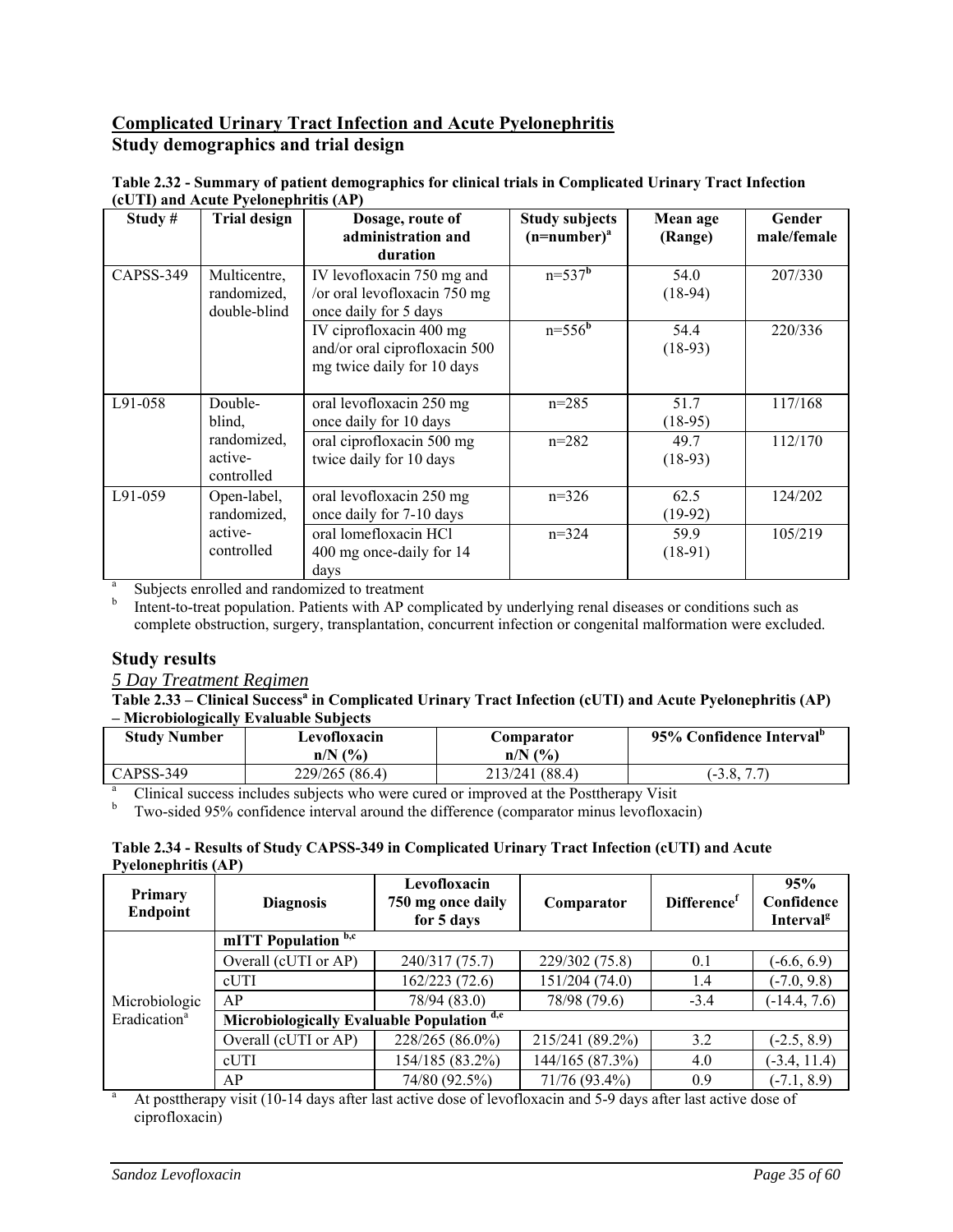- <sup>b</sup> The mITT population included patients who had a clinical diagnosis of AP or cUTI and who had a positive ( $\geq 10^5$ )  $\text{CFU/mL}$ ) urine culture with no more than 2 uropathogens at Study Entry.<br><sup>c</sup> In the mITT population there were a limited number of patients treated with IV therapy (levofloxacin-8,
- comparator-9), with catheters (levofloxacin-4, comparator-5) and with bacteremia (levofloxacin-13, comparator-12). <sup>d</sup> The microbiologically evaluable population included patients with a confirmed diagnosis of cUTI or AP according to the protocol-specified inclusion criteria and with a known uropathogen with adequate growth ( $\geq 10^5$ )
- $\text{CFU/mL}$ ) who met all other microbiologic evaluability criteria  $\text{F}$  In the microbiologically evaluable population there were a limited number of patients treated with IV therapy (levofloxacin-4, comparator-3), with catheters (levofloxacin-3, comparator-3) and with bacteremia (levofloxacin-
- 
- <sup>f</sup> Difference in eradication rates (comparator minus levofloxacin)<br><sup>g</sup> Two-sided 95% confidence interval around the difference (comparator minus levofloxacin) in microbiologic eradication rates.

| radie 2100 - mierodiologie Erauleation Kates by 1 athogen at 1 ostinerapy visit<br>Pathogen | Levofloxacin 750 mg x 5 days |           | Comparator $n/N$ (%) |                |           |         |
|---------------------------------------------------------------------------------------------|------------------------------|-----------|----------------------|----------------|-----------|---------|
|                                                                                             |                              | $n/N$ (%) |                      |                |           |         |
| mITT Population                                                                             |                              |           |                      |                |           |         |
|                                                                                             | <b>Overall</b>               | <b>AP</b> | cUTI                 | <b>Overall</b> | <b>AP</b> | cUTI    |
| Escherichia coli                                                                            | 165/206                      | 67/81     | 98/125               | 158/216        | 70/89     | 88/127  |
|                                                                                             | (80.1)                       | (82.7)    | (78.4)               | (73.1)         | (78.7)    | (69.3)  |
| Klebsiella pneumoniae                                                                       | 21/29                        |           | 19/26                | 26/29(89.7)    |           | 22/25   |
|                                                                                             | (72.4)                       |           | (73.1)               |                |           | (88.0)  |
| <i>Proteus mirabilis</i>                                                                    | 13/13                        |           | 10/10                | 6/7            |           | 6/7     |
|                                                                                             | (100.0)                      |           | (100.0)              | (85.7)         |           | (85.7)  |
| Escherichia coli with                                                                       |                              | 7/12      |                      |                | 8/12      |         |
| bacteremia                                                                                  |                              | (58.3)    |                      |                | (66.7)    |         |
| <b>Microbiologically Evaluable Population</b>                                               |                              |           |                      |                |           |         |
|                                                                                             | <b>Overall</b>               | AP        | cUTI                 | Overall        | <b>AP</b> | cUTI    |
| Escherichia coli                                                                            | 155/172                      | 63/69     | 92/103               | 148/168        | 63/67     | 85/101  |
|                                                                                             | (90.1)                       | (91.3)    | (89.3)               | (88.1)         | (94.0)    | (84.2)  |
| Klebsiella pneumoniae                                                                       | 20/23                        |           | 18/21                | 24/26 (92.3)   |           | 21/23   |
|                                                                                             | (87.0)                       |           | (85.7)               |                |           | (91.3)  |
| Proteus mirabilis                                                                           | 12/12                        |           | 9/9                  | 6/6            |           | 6/6     |
|                                                                                             | (100.0)                      |           | (100.0)              | (100.0)        |           | (100.0) |
| Escherichia coli with                                                                       |                              | 6/9       |                      |                | 7/8       |         |
| bacteremia                                                                                  |                              | (66.7)    |                      |                | (87.5)    |         |

#### **Table 2.35 - Microbiologic Eradication Rates by Pathogen at Posttherapy Visit**

#### **Table 2.36 - Relapse Rates at Post-Study Visita**

|                                               | Levofloxacin 750 mg x 5 days | Comparator  |  |  |  |
|-----------------------------------------------|------------------------------|-------------|--|--|--|
|                                               | $n/N$ (%)                    | $n/N$ (%)   |  |  |  |
| mITT Population                               |                              |             |  |  |  |
| Overall (cUTI or AP)                          | 13/207(6.3)                  | 11/204(5.4) |  |  |  |
| cUTI                                          | 8/136(5.9)                   | 10/139(7.2) |  |  |  |
| AP                                            | 5/71(7.0)                    | 1/65(1.5)   |  |  |  |
| <b>Microbiologically Evaluable Population</b> |                              |             |  |  |  |
| Overall (cUTI or AP)                          | 12/199(6.0)                  | 11/195(5.6) |  |  |  |
| cUTI                                          | 7/131(5.3)                   | 10/135(7.4) |  |  |  |
| AP                                            | 5/68(7.4)                    | 1/60(1.7)   |  |  |  |

AP 5/68 (7.4) 1/60 (1.7) a 33-40 days after the last active dose of levofloxacin and 28-35 days after the last active dose of ciprofloxacin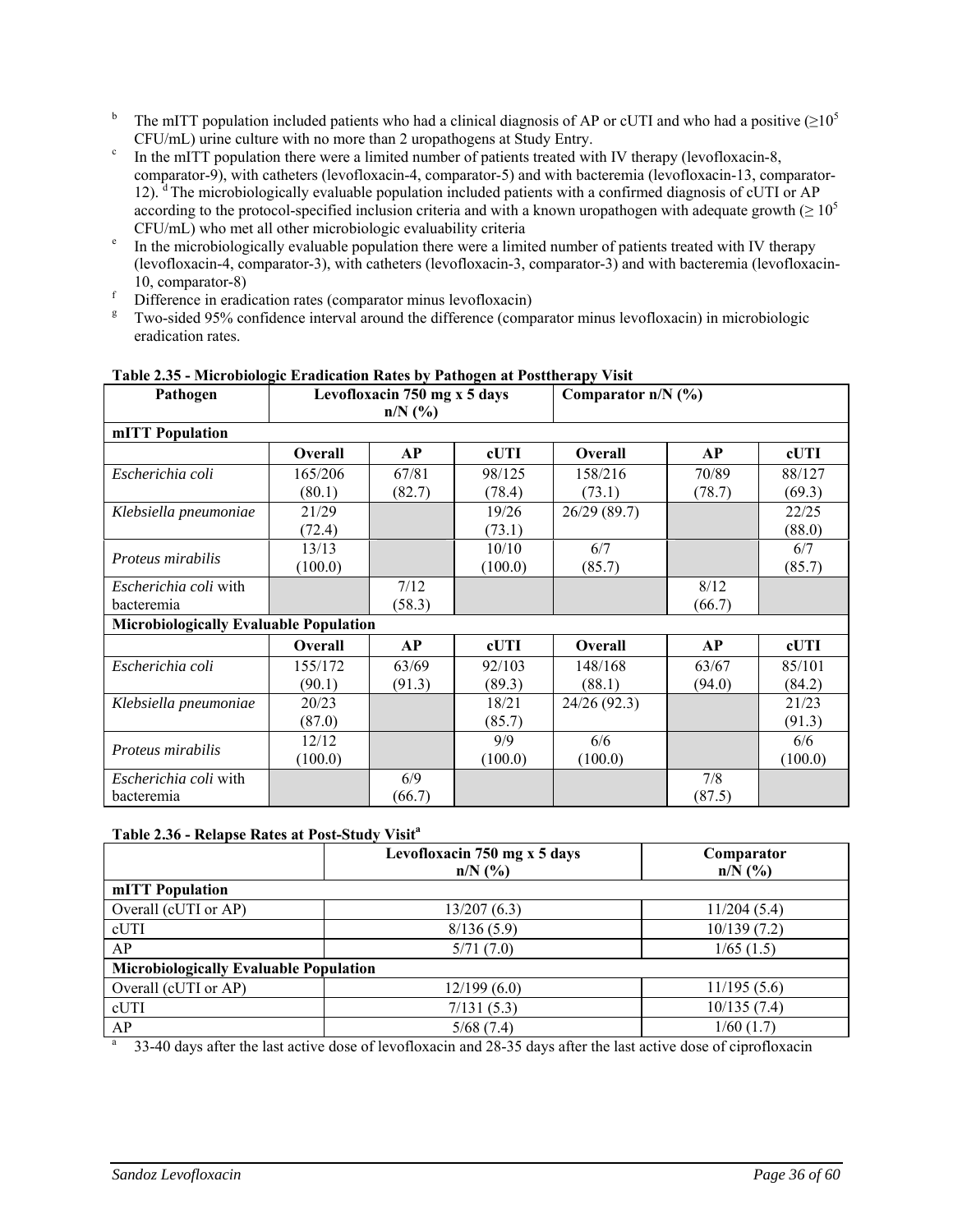#### *10 Day Treatment Regimen*

| 1 49 IV 2007        | Chinyai Duyyoo in 1119aa yo 11 ahu iyo Duuulo | <b>THEROPHOLOGICALLY LETARADIC DUDICES</b> |                |
|---------------------|-----------------------------------------------|--------------------------------------------|----------------|
| <b>Study Number</b> | Levofloxacin                                  | Comparator                                 | 95% Confidence |
|                     | $n/N$ $\left(\frac{9}{6}\right)$              | $n/N$ $\left(\frac{9}{6}\right)$           | Interval       |
| L91-058             | 163/177 (92.1)                                | 155/171 (90.6)                             | $(-7.6, 4.7)$  |
| L91-059             | 195/209 (93.3)                                | 183/204 (89.7)                             | $(-9.2, 2.0)$  |

Table 2.37 – Clinical Success<sup>a</sup> in Pivotal cUTI and AP Studies – Microbiologically Evaluable Subjects

a cured plus improved

#### **Table 2.38 – Microbiologic Eradication in Pivotal cUTI and AP Studies – Microbiologically Evaluable Subjects**

| <b>Study Number</b> | Levofloxacin $n/N$ (%) | Comparator $n/N$ (%) | 95% Confidence Interval |
|---------------------|------------------------|----------------------|-------------------------|
| L91-058             | 164/177 (92.7)         | 159/171 (93.0)       | $(-5.4, 6.0)$           |
| L91-059             | 198/209 (94.7)         | 189/204 (92.6)       | $(-7.0, 2.8)$           |

#### **Table 2.39 - Microbiologic Eradication Rates by Pathogen for Microbiologically Evaluable Population (L91-058)**

| Pathogen               | Levofloxacin<br>Comparator |              |
|------------------------|----------------------------|--------------|
|                        | $n/N$ (%)                  | $n/N$ (%)    |
| Escherichia coli       | 88/92 (95.7)               | 96/99 (97.0) |
| Klebsiella pneumonia   | 31/32 (96.9)               | 22/23(95.7)  |
| Streptococcus faecalis | 8/9(88.9)                  | 6/11(54.5)   |
| Proteus mirabilis      | 13/14(92.9)                | 5/5(100.0)   |
| Pseudomonas aeruginosa | 7/12(58.3)                 | 7/7(100.0)   |
| Enterobacter cloacae   | 9/9(100.0)                 | 4/4(100.0)   |

#### **Table 2.40 - Microbiologic Eradication Rates by Pathogen for Microbiologically Evaluable Population (L91-059)**

| Pathogen               | Levofloxacin<br>$n/N$ (%) | Comparator<br>$n/N$ (%) |
|------------------------|---------------------------|-------------------------|
| Escherichia coli       | 118/119 (99.2)            | 116/118 (98.3)          |
| Klebsiella pneumonia   | 29/31 (93.5)              | 23/25(92.0)             |
| Proteus mirabilis      | 11/11(100.0)              | 9/9(100.0)              |
| Streptococcus faecalis | $4/8$ (50.0)              | $6/8$ (75.0)            |
| Pseudomonas aeruginosa | 8/9(88.9)                 | 4/6(66.7)               |
| Enterobacter cloacae   | 6/7(85.7)                 | 4/6(66.7)               |

## **Uncomplicated Urinary Tract Infections**

# **Study demographics and trial design**

**Table 2.41 - Summary of patient demographics for clinical trials in Uncomplicated Urinary Tract Infections**

| Study $#$ | <b>Trial design</b> | Dosage, route of<br>administration and        | <b>Study subjects</b><br>$(n = number)^{a}$ | Mean age<br>(Range) | Gender<br>Male/female |
|-----------|---------------------|-----------------------------------------------|---------------------------------------------|---------------------|-----------------------|
|           |                     | duration                                      |                                             |                     |                       |
| LOFBO-    | Double-blind,       | oral levofloxacin 250 mg                      | $n=298$                                     | 313                 | 0/298                 |
| UTI-060   | randomized,         | once daily for 3 days                         |                                             | $(18-57)$           |                       |
|           | active-             | oral ofloxacin 200 mg                         | $n=296$                                     | 32.0                | 0/296                 |
|           | controlled,         | twice daily for 3 days                        |                                             | $(18-71)$           |                       |
|           | multi-centre        |                                               |                                             |                     |                       |
|           |                     | Subjects annalled and rendemized to treatment |                                             |                     |                       |

Subjects enrolled and randomized to treatment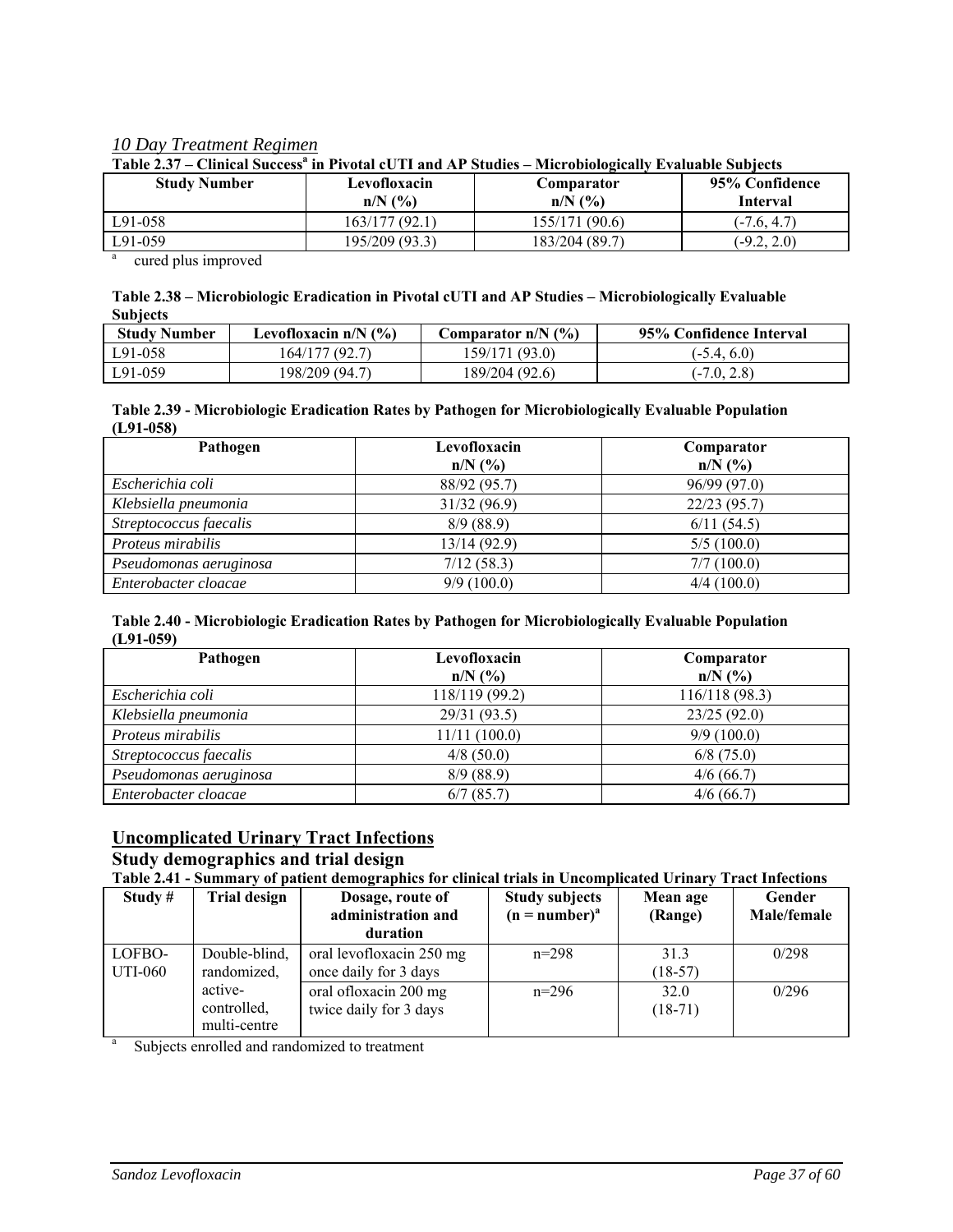#### **Study Results**

| <b>Endpoints</b>                                                            | Levofloxacin   | Comparator                       | 95% Confidence  |
|-----------------------------------------------------------------------------|----------------|----------------------------------|-----------------|
|                                                                             | $n/N$ (%)      | $n/N$ $\left(\frac{9}{6}\right)$ | <b>Interval</b> |
| Clinical Success Rate <sup>a</sup>                                          | 154/157 (98.1) | 160/165(97.0)                    | $(-4.8, 2.6)$   |
| Microbiologic Eradication Rate <sup>b</sup>                                 | 151/157(96.2)  | 153/165(92.7)                    | $(-8.7, 1.8)$   |
| Success includes Cured and Improved; microbiologically evaluable population |                |                                  |                 |

 $b$  Overall microbiologic eradication rates by subject for microbiologically evaluable population

#### **Table 2.43 - Microbiologic Eradication Rates by Pathogen for Microbiologically Evaluable Population (LOFBO-UTI-060)**

| Pathogen                     | Levofloxacin                     | Comparator     |
|------------------------------|----------------------------------|----------------|
|                              | $n/N$ $\left(\frac{9}{6}\right)$ | $n/N$ (%)      |
| Escherichia coli             | 125/127(98.4)                    | 131/138 (94.9) |
| Klebsiella pneumoniae        | 10/11(90.9)                      | 8/8(100.0)     |
| Staphylococcus saprophyticus | 8/8(100.0)                       | 3/3(100.0)     |
| Staphylococcus aureus        | 5/5(100.0)                       | 3/3(100.0)     |

#### **Chronic Bacterial Prostatitis**

# **Study demographics and trial design**

**Table 2.44 - Summary of patient demographics for clinical trials in Chronic Bacterial Prostatitis** 

| Study $#$                                     | <b>Trial design</b> | Dosage, route of          | <b>Study subjects</b> | Mean age  | Gender      |
|-----------------------------------------------|---------------------|---------------------------|-----------------------|-----------|-------------|
|                                               |                     | administration and        | $(n = number)^a$      | (Range)   | Male/female |
|                                               |                     | duration                  |                       |           |             |
| CAPSS-101                                     | Double-blind,       | oral levofloxacin 500 mg  | $n=197$               | 50.9      | 197/0       |
|                                               | randomized,         | once daily for 28 days    |                       | $(18-81)$ |             |
|                                               | active-controlled,  | oral ciprofloxacin 500 mg | $n=180$               | 51.5      | 180/0       |
|                                               | comparative         | twice daily for 28 days   |                       | $(19-83)$ |             |
| Subjects enrolled and randomized to treatment |                     |                           |                       |           |             |

Subjects enrolled and randomized to treatment

#### **Study Results**

#### **Table 2.45 - Results of study CAPSS-101 in Chronic Bacterial Prostatitis**

| <b>Endpoints</b>                            | Levofloxacin<br>$n/N$ $\left(\frac{9}{6}\right)$ | Comparator<br>$n/N$ $\left(\frac{9}{6}\right)$ | 95% Confidence<br><b>Interval</b> |
|---------------------------------------------|--------------------------------------------------|------------------------------------------------|-----------------------------------|
| Clinical Success Rate <sup>a</sup>          | 122/170(71.8)                                    | 107/151(70.9)                                  | $(-11.15, 9.34)$                  |
| Microbiologic Eradication Rate <sup>b</sup> | 102/136(75.0)                                    | 96/125 (76.8)                                  | $(-8.98, 12.58)$                  |
| Success includes Cured and Improved; mITT   |                                                  |                                                |                                   |

<sup>b</sup> Overall microbiologic eradication rates by subject for microbiologically evaluable population

#### **Table 2.46 - Microbiologic Eradication Rates by Pathogen for Microbiologically Evaluable Population (CAPSS-101)**

| Pathogen                 | Levofloxacin                     | Comparator                       |
|--------------------------|----------------------------------|----------------------------------|
|                          | $n/N$ $\left(\frac{9}{6}\right)$ | $n/N$ $\left(\frac{9}{6}\right)$ |
| Escherichia coli         | 14/15(93.3)                      | 9/11(81.8)                       |
| Enterococcus faecalis    | 39/54 (72.2)                     | 34/45 (75.6)                     |
| Staphylococcus epidermis | 20/24(83.3)                      | 26/29(89.7)                      |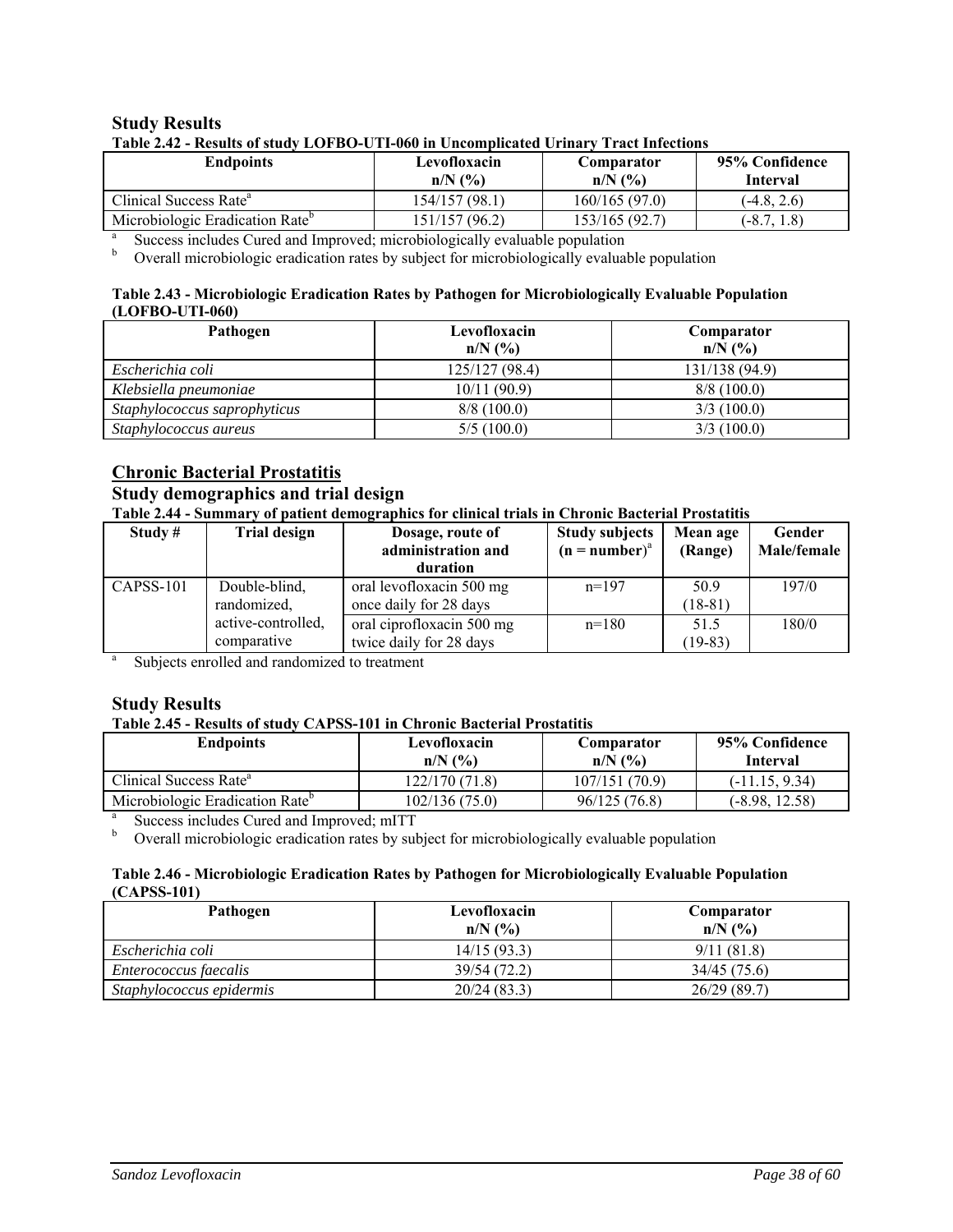# **DETAILED PHARMACOLOGY**

#### **Animal Pharmacology**

#### Pharmacodynamics

A summary of the major findings obtained from animal pharmacology studies with levofloxacin is presented below:

| <b>System</b>                    | <b>Species</b> | <b>Major Findings</b>                                                                                |
|----------------------------------|----------------|------------------------------------------------------------------------------------------------------|
| <b>Central Nervous</b>           | mouse          | $\geq$ 600 mg/kg, PO, decreased spontaneous locomotor activity, CNS depression,                      |
| System                           |                | decreased pinna reflex, decreased writhing response to acetic acid; increased                        |
|                                  |                | incidences of strychnine-, pentylenetetrazol- and caffeine-induced convulsions;                      |
|                                  |                | $\geq$ 200 mg/kg, IV, convulsions after rapid injection, decreased spontaneous motor                 |
|                                  |                | activity, muscle tone, posture, body temperature; increased respiratory rate;                        |
|                                  |                | prolonged hexobarbital sleep time                                                                    |
|                                  | rat            | At 200 mg/kg, IV inhibition of conditioned-avoidance response;                                       |
|                                  |                | At 200 mg/kg, IP, increased spontaneous motor activity, lowered body posture,                        |
|                                  |                | increased restlessness                                                                               |
|                                  | rabbit         | At 200 mg/kg, PO, decrease in body temperature                                                       |
|                                  |                |                                                                                                      |
|                                  | cat            | $\geq$ 6 mg/kg, IV, decreased spinal reflex;                                                         |
|                                  |                | $\geq$ 30 mg/kg, IV, increased EEG awake stage, seizure discharges                                   |
| Autonomic                        | cat            | At 20 mg/kg, IV, reduced contractile response of nictitating membrane to pre- and                    |
| Nervous System                   |                | postganglionic stimulation; suppression of acetylcholine depressor response                          |
| Cardiopulmonary                  | dog            | ≥6 mg/kg, IV bolus, decreases in blood pressure, left ventricular pressure, respiration              |
| System                           |                | depth; $\leq 10$ mg/kg, IV infusion, no effect on blood pressure; $\geq 20$ mg/kg, IV infusion,      |
|                                  |                | decrease in blood pressure, decrease in cardiac output and stroke volume; increase in                |
|                                  |                | serum histamine concentrations                                                                       |
| Gastrointestinal                 | mouse          | At 200 mg/kg, IV, inhibition of gastric propulsion                                                   |
| System                           |                |                                                                                                      |
|                                  | rat            | $\geq$ 200 mg/kg, PO, decrease in gastric fluid volume, total acidity, pepsin output;                |
|                                  |                | increase in gastric fluid pH; at 600 mg/kg, decrease in gastric emptying; at                         |
|                                  |                | 200 mg/kg, IV, decrease in gastric fluid volume, acid and pepsin output and gastric                  |
|                                  |                | emptying; increase in gastric pH                                                                     |
| <b>Urinary Tract</b>             | rat            | $\geq$ 200 mg/kg, PO, decrease in urinary volume and electrolyte excretion; at                       |
| Inflammation                     |                | 200 mg/kg, IV, decrease in urinary volume                                                            |
|                                  | rat            | At 600 mg/kg, PO, inhibition of carrageenan-induced foot edema                                       |
| <b>Isolated Smooth</b><br>Muscle | --             | On dog mesenteric, renal, femoral, and basilar arteries, inhibition of norepinephrine-               |
|                                  |                | induced contractions $\geq$ 10 x 10 <sup>-6</sup> M; competitive inhibition of phenylephrine-induced |
|                                  |                | contractions of rabbit thoracic artery                                                               |

| Table 2.47 -Summary of Major Nonclinical Pharmacological Effects of Levofloxacin |  |
|----------------------------------------------------------------------------------|--|
|----------------------------------------------------------------------------------|--|

In mice, the CNS stimulatory effect of quinolones is enhanced by concomitant administration of non-steroidal anti-inflammatory drugs.

*In vitro* and *in vivo* studies in animals indicate that levofloxacin is neither an enzyme inducer nor inhibitor in the human therapeutic plasma concentration range; therefore, no drug metabolizing enzyme-related interactions with other drugs or agents are anticipated.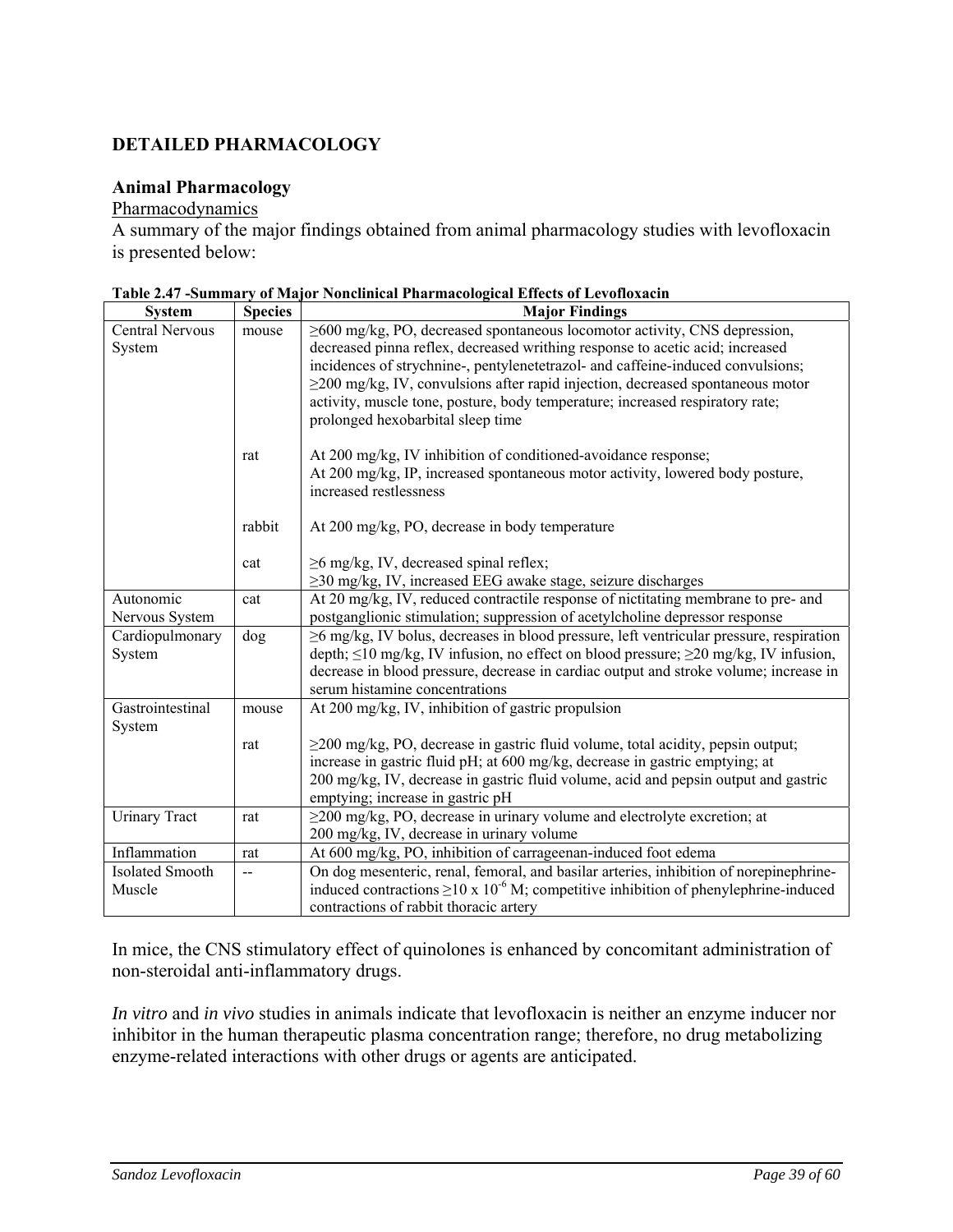# **Human Pharmacology**

#### Pharmacodynamics

# **Studies Measuring the Effects on QT and Corrected QT (QTc) Intervals**

Two double-blind, placebo-controlled studies assessing the effect of levofloxacin on QTc intervals in healthy male and female volunteers 18-84 years of age were conducted. Each had a four-treatment crossover, single-dose study design. One study evaluated dose-response. The other was a comparative study that involved measuring the effects of doses of levofloxacin and two other fluoroquinolones. In this comparative study, subjects were given twice the doses of these antibiotics that are recommended for the treatment of otherwise healthy subjects with community-acquired pneumonia. In both trials, no effect on QT intervals compared to placebo was evident at any of the doses of levofloxacin studied (top panels of figure A and figure B).

**Dose escalation study (Figure A):** In this trial, the mean change in the average QTc interval (calculated from measurements taken every half hour for two hours and at 4, 8, 12 and 24 hours after treatment) from the baseline QTc (calculated as the average QTc measured 24, 20, 16 hours and immediately before treatment) was a decrease of 1.84 msec after treatment with 500 mg, an increase of 1.55 msec after treatment with 1000 mg of levofloxacin and an increase of 6.40 msec after treatment with 1500 mg. The change in QTc interval at  $C_{\text{max}}$  (calculated using the Bazett formula) after treatment with 500 mg of levofloxacin was not significantly different from that measured after treatment with placebo. In this trial, the mean change in the QTc (Bazett) at  $C_{\text{max}}$ from baseline QTc (calculated as the average QTc measured 24, 20, 16 hours and immediately before treatment) was –3.20 msec after treatment with 500 mg of levofloxacin, 7.82 msec after treatment with 1000 mg of levofloxacin and 10.58 msec after treatment with 1500 mg of levofloxacin.

#### **Comparative, placebo-controlled study (Figure B; only levofloxacin and placebo data**

**shown):** In this study, the mean change in the average OTc interval (calculated from measurements taken every half hour for four hours and at 8, 12 and 24 hours after treatment) from the baseline QTc (calculated as the average QTc measured 24, 20, 16 hours and immediately before treatment) was 3.58 msec after treatment with 1000 mg levofloxacin. In this study, the change in the QTc (Bazett) at Cmax from a baseline QTc (calculated as the average QTc measured 24, 20, 16 hours and immediately before treatment) was 5.32 msec after treatment with 1000 mg of levofloxacin.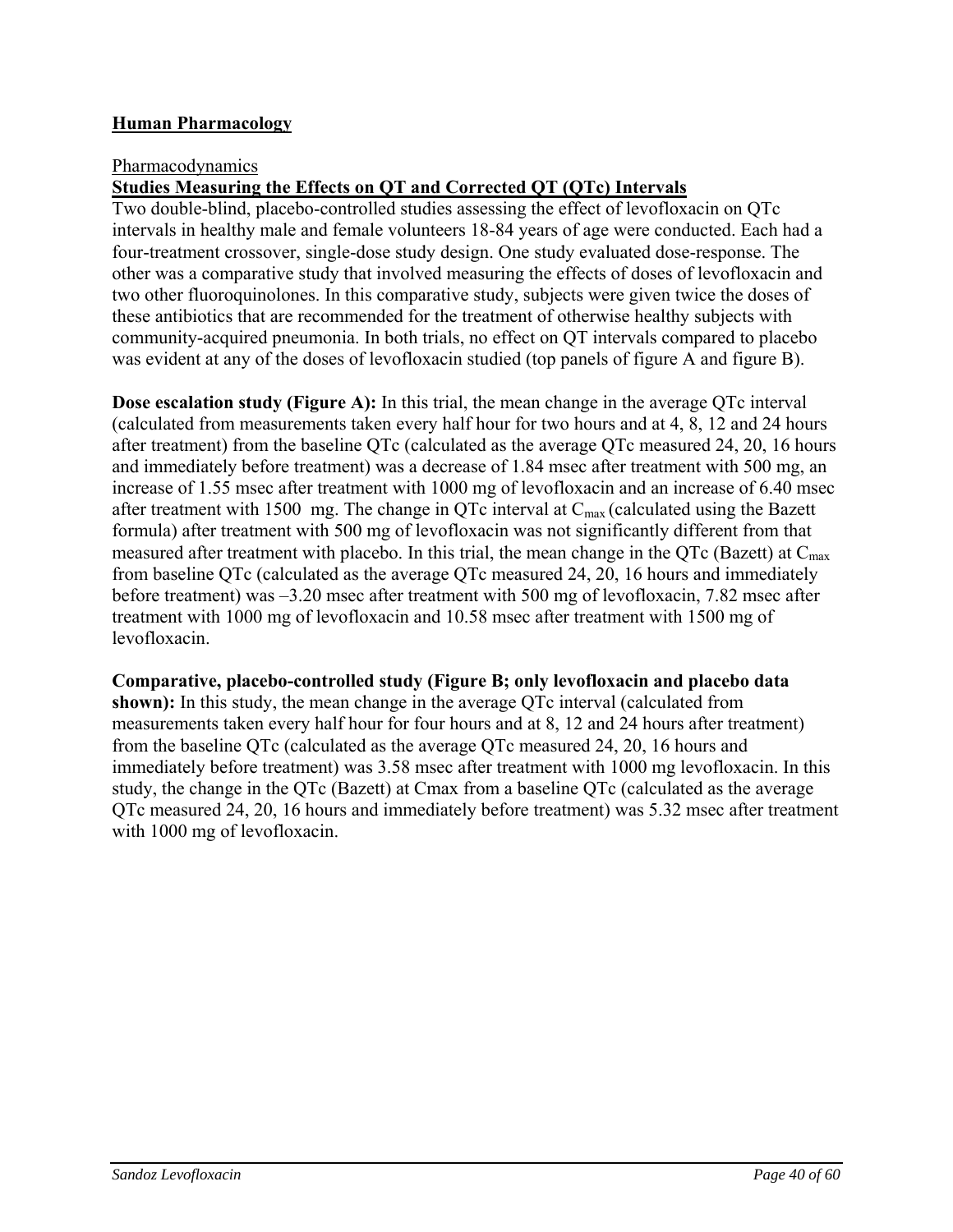

### Pharmacokinetics

#### **Absorption**

#### Oral

Levofloxacin is rapidly and essentially completely absorbed after oral administration. Peak plasma concentrations are usually attained 1 to 2 hours after oral dosing. The absolute bioavailability of a 500 mg tablet and a 750 mg tablet of levofloxacin is approximately 99% in both cases, demonstrating complete oral absorption of levofloxacin. Levofloxacin pharmacokinetics are linear and predictable after single and multiple oral dosing regimens. After single oral doses of 250 to 1000 mg of levofloxacin to healthy subjects, plasma concentrations increase proportionally with the dose as shown (mean  $\pm$  SD):

| <b>Oral Dose</b> |    | <b>Peak Plasma Concentration</b> | <b>Area Under the Curve</b>  |
|------------------|----|----------------------------------|------------------------------|
| (mg)             | n  | (mcg/mL)                         | $(AUC_{0-\infty}, mcg'h/mL)$ |
| 250              |    | $2.8 \pm 0.4$                    | $27.2 \pm 3.9$               |
| 500              | 23 | $5.1 \pm 0.8$                    | $47.9 \pm 6.8$               |
| 750              | 10 | $7.1 \pm 1.4$                    | $82.2 \pm 14.3$              |
| 000              | 10 | $8.9 \pm 1.9$                    | $111.0 \pm 20.8$             |

Steady-state conditions are reached within 48 hours following 500 mg or 750 mg once-daily dosage regimens. The peak and trough plasma concentrations attained following multiple oncedaily oral dosage regimens were approximately 5.7 and 0.5 mcg/mL after the 500 mg doses, and 8.6 and 1.1 mcg/mL after the 750 mg doses, respectively.

Oral administration with food slightly prolongs the time to peak concentration by approximately 1 hour and slightly decreases the peak concentration by approximately 14%.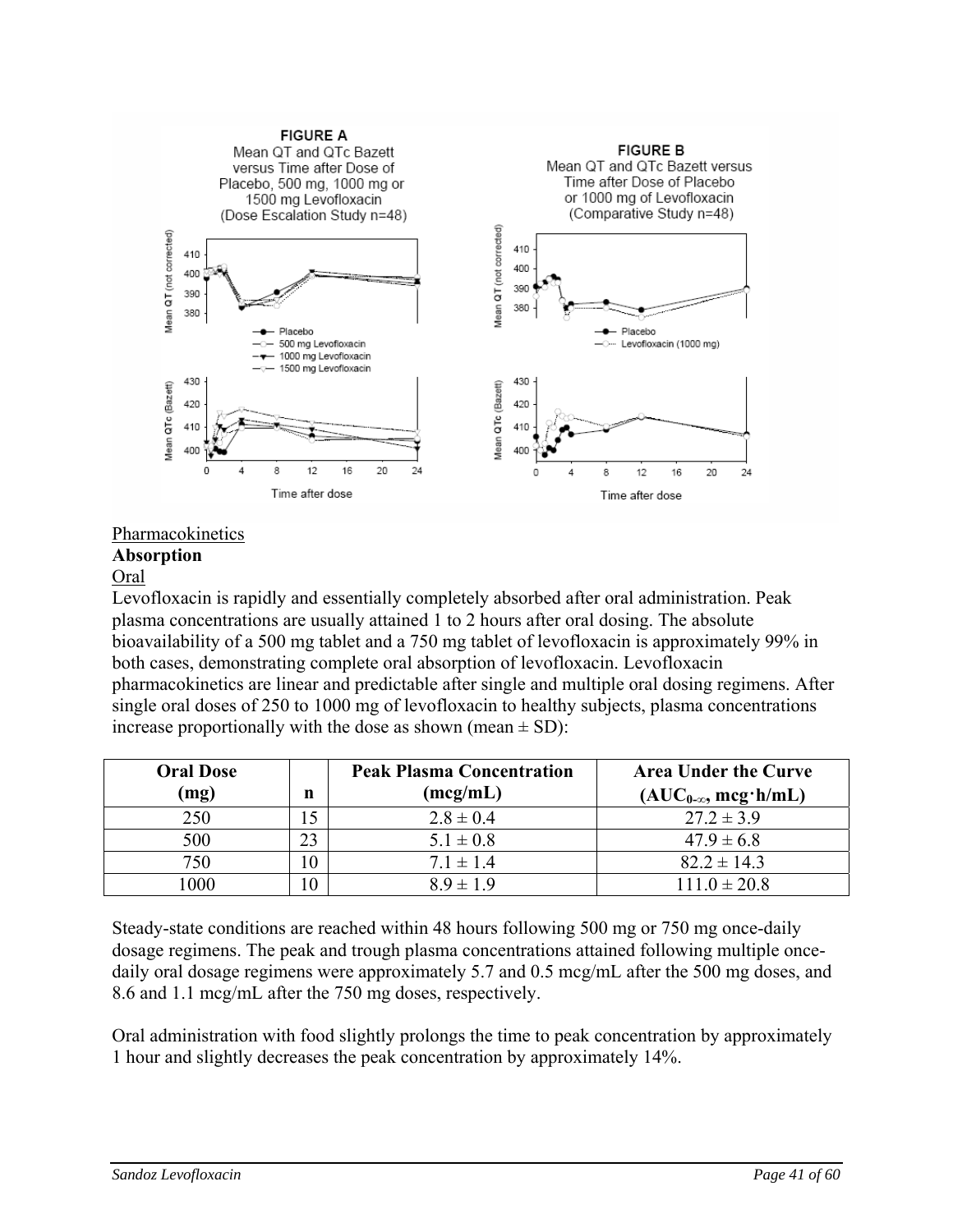# **Distribution**

The mean volume of distribution of levofloxacin generally ranges from 74 to 112 L after single and multiple 500 mg or 750 mg doses, indicating widespread distribution into body tissues. Levofloxacin reaches its peak levels in skin tissues (11.7 mcg/g for a 750 mg dose) and in blister fluid (4.33 mcg/g for a 500 mg dose) at approximately 3-4 hours after dosing. The skin tissue biopsy to plasma AUC ratio is approximately 2. The blister fluid to plasma AUC ratio is approximately 1, following multiple once-daily oral administration of 750 mg and 500 mg levofloxacin to healthy subjects, respectively. Levofloxacin also penetrates into lung tissues. Lung tissue concentrations were generally 2- to 5-fold higher than plasma concentrations and range from approximately 2.4 to 11.3 mcg/g over a 24-hour period after a single 500 mg dose. Levofloxacin also penetrates into cortical and spongiosa bone tissues in both the femoral head and distal femur. Peak levofloxacin concentrations in these tissues ranging from 2.4 to 15 mcg/g were generally attained by 2 to 3 hours after a single 500 mg oral dose.

*In vitro*, over a clinically relevant range (1 to 10 mcg/mL) of serum/plasma levofloxacin concentrations, levofloxacin is approximately 24 to 38% bound to serum proteins across all species studied, as determined by the equilibrium dialysis method. Levofloxacin is mainly bound (approximately 21 to 30%) to serum albumin in humans. Levofloxacin binding to serum proteins is independent of the drug concentration.

# **Metabolism**

Levofloxacin is stereochemically stable in plasma and urine, and does not invert metabolically to its enantiomer, D-ofloxacin. Levofloxacin undergoes limited metabolism in humans and is primarily excreted as unchanged drug in the urine. Following oral administration, approximately 87% of an administered dose was recovered as unchanged drug in urine within 48 hours, whereas less than 4% of the dose was recovered in feces in 72 hours. Less than 5% of an administered dose was recovered in the urine as the desmethyl and N-oxide metabolites, the only metabolites identified in humans. These metabolites have little relevant pharmacological activity.

## **Excretion**

The major route of elimination of levofloxacin in humans is as unchanged drug in the urine. The mean terminal plasma elimination half-life of levofloxacin ranges from approximately 6 to 8 hours following single or multiple doses of levofloxacin given orally or intravenously. The mean apparent total body clearance and renal clearance range from approximately 144 to 226 mL/min and 96 to 142 mL/min, respectively. Renal clearance in excess of the glomerular filtration rate suggests that tubular secretion of levofloxacin occurs in addition to its glomerular filtration. Concomitant administration of either cimetidine or probenecid results in approximately 24% and 35% reduction in the levofloxacin renal clearance, indicating that secretion of levofloxacin occurs in the renal proximal tubule. No levofloxacin crystals were found in any of the urine samples freshly collected from subjects receiving levofloxacin.

## **Factors Influencing the Pharmacokinetics**

# Special Populations

## **Elderly**

There are no significant differences in levofloxacin pharmacokinetics between young and elderly subjects when the subjects' differences in creatinine clearance are taken into consideration. Following a 500 mg oral dose of levofloxacin to healthy elderly subjects (66-80 years of age), the mean terminal plasma elimination half-life of levofloxacin was about 7.6 hours, as compared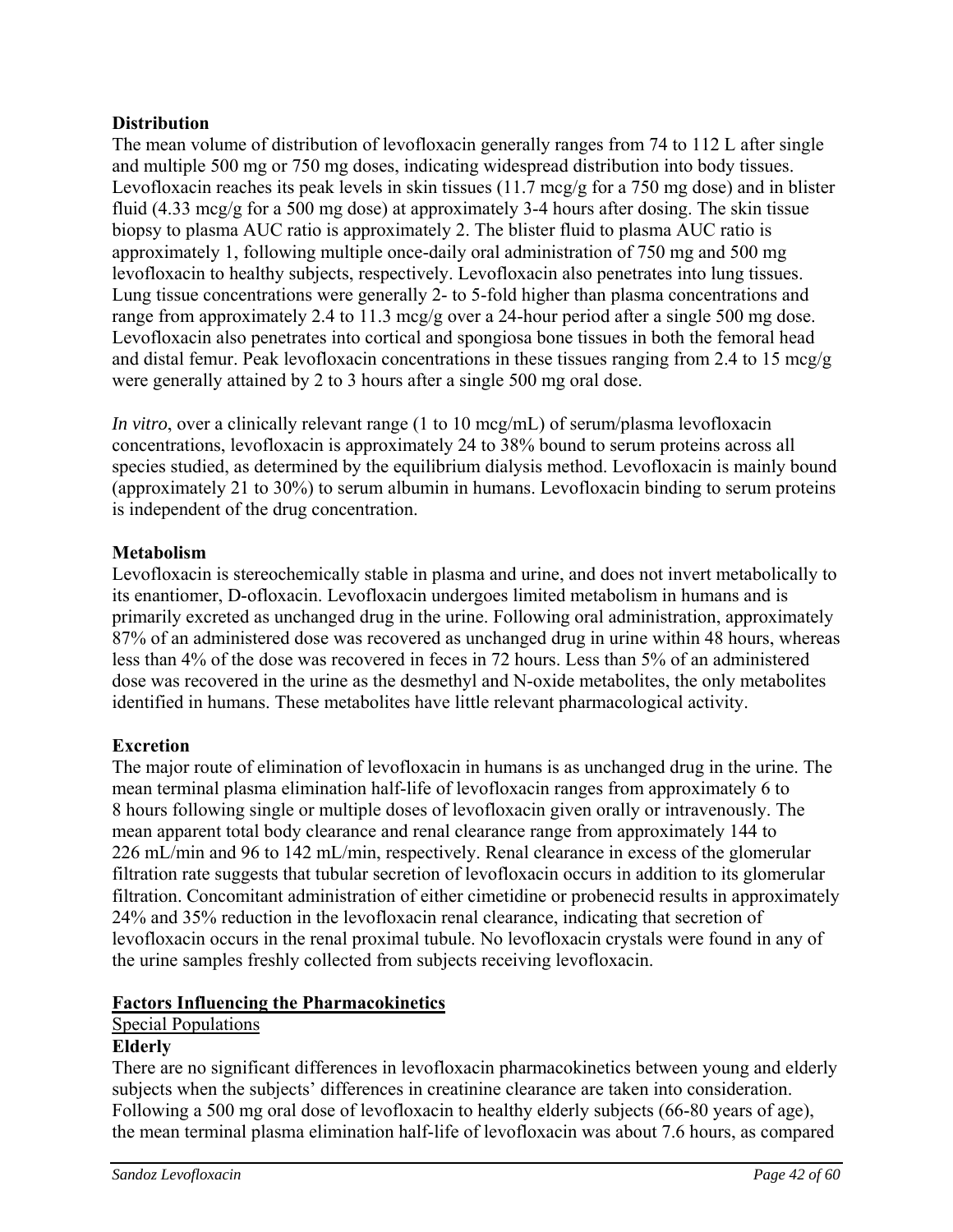to approximately 6 hours in younger adults. The difference was attributable to the variation in renal function status of the subjects and was not believed to be clinically significant. Drug absorption appears to be unaffected by age. Levofloxacin dose adjustment based on age alone is not necessary.

# **Pediatric**

The pharmacokinetics of levofloxacin in pediatric patients have not been studied.

# **Gender**

There are no significant differences in levofloxacin pharmacokinetics between male and female subjects when the differences in creatinine clearance are taken into consideration. Following a 500 mg oral dose of levofloxacin to healthy male subjects, the mean terminal plasma elimination half-life of levofloxacin was about 7.5 hours, as compared to approximately 6.1 hours in female subjects. This difference was attributable to the variation in renal function status of the male and female subjects, and was not believed to be clinically significant. Drug absorption appears to be unaffected by the gender of the subjects. Dose adjustment based on gender alone is not necessary.

# **Race**

The effect of race on levofloxacin pharmacokinetics was examined through a covariate analysis performed on data from 72 subjects: 48 white and 24 nonwhite. The apparent total body clearance and apparent volume of distribution were not affected by the race of the subjects.

## **Renal Insufficiency**

Clearance of levofloxacin is reduced and plasma elimination half-life is prolonged in patients with impaired renal function (creatinine clearance ≤80 mL/min). Dosage adjustment may be required in such patients to avoid levofloxacin accumulation. Neither hemodialysis nor continuous ambulatory peritoneal dialysis (CAPD) is effective in removal of levofloxacin from the body, indicating supplemental doses of levofloxacin are not required following hemodialysis or CAPD (see ACTION AND CLINICAL PHARMACOLOGY, Pharmacokinetics; WARNINGS AND PRECAUTIONS, Renal, and DOSAGE AND ADMINISTRATION).

## Plasma Ratio

 $\overline{Comparison}$  of the expected steady-state  $AUC$  values<sup>a</sup> in renally impaired patients relative to those in patients with normal renal function:

|                                                                                          | <b>Creatinine Clearance 50-</b><br>80 mL/min receiving 500<br>mgq24h | <b>Creatinine Clearance</b><br>20-49 mL/min receiving<br>250 mg q24h | <b>Creatinine Clearance</b><br>$<$ 20 mL/min receiving<br>250 mg q48h |
|------------------------------------------------------------------------------------------|----------------------------------------------------------------------|----------------------------------------------------------------------|-----------------------------------------------------------------------|
| AUC value relative to<br>patients with normal renal<br>function receiving 500 mg<br>q24h | 172%                                                                 | 183%                                                                 | 139%                                                                  |
| AUC value relative to<br>patients with normal renal<br>function receiving 500 mg<br>q12h | 89%                                                                  | 94%                                                                  | 71%                                                                   |

a Values were extrapolated from the mean levofloxacin plasma concentration-time data in subjects with normal renal function (n=23) and subjects with impaired renal function (n=3 for Cl<sub>Cr</sub> 50-80 mL/min, n=8 for Cl<sub>Cr</sub> 20-49 mL/min, and n=6 for  $Cl_{Cr}$  <20 mL/min).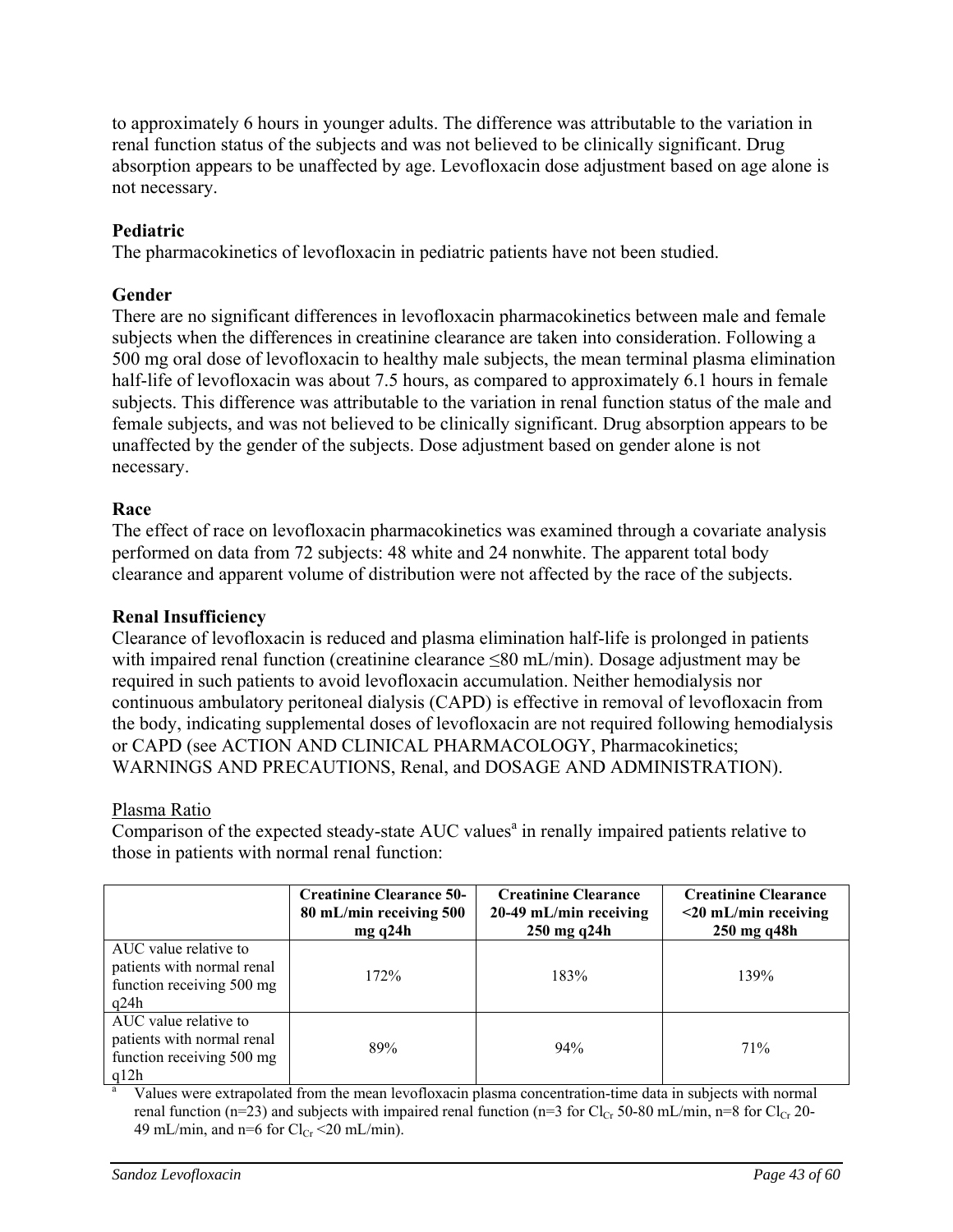#### Urine Concentrations

The mean  $\pm$  SD concentrations (mcg/mL) of levofloxacin in the urine following a 500 mg PO dose of levofloxacin in subjects with impaired renal function are summarized as follows<sup>a</sup>:

| <b>Collection Interval</b>                       | $Cl_{Cr}$ 50-80 mL/min | $Cl_{Cr}$ 20-49 mL/min | $Cl_{Cr}$ <20 mL/min |
|--------------------------------------------------|------------------------|------------------------|----------------------|
|                                                  | $n^b=3$                | $n=8$                  | $n=6$                |
| $0-6h$                                           | $185 \pm 61.7$         | $98.1 \pm 48.1$        | $66.5 \pm 27.3$      |
| $6-12h$                                          | $91.6 \pm 24.4$        | $75.2 \pm 22.1$        | $39.0 \pm 23.1$      |
| $12 - 24 h$                                      | $156 \pm 183$          | $58.6 \pm 31.1$        | $29.5 \pm 20.7$      |
| $24-36h$                                         | $49.7 \pm 16.2$        | $44.1 \pm 10.6$        | <25                  |
| $36-48h$                                         | $<$ 25                 | $<$ 25                 |                      |
| a<br>limit of quantitation = $25 \text{~mag/mL}$ |                        |                        |                      |

b n= number of subjects

Expected steady-state urinary concentrations (mcg/mL) of levofloxacin in renally impaired patients with the recommended adjusted dose regimen in the treatment of complicated UTI and acute pyelonephritis<sup>a</sup>:

| <b>Collection Interval</b> | $Cl_{Cr}$ 50-80 mL/min<br>receiving 250 mg<br>q24h | $Cl_{Cr}$ 20-49 mL/min<br>receiving 250 mg<br>q24h | $Cl_{Cr}$ <20 mL/min<br>receiving 250 mg<br>q48h |
|----------------------------|----------------------------------------------------|----------------------------------------------------|--------------------------------------------------|
| $0-6h$                     | 161                                                | 103                                                | 54                                               |
| $6-12h$                    | 61                                                 | 76                                                 | 29                                               |
| $12 - 24 h$                | 40                                                 | 58                                                 | 24                                               |
| 24-36 h                    |                                                    |                                                    | 23                                               |
| $36-48h$                   |                                                    | $\overline{\phantom{0}}$                           | 16                                               |

<sup>a</sup> Values were extrapolated from the mean pharmacokinetic profiles in subjects with impaired renal function (n=12 for Cl<sub>Cr</sub> 50-80 mL/min, n=8 for Cl<sub>Cr</sub> 20-49 mL/min, and n=6 for Cl<sub>Cr</sub> <20 mL/min).

## **Hepatic Insufficiency**

Pharmacokinetic studies in hepatically impaired patients have not been conducted. Due to the limited extent of levofloxacin metabolism, the pharmacokinetics of levofloxacin are not expected to be affected by hepatic impairment.

#### **Bacterial Infection**

The pharmacokinetics of levofloxacin in patients with serious community-acquired bacterial infections are comparable to those observed in healthy subjects.

#### **HIV Infection**

The pharmacokinetics of levofloxacin in HIV seropositive subjects (with CD4 cell counts ranging from 17 to 772) are comparable to those observed in healthy subjects.

#### **Drug-Drug Interactions**

The potential for pharmacokinetic drug interactions between levofloxacin and theophylline, warfarin, cyclosporine, digoxin, probenecid, cimetidine, sucralfate, zidovudine and antacids has been evaluated (see DRUG INTERACTIONS).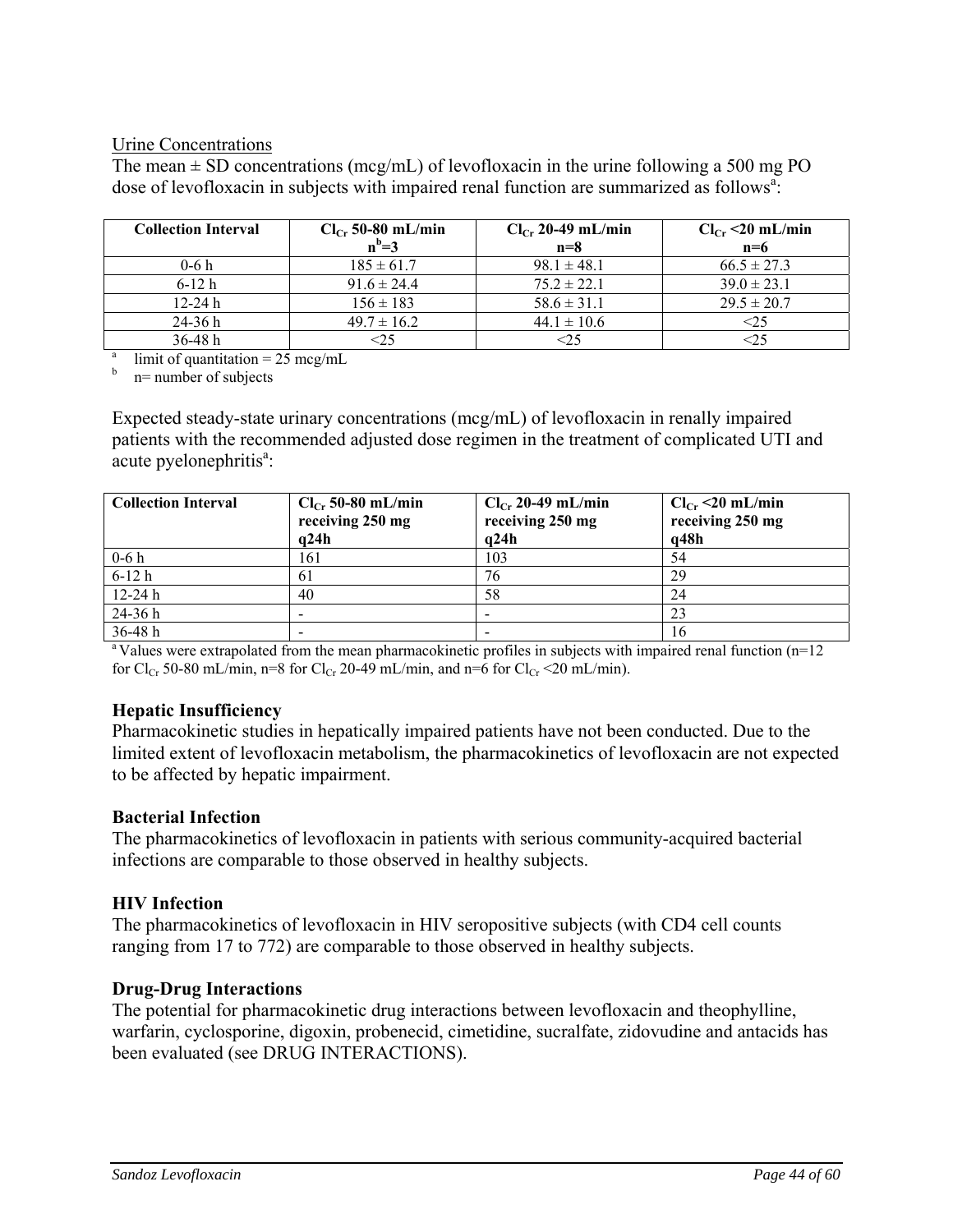# **MICROBIOLOGY**

Levofloxacin is the L-isomer of the racemate, ofloxacin, a quinolone antibacterial agent. The antibacterial activity of ofloxacin resides primarily in the L-isomer. The mechanism of action of levofloxacin and other quinolone antibacterials involves inhibition of bacterial topoisomerase II (DNA gyrase) and topoisomerase IV, enzymes required for DNA replication, transcription, repair, and recombination. In this regard, the L-isomer produces more hydrogen bonds and therefore, more stable complexes with DNA gyrase than does the D-isomer. Microbiologically, this translates into a 25- to 40-fold greater antibacterial activity for the L-isomer, levofloxacin, over the D-isomer. Quinolones rapidly and specifically inhibit bacterial DNA synthesis.

Levofloxacin has *in vitro* activity against a broad spectrum of gram-positive and gram-negative aerobic and anaerobic bacteria. Levofloxacin is often bactericidal at concentrations equal to or greater than the Minimum Inhibitory Concentrations (MIC). The *in vitro* activity of levofloxacin against clinical isolates is summarized in Table 2.48.

|                                       | (# of)    | MIC (mcg/mL) |                    |                             |
|---------------------------------------|-----------|--------------|--------------------|-----------------------------|
| Organism                              | isolates) | 50%          | 90%                | Range                       |
| Acinetobacter baumannii               | (57)      | 0.120        | 16.000             | $0.060 \rightarrow 16.000$  |
| Acinetobacter calcoaceticus           | (48)      | 0.250        | 0.250              | 0.030-64.000                |
| Chlamydia pneumoniae                  | (10)      | 0.250        | 0.250              | $0.125 - 0.500$             |
| Citrobacter diversus                  | (20)      | 0.030        | 0.030              | 0.015-0.060                 |
| Citrobacter freundii                  | (50)      | 0.060        | 1.000              | $0.015 - 8.000$             |
| Enterobacter spp.                     | (200)     | 0.060        | 0.500              | $\leq 0.008 > 16.000$       |
| Enterobacter aerogenes                | (44)      | 0.250        | 0.500              | $0.060 - 2.000$             |
| Enterobacter agglomerans              | (13)      | 0.250        | 0.250              | $0.060 - 0.500$             |
| Enterobacter cloacae                  | (97)      | 0.250        | 0.500              | 0.025-16.000                |
| Enterococcus spp.                     | (162)     | 1.000        | >16.000            | $0.500 \rightarrow 16.000$  |
| Enterococcus (Streptococcus) faecalis | (122)     | 1.000        | 16.000             | 0.250-64.000                |
| Escherichia coli                      | (817)     | 0.030        | 0.060              | $\leq 0.008 - 16.000$       |
| Haemophilus influenzae                | (94)      | 0.015        | 0.015              | $\leq 0.008 - 0.030$        |
| Haemophilus parainfluenzae            | (127)     | 0.250        | 0.250              | $0.015 - 1.000$             |
| Haemophilus parahemolyticus           | (12)      | 0.250        | 0.250              | $0.008 - 0.250$             |
| Klebsiella spp.                       | (345)     | 0.060        | 1.000              | 0.015-16.000                |
| Klebsiella oxytoca                    | (43)      | 0.250        | 0.250              | 0.030-2.000                 |
| Klebsiella pneumoniae                 | (225)     | 0.250        | 0.500              | 0.060-18.000                |
| Legionella pneumophila                | (10)      |              | 0.030              | 0.0079-0.030                |
| Moraxella (Branhamella) catarrhalis   | (110)     | 0.250        | 0.250              | 0.0150-1.000                |
| Morganella morganii                   | (43)      | 0.060        | 1.000              | $0.0150 \rightarrow 16.000$ |
| Mycoplasma pneumoniae                 | (60)      | 0.250        | 0.500              | 0.250-0.500                 |
| Neisseria gonorrhoeae                 | (47)      | $\leq 0.008$ | 0.016              | $\leq 0.008 - 0.060$        |
| Neisseria meningitides                | (13)      | 0.250        | 0.250              | 0.250-0.500                 |
| Proteus and Providencia spp.          | (36)      | 0.060        | 1.000              | $0.015 - 16.000$            |
| Proteus mirabilis                     | (123)     | 0.060        | 0.120              | 0.015-4.000                 |
| Proteus vulgaris                      | (14)      | 0.250        | 0.250              | 0.250-0.500                 |
| Pseudomonas aeruginosa*               | (378)     | 1.000        | $\overline{8.000}$ | $0.030 - 16.000$            |
| Pseudomonas maltophilia               | (17)      | 0.500        | 2.000              | 0.250-4.000                 |
| Salmonella spp.                       | (10)      | 0.060        | 0.060              | $0.060 - 0.250$             |
| Serratia spp.                         | (65)      | 0.120        | 0.500              | $0.030 - 16.000$            |
| Serratia marcescens                   | (42)      | 0.250        | 1.000              | 0.125-4.000                 |
| Staphylococcus aureus                 | (565)     | 0.250        | 0.500              | 0.125-32.000                |

|--|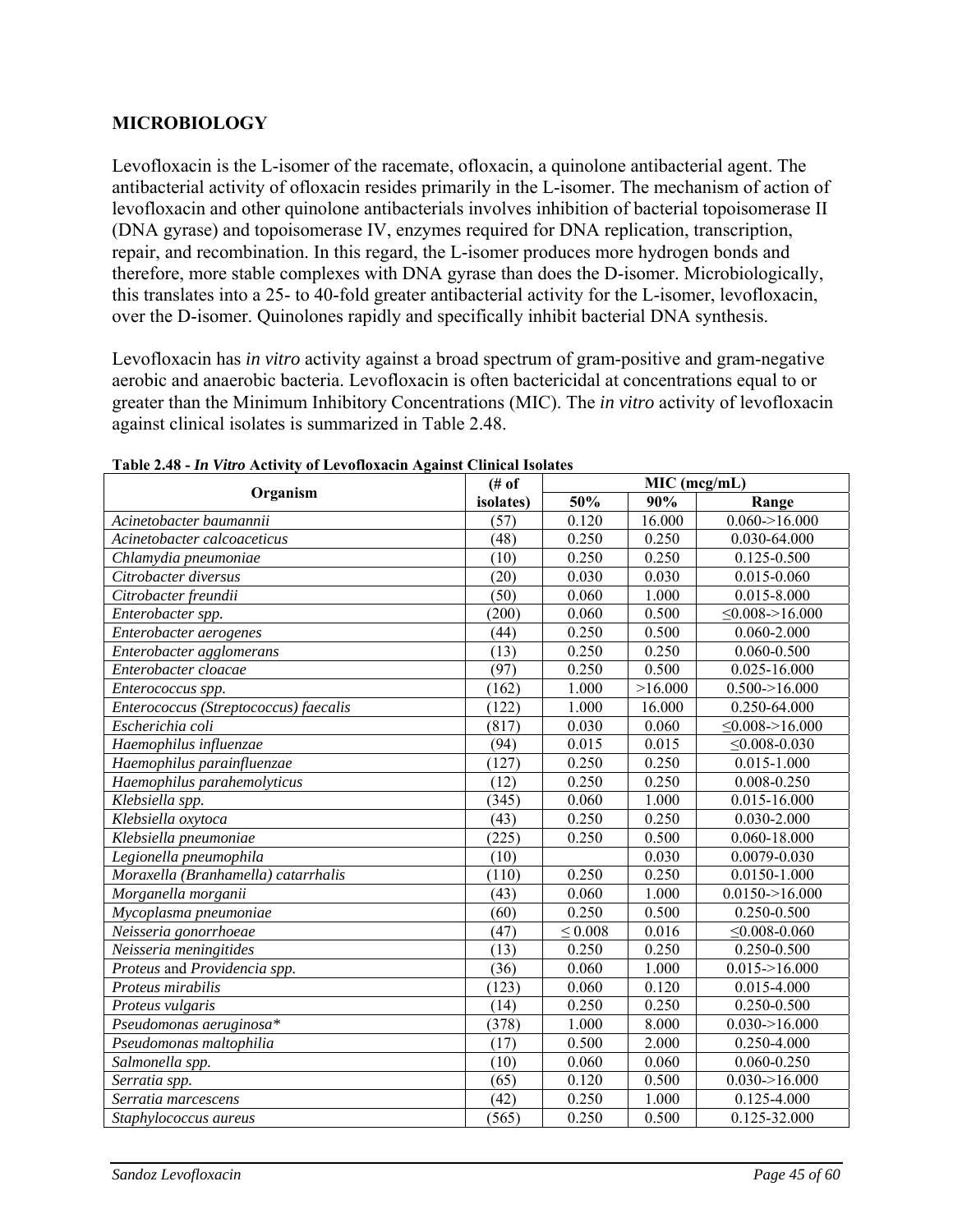|                                                                                                    | (# of)    |       | MIC (mcg/mL) |                      |
|----------------------------------------------------------------------------------------------------|-----------|-------|--------------|----------------------|
| Organism                                                                                           | isolates) | 50%   | 90%          | Range                |
| Staphylococcus aureus, methicillin-resistant<br>$(MRSA)**$                                         | (25)      | 0.250 | 0.500        | $0.120 - 1.000$      |
| Staphylococcus aureus, methicillin-susceptible<br>(MSSA)                                           | (25)      | 0.250 | 0.500        | $0.120 - 0.500$      |
| Staphylococcus aureus, oxacillin-resistant                                                         | (62)      | 8.000 | >16.000      | $0.120 - 16.000$     |
| Staphylococcus aureus, oxacillin-susceptible                                                       | (367)     | 0.120 | 0.500        | 0.030-16.000         |
| Staphylococcus epidermidis                                                                         | (47)      | 0.250 | 8.000        | 0.250-32.000         |
| Staphylococcus epidermidis, methicillin-resistant<br>(MRSE)                                        | (14)      | 0.250 | 0.250        | $0.120 - 0.500$      |
| Staphylococcus epidermidis, methicillin-susceptible<br>(MSSE)                                      | (12)      | 0.250 | 1.000        | 0.250-1.000          |
| Staphylococcus saprophyticus                                                                       | (16)      | 0.500 | 1.000        | 0.250-2.000          |
| Stenotrophomonas maltophilia                                                                       | (43)      | 2.000 | 16.000       | 0.250-16.000         |
| Streptococcus (Viridans group)                                                                     | (8)       | 0.750 | 1.000        | 0.250-1.000          |
| Streptococcus (Group C)                                                                            | (28)      | 0.500 | 1.000        | 0.250-2.000          |
| Streptococcus (Group G)                                                                            | (34)      | 0.500 | 1.000        | 0.250-2.000          |
| Streptococcus agalactiae                                                                           | (96)      | 1.000 | 2.000        | 0.500-2.000          |
| Streptococcus milleri                                                                              | (35)      | 0.500 | 1.000        | 0.250-4.000          |
| Streptococcus pneumoniae                                                                           | (99)      | 1.000 | 1.000        | 0.500-2.000          |
| Streptococcus pneumoniae, penicillin-susceptible<br>$(MIC \leq 0.06 \text{ meg/mL})^{\dagger}$     | (2699)    | 0.500 | 1.000        | $\leq 0.004 - 8.000$ |
| Streptococcus pneumoniae, penicillin-resistant (MIC<br>$\geq$ 2.0 mcg/mL) <sup>†</sup>             | (538)     | 0.500 | 1.000        | $\leq 0.004 - 2.000$ |
| Streptococcus pneumoniae, clarithromycin-susceptible<br>$(MIC \leq 0.25 \text{ meg/mL})^{\dagger}$ | (502)     | 0.500 | 1.000        | $0.250 - 16.000$     |
| Streptococcus pneumoniae, clarithromycin-resistant<br>$(MIC \ge 1.0$ mcg/mL) <sup>†</sup>          | (136)     | 1.000 | 2.000        | $0.12 - 16.000$      |
| Streptococcus pneumoniae, erythromycin-resistant<br>$(MIC \geq 1.0$ mcg/mL) <sup>†</sup>           | (27)      | 1.000 | 1.000        | 0.500-16.000         |
| Streptococcus pyogenes                                                                             | (87)      | 0.500 | 1.000        | 0.250-2.000          |
| Streptococcus sanguis                                                                              | (19)      | 1.000 | 2.000        | 0.250-2.000          |

\* As with other drugs in this class, some strains of *Pseudomonas aeruginosa* may develop resistance fairly rapidly during treatment with levofloxacin.

\*\* Data obtained for isolates from Complicated Skin and Skin Structure clinical studies, and literature, indicate the MIC value has increased for MRSA (see INDICATIONS AND CLINICAL USE for approved organisms).

† Based on NCCLS classification

Levofloxacin is not active against *Treponema pallidum* (see WARNINGS AND PRECAUTIONS, Sexually Transmitted Diseases).

#### **Resistance**

Resistance to levofloxacin due to spontaneous mutation *in vitro* is a rare occurrence (range: 10<sup>-9</sup> to  $10^{-10}$ ). Although cross-resistance has been observed between levofloxacin and other fluoroquinolones, some organisms resistant to other quinolones, including ofloxacin, may be susceptible to levofloxacin.

#### **Susceptibility Tests**

Susceptibility testing for levofloxacin should be performed, as it is the optimal predictor of activity.

## **Dilution Techniques**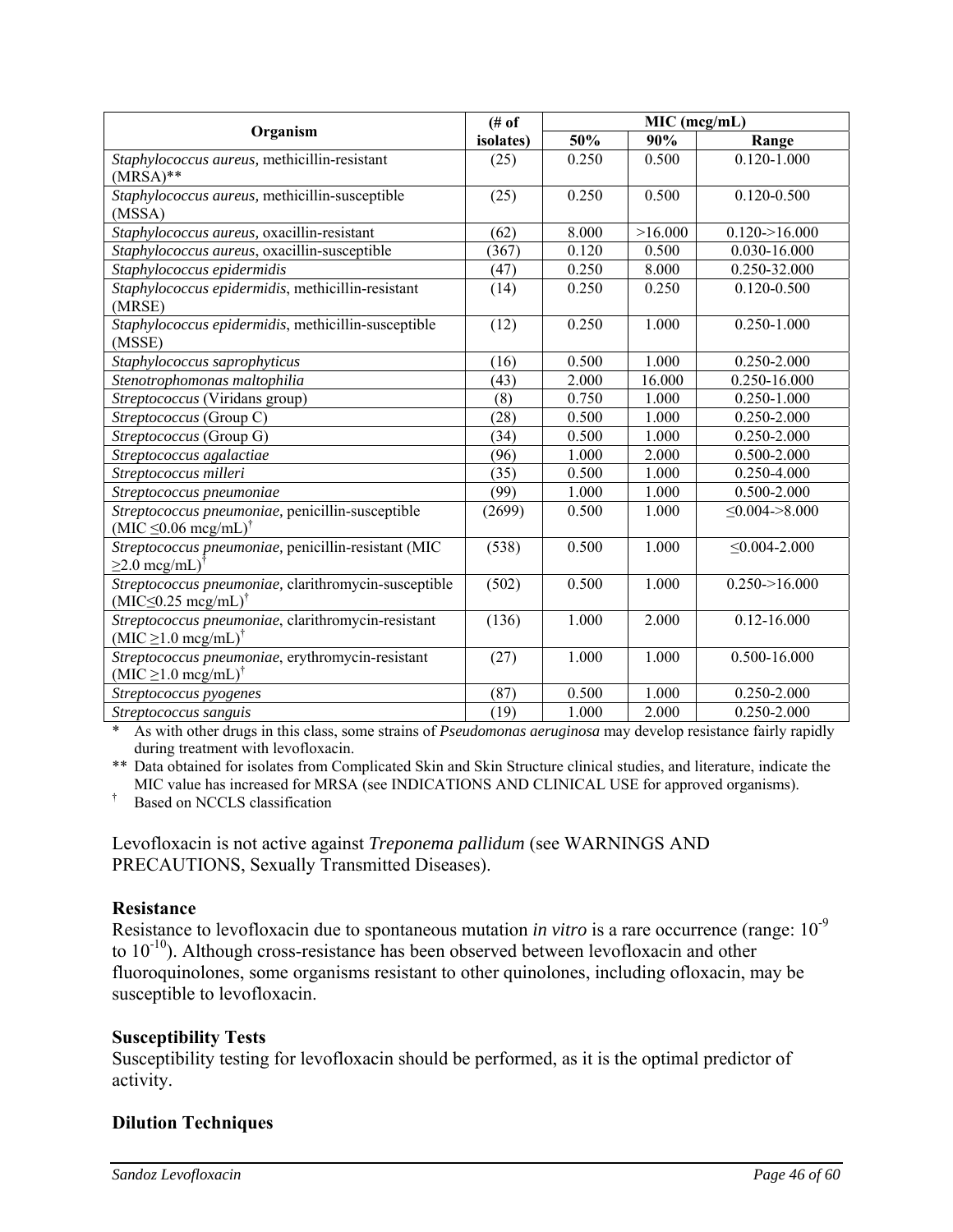Quantitative methods are used to determine antimicrobial minimal inhibitory concentrations (MICs). These MICs provide estimates of the susceptibility of bacteria to antimicrobial compounds. The MICs should be determined using a standardized procedure. Standardized procedures are based on a dilution method $*$ <sup>1</sup> (broth or agar) or equivalent with standardized inoculum concentrations and standardized concentrations of levofloxacin powder. The MIC values should be interpreted according to the following criteria:

For testing aerobic microorganisms other than *Haemophilus influenzae*, *Haemophilus parainfluenzae,* and *Streptococcus pneumoniae*:

| MIC (mcg/mL) | Interpretation    |
|--------------|-------------------|
| $\leq$ 2     | Susceptible $(S)$ |
|              | Intermediate (I)  |
| $\geq 8$     | Resistant $(R)$   |

For testing *Haemophilus influenzae* and *Haemophilus parainfluenzae*: a **MIC (mcg/mL) Interpretation**  Susceptible  $(S)$  $\leq 2$ 

 These interpretive standards are applicable only to broth microdilution susceptibility testing with *Haemophilus influenzae* and *Haemophilus parainfluenzae* using *Haemophilus* Test Medium\*1 .

The current absence of data on resistant strains precludes defining any categories other than "Susceptible". Strains yielding MIC results suggestive of a "nonsusceptible" category should be submitted to a reference laboratory for further testing.

For testing *Streptococcus pneumoniae*: b

| MIC (mcg/mL) | Interpretation    |
|--------------|-------------------|
| $\leq$ 2     | Susceptible $(S)$ |
|              | Intermediate (I)  |
| $\geq 8$     | Resistant $(R)$   |
|              |                   |

b These interpretive standards are applicable only to broth microdilution susceptibility tests using cation-adjusted Mueller-Hinton broth with 2-5% lysed horse blood.

A report of "Susceptible" indicates that the pathogen is likely to be inhibited if the antimicrobial compound in the blood reaches the concentrations usually achievable. A report of "Intermediate" indicates that the result should be considered equivocal, and, if the microorganism is not fully susceptible to alternative, clinically feasible drugs, the test should be repeated. This category implies possible clinical applicability in body sites where the drug is physiologically concentrated or in situations where a high dosage of drug can be used. This category also provides a buffer zone which prevents small uncontrolled technical factors from causing major discrepancies in interpretation. A report of "Resistant" indicates that the pathogen is not likely to be inhibited if the antimicrobial compound in the blood reaches the concentrations usually achievable; other therapy should be selected.

Standardized susceptibility test procedures require the use of laboratory control microorganisms to control the technical aspects of the laboratory procedures. Standard levofloxacin powder should give the following MIC values: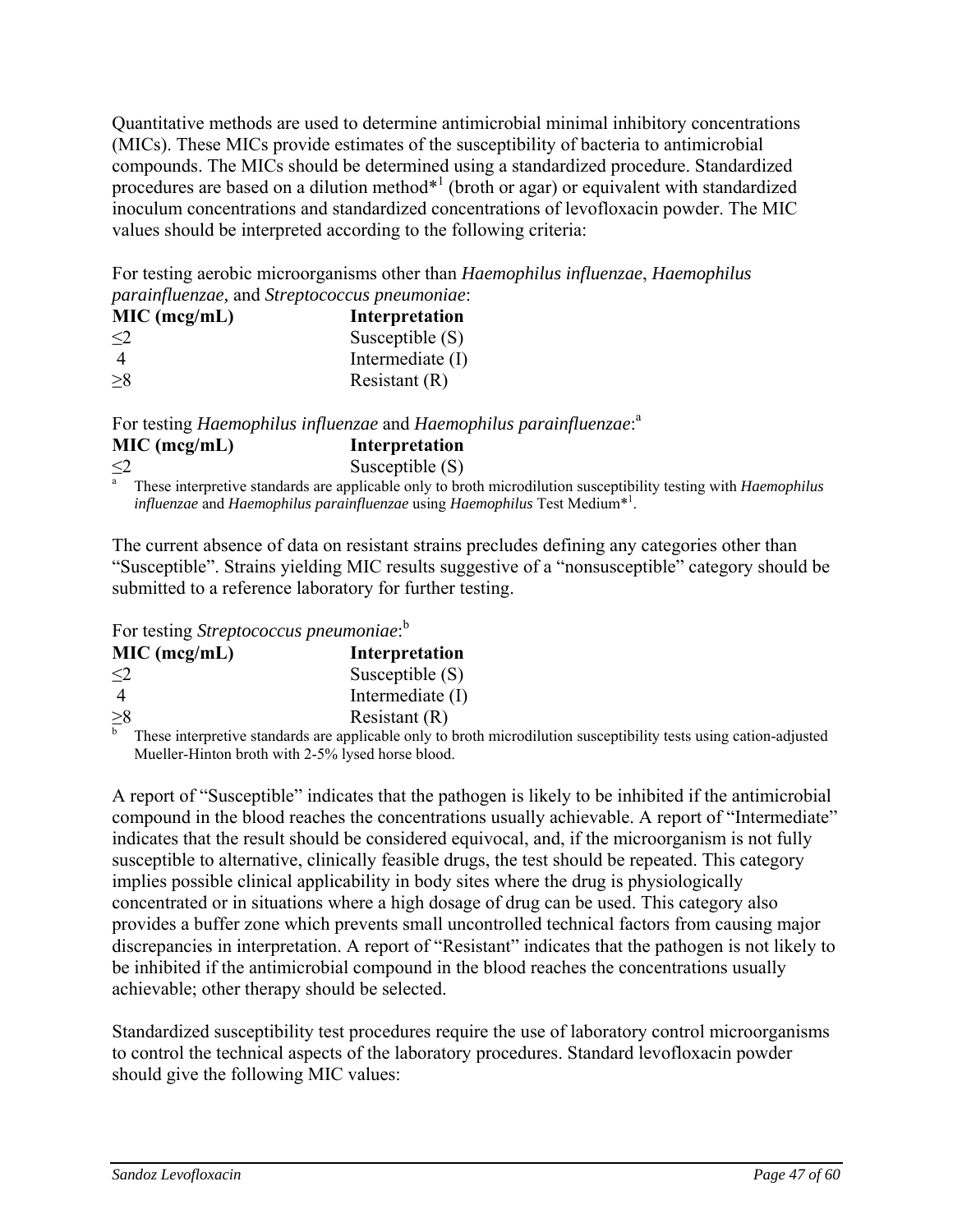| Microorganism            |                         | MIC (mcg/mL)   |
|--------------------------|-------------------------|----------------|
| Enterococcus faecalis    | <b>ATCC 29212</b>       | $0.25 - 2$     |
| Escherichia coli         | <b>ATCC 25922</b>       | $0.008 - 0.06$ |
| Escherichia coli         | <b>ATCC 35218</b>       | $0.015 - 0.06$ |
| Pseudomonas aeruginosa   | <b>ATCC 27853</b>       | $0.5 - 4$      |
| Staphylococcus aureus    | <b>ATCC 29213</b>       | $0.06 - 0.5$   |
| Haemophilus influenzae   | ATCC 49247 <sup>c</sup> | $0.008 - 0.03$ |
| Streptococcus pneumoniae | ATCC $49619d$           | $0.5 - 2$      |

c This quality control range is applicable to only *H. influenzae* ATCC 49247 tested by a broth microdilution procedure using *Haemophilus* Test Medium (HTM)\*1

. d This quality control range is applicable to only *S. pneumoniae* ATCC 49619 tested by a broth microdilution procedure using cation-adjusted Mueller-Hinton broth with 2-5% lysed horse blood.

#### **Diffusion Techniques**

Quantitative methods that require measurement of zone diameters also provide reproducible estimates of the susceptibility of bacteria to antimicrobial compounds. One such standardized procedure<sup>\*2</sup> requires the use of standardized inoculum concentrations. This procedure uses paper disks impregnated with 5 mcg levofloxacin to test the susceptibility of microorganisms to levofloxacin. Reports from the laboratory, providing results of the standard single-disk susceptibility test with a 5 mcg levofloxacin disk, should be interpreted according to the following criteria:

For aerobic microorganisms other than *Haemophilus influenzae*, *Haemophilus parainfluenzae, Streptococcus pneumoniae* and *Nisseria gonorrhoeae*:

| Zone diameter (mm) | Interpretation    |
|--------------------|-------------------|
| >17                | Susceptible $(S)$ |
| $14 - 16$          | Intermediate (I)  |
| $\leq$ 13          | Resistant $(R)$   |

For *Haemophilus influenzae* and *Haemophilus parainfluenzae*: e

| Zone diameter (mm) | Interpretation    |  |  |
|--------------------|-------------------|--|--|
| $\geq$ 17          | Susceptible $(S)$ |  |  |

e These interpretive standards are applicable only to disk diffusion susceptibility testing with *Haemophilus influenzae* and *Haemophilus parainfluenzae* using *Haemophilus* Test Medium\* (HTM) <sup>2</sup> .

The current absence of data on resistant strains precludes defining any categories other than "Susceptible". Strains yielding zone diameter results suggestive of a "Nonsusceptible" category should be submitted to a reference laboratory for further testing.

For *Streptococcus pneumoniae*: f

| Zone diameter (mm) | Interpretation    |
|--------------------|-------------------|
| >17                | Susceptible $(S)$ |
| $14 - 16$          | Intermediate (I)  |
| $\leq$ 13          | Resistant $(R)$   |

f These zone diameter standards for *Streptococcus pneumoniae* apply only to tests performed using Mueller-Hinton agar supplemented with  $5\%$  sheep blood and incubated in  $5\%$  CO<sub>2</sub>.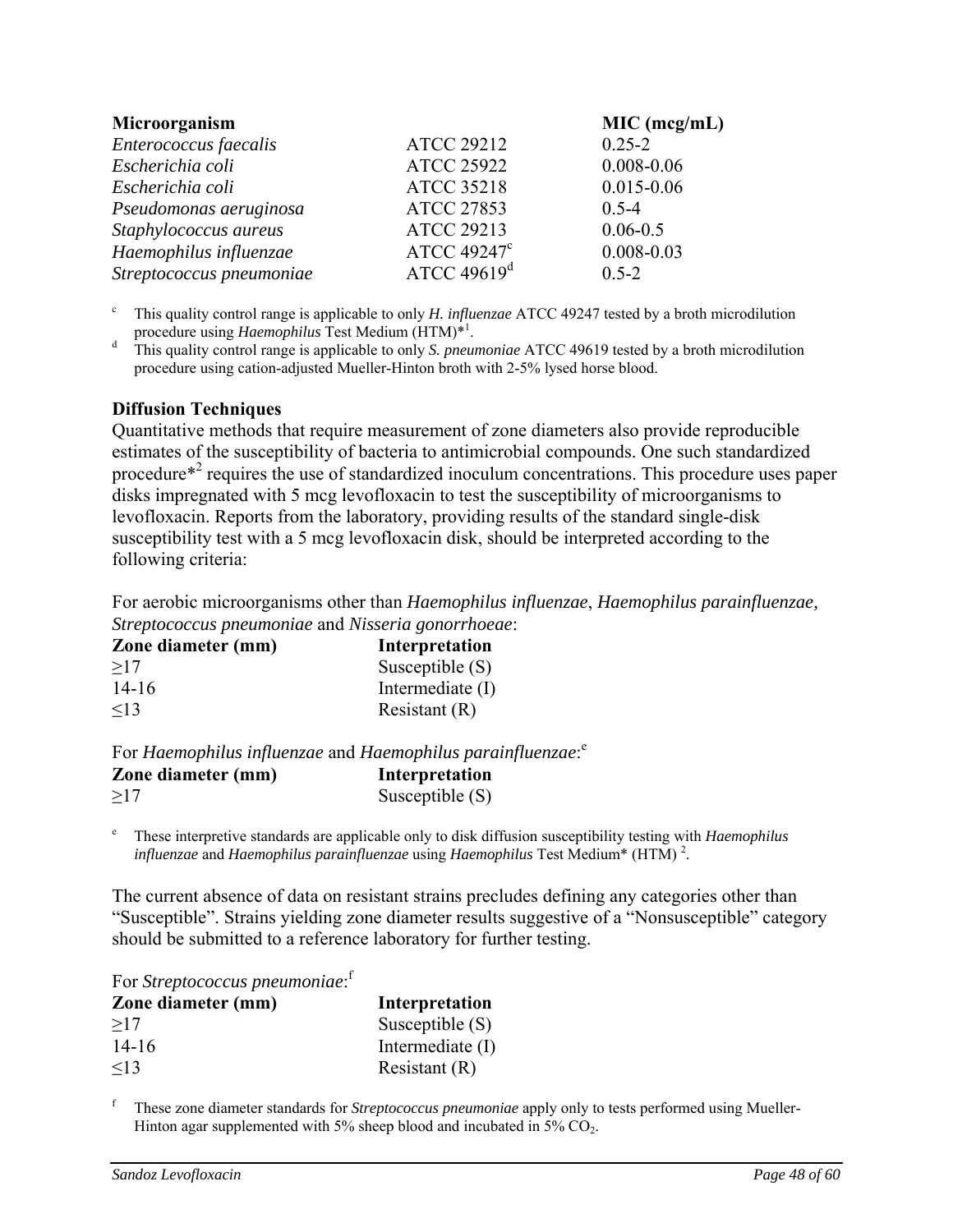Interpretation should be as stated above for results using dilution techniques. Interpretation involves correlation of the diameter obtained in the disk test with the MIC for levofloxacin.

As with standardized dilution techniques, diffusion methods require the use of laboratory control microorganisms to control the technical aspects of the laboratory procedures. For the diffusion technique, the 5 mcg levofloxacin disk should provide the following zone diameters in these laboratory test quality control strains:

| Microorganism            |                         | <b>Zone Diameter (mm)</b> |
|--------------------------|-------------------------|---------------------------|
| Escherichia coli         | <b>ATCC 25922</b>       | 29-37                     |
| Pseudomonas aeruginosa   | <b>ATCC 27853</b>       | $19 - 26$                 |
| Staphylococcus aureus    | <b>ATCC 25923</b>       | $25 - 30$                 |
| Haemophilus influenzae   | ATCC 49247 <sup>g</sup> | $32 - 40$                 |
| Streptococcus pneumoniae | ATCC 49619 $^{\rm h}$   | $20 - 25$                 |

<sup>g</sup> This quality control range is applicable to only *H. influenzae* ATCC 49247 tested by a disk diffusion procedure using *Haemophilus* Test Medium (HTM)<sup>\* 2</sup>.<br>
<sup>h</sup> This quality control range is applicable to only *S. pneumoniae* ATCC 49619 tested by a disk diffusion procedure

using Mueller-Hinton agar supplemented with  $5\%$  sheep blood and incubated in  $5\%$  CO<sub>2</sub>.

\* References

1. National Committee for Clinical Laboratory Standards: Methods for Dilution Antimicrobial Susceptibility Tests for Bacteria That Grow Aerobically, Fourth Edition, 1997.

2. National Committee for Clinical Laboratory Standards: Performance Standards for Antimicrobial Disk Susceptibility Tests, Sixth Edition,1997.

## **TOXICOLOGY**

The potential toxicity of levofloxacin has been evaluated in acute, sub-chronic, carcinogenicity, mutagenicity, reproduction and teratology, and special toxicity studies.

| Table 2.49 - Summary of the acute toxicity studies |              |                |           |                                                                                   |
|----------------------------------------------------|--------------|----------------|-----------|-----------------------------------------------------------------------------------|
| <b>STRAIN/</b>                                     | # ANIMAL/    | <b>ROUTE</b>   | $LD_{50}$ | <b>SUMMARY TOXIC SIGNS</b>                                                        |
| <b>SPECIES</b>                                     | <b>GROUP</b> |                | mg/kg     |                                                                                   |
| Mouse                                              | $M-10$       | P <sub>O</sub> | 1881      | $\downarrow$ locomotor activity, ptosis, respiratory depression, tremor,          |
|                                                    | $F-10$       |                | 1803      | convulsion                                                                        |
| Mouse                                              | $M-10$       | PO.            | 1943      | $\downarrow$ locomotor activity, ptosis, prostration, tremor, convulsion          |
| Rat                                                | $M-10$       | P <sub>O</sub> | 1478      | Salivation, ptosis, ↓ locomotor activity, tremor, convulsion,                     |
|                                                    | $F-10$       |                | 1507      | respiratory depression                                                            |
| Rat                                                | $M-10$       | PO.            | 1754      |                                                                                   |
| Monkey                                             | $F-2$        | P <sub>O</sub> | >250      | Soft stool, transient $\downarrow$ platelet count and $\uparrow$ bw at 250 mg/kg, |
|                                                    |              |                |           | transient $\uparrow$ bilirubin, $\downarrow$ bw, and emess at 500 mg/kg           |
| Mouse                                              | $M-10$       | IV             | 268       | I locomotor activity, ptosis, abnormal posture, tachypnea,                        |
|                                                    | $F-10$       |                | 323       | convulsion, dyspnea                                                               |
| Mouse                                              | $M-5$        | IV             | 244       | Symptoms prior to death: tachypnea, collapse, dyspnea,                            |
|                                                    |              |                |           | convulsions, respiratory arrest. In survivors, $\downarrow$ locomotor             |
|                                                    |              |                |           | activity and collapse                                                             |
| Rat                                                | $M-10$       | IV             | 423       | $\downarrow$ locomotor activity, prostration followed by respiratory              |
|                                                    | $F-10$       |                | 395       | depression, tachypnea, dyspnea, convulsion, tremor,                               |

#### **Acute Toxicity**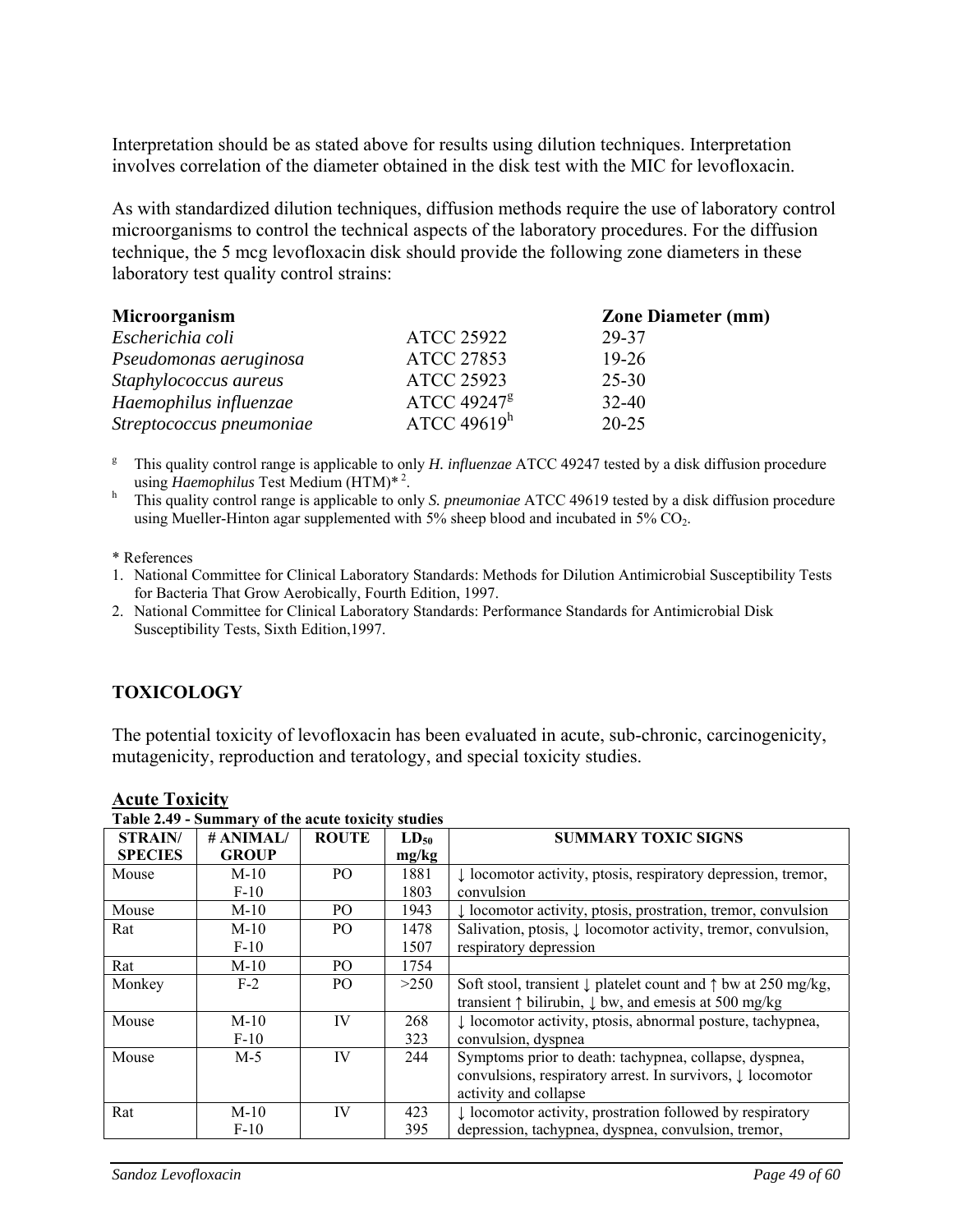|        |       |    |            | salivation                                                                                                                                                                                                                         |
|--------|-------|----|------------|------------------------------------------------------------------------------------------------------------------------------------------------------------------------------------------------------------------------------------|
| Dog    | $F-2$ | IV | <b>200</b> | Salivation, dyspnea, tonic and clonic convulsion, death from<br>respiratory arrest at 200 mg/kg, lacrimation, vomiting,<br>lethargy, and tremors. ↑ RBC, WBC, ALT and ALP, and ↓ P<br>on Day 2. Values returned to normal by Day 8 |
| Monkey | $F-2$ | IV | >200       | At 200 mg/kg – ptosis, vomiting, $\downarrow$ locomotor activity,<br>prostration and anorexia, ketone urine, proteinuria, $\downarrow$<br>glucose. Ptosis and emesis at 100 mg/kg                                                  |

Signs of acute toxicity with metabolites (desmethyl and N-oxide) were similar to that of levofloxacin and were produced at doses significantly greater than would be encountered with therapeutic use.

#### **Sub-Chronic Toxicity Table 2.50 – Summary of the sub-chronic toxicity studies**

| Species,                                     | Route,               | <b>Results</b>                                                                                                                                                                                                                                                                                                                                                                                                                                                                                                         |
|----------------------------------------------|----------------------|------------------------------------------------------------------------------------------------------------------------------------------------------------------------------------------------------------------------------------------------------------------------------------------------------------------------------------------------------------------------------------------------------------------------------------------------------------------------------------------------------------------------|
| Age/Grp/No.,                                 | Dosage,              |                                                                                                                                                                                                                                                                                                                                                                                                                                                                                                                        |
| Sex/Grp                                      | <b>Duration</b>      |                                                                                                                                                                                                                                                                                                                                                                                                                                                                                                                        |
| Rat                                          | PO                   | Lethality: No treatment-related deaths. Clin Obs: Salivation, body staining,                                                                                                                                                                                                                                                                                                                                                                                                                                           |
| 4-6 wk old                                   | 0, 50, 200, 800      | transient pallor and hypothermia at 800 mg/kg. Transient $\downarrow$ fc in treated $\sigma$ and                                                                                                                                                                                                                                                                                                                                                                                                                       |
| 4 grp                                        | 4 weeks              | $\downarrow$ bw gain during week 1 in $\delta$ at 800 mg/kg. Clin Path: $\uparrow$ WBC due to $\uparrow$ in                                                                                                                                                                                                                                                                                                                                                                                                            |
| $10 \nvert\text{2} \& 10 \text{eV}$ /grp     |                      | llymphocytes at 800 mg/kg. PMNs $\downarrow$ in treated $\frac{1}{2}$ and at 50 and 200 mg/kg in<br>$\circlearrowleft$ . $\downarrow$ K <sup>+</sup> , Cl <sup>-</sup> , and urea and $\uparrow$ P and ALT (primarily at 800 mg/kg). Higher M:E<br>ratio at 800 mg/kg. Micro: ↓ relative heart weights at 800 mg/kg and ↑ cecal<br>weights at 200 and 800 mg/kg. Slight vacuolization and minimal hypertrophy<br>of hepatocytes at 800 mg/kg and arthropathy (minor) at 800 mg/kg.<br>$NOAEL = 200$ mg/kg/day. TI= 2.8 |
| Rat                                          | PO                   | Lethality: No treatment-related deaths. Clin Obs: Salivation, $\uparrow$ large fecal                                                                                                                                                                                                                                                                                                                                                                                                                                   |
| 4-5 wk old                                   | 0, 20, 80, 320       | pellets, and stained haircoat mainly at 320 mg/kg. $\uparrow$ fc at 80 and 320 mg/kg,                                                                                                                                                                                                                                                                                                                                                                                                                                  |
| 4 grp                                        | 26 wk                | $\uparrow$ food conversion ratios in $\varphi$ at 320 mg/kg. Clin Path: $\downarrow$ PMNs in all treated                                                                                                                                                                                                                                                                                                                                                                                                               |
| $20 \nvert\Omega$ & $20 \nvert\partial$ /grp |                      | rats, $\uparrow$ glucose (treated $\circlearrowleft$ ), $\downarrow$ triglycerides (320 mg/kg $\circledcirc$ ), $\downarrow$ ß-globulin                                                                                                                                                                                                                                                                                                                                                                                |
|                                              |                      | (treated rats), $\downarrow$ $\alpha$ -globulin (treated $\circled{2}$ ), $\downarrow$ Cl <sup>-</sup> (320 mg/kg rats and 80 mg/kg $\circled{2}$ ),                                                                                                                                                                                                                                                                                                                                                                   |
|                                              |                      | $\downarrow$ total protein (80 and 320 mg/kg $\Diamond$ ), and $\uparrow$ urinary pH at 80 and 320 mg/kg.                                                                                                                                                                                                                                                                                                                                                                                                              |
|                                              |                      | Micro: Dosage-related $\uparrow$ cecal weight, elongated and/or distended ceca and                                                                                                                                                                                                                                                                                                                                                                                                                                     |
|                                              |                      | engorged goblet cells of the cecal mucosa. Changes in intestinal flora and                                                                                                                                                                                                                                                                                                                                                                                                                                             |
|                                              |                      | lower nutrient absorption in the intestines probably responsible for most                                                                                                                                                                                                                                                                                                                                                                                                                                              |
|                                              |                      | changes. No arthropathy.                                                                                                                                                                                                                                                                                                                                                                                                                                                                                               |
|                                              |                      | $NOAEL = 20$ mg/kg/day. TI = 2.8                                                                                                                                                                                                                                                                                                                                                                                                                                                                                       |
| Rat                                          | Diet                 | Lethality: No deaths. Clin Obs: $\downarrow$ bw at 400 and 800 mg/kg. Clin Path:                                                                                                                                                                                                                                                                                                                                                                                                                                       |
| 6 wk old                                     |                      | 0, 100, 200, 400, $\downarrow$ total protein ( $\geq$ 200 mg/kg), globulin, and triglycerides (at 800 mg/kg $\circ$                                                                                                                                                                                                                                                                                                                                                                                                    |
| 5 grp                                        | 800                  | only). $\uparrow$ ALP at 800 mg/kg ( $\circ$ ). Micro: $\downarrow$ absolute liver weight $\geq$ 400 ( $\circ$ ),                                                                                                                                                                                                                                                                                                                                                                                                      |
| $10 \nsubseteq \& 10 \nless \neg \text{grp}$ | $13$ wk              | $\uparrow$ cecal weight and cecal distension ( $\geq$ 100). No arthropathy.                                                                                                                                                                                                                                                                                                                                                                                                                                            |
|                                              |                      | $NOAEL = 100$ mg/kg/day. $TI = 14$                                                                                                                                                                                                                                                                                                                                                                                                                                                                                     |
| Rat                                          | IV                   | $\overline{\text{NSF}}$                                                                                                                                                                                                                                                                                                                                                                                                                                                                                                |
| 4 wk old                                     | 0, 20, 100           |                                                                                                                                                                                                                                                                                                                                                                                                                                                                                                                        |
| 3 grp, $5 \text{ } \textcircled{3}$ /grp     | 10 days              |                                                                                                                                                                                                                                                                                                                                                                                                                                                                                                                        |
| Rat                                          | IV                   | Lethality: No mortality. Clin Obs: NSF. Clin Path and Micro: Crystalluria,                                                                                                                                                                                                                                                                                                                                                                                                                                             |
| 4 wk old                                     | 0, 10, 40, 160       | $\uparrow$ cecal weight and $\downarrow$ (mild) AST and ALT at 160 mg/kg. No arthropathy.                                                                                                                                                                                                                                                                                                                                                                                                                              |
| 4 grp, $4 \text{ } \textcircled{3}$ /grp     | $2 \text{ wk}$<br>IV | $NOAEL = 40$ mg/kg/day. TI= 5.6                                                                                                                                                                                                                                                                                                                                                                                                                                                                                        |
| Rat                                          |                      | Lethality: No mortality, Clin Obs: Transient $\downarrow$ spontaneous activity,                                                                                                                                                                                                                                                                                                                                                                                                                                        |
| 5 wk old                                     | 0, 20, 60, 180       | blepharoptosis $(\text{d})$ , $\downarrow$ bw gain and fc, and swelling at the injection site at                                                                                                                                                                                                                                                                                                                                                                                                                       |
| 4 grp                                        | 4 wk                 | 180 mg/kg. Clin Path: ↓ total protein, albumin, A/G ratio, cholinesterase                                                                                                                                                                                                                                                                                                                                                                                                                                              |
| $10 \nsubseteq \& 10 \nless \neg \text{grp}$ |                      | activity, urinary protein, and RBC. $\uparrow$ WBC, retic, and fibrinogen at                                                                                                                                                                                                                                                                                                                                                                                                                                           |
|                                              |                      | 180 mg/kg. Crystalluria. Micro: ↓ weights of thymus, liver, heart, ovaries, and                                                                                                                                                                                                                                                                                                                                                                                                                                        |
|                                              |                      | brain due to $\downarrow$ bw gain. $\uparrow$ cecal weight at 60 and 180 mg/kg. Arthropathy at 60                                                                                                                                                                                                                                                                                                                                                                                                                      |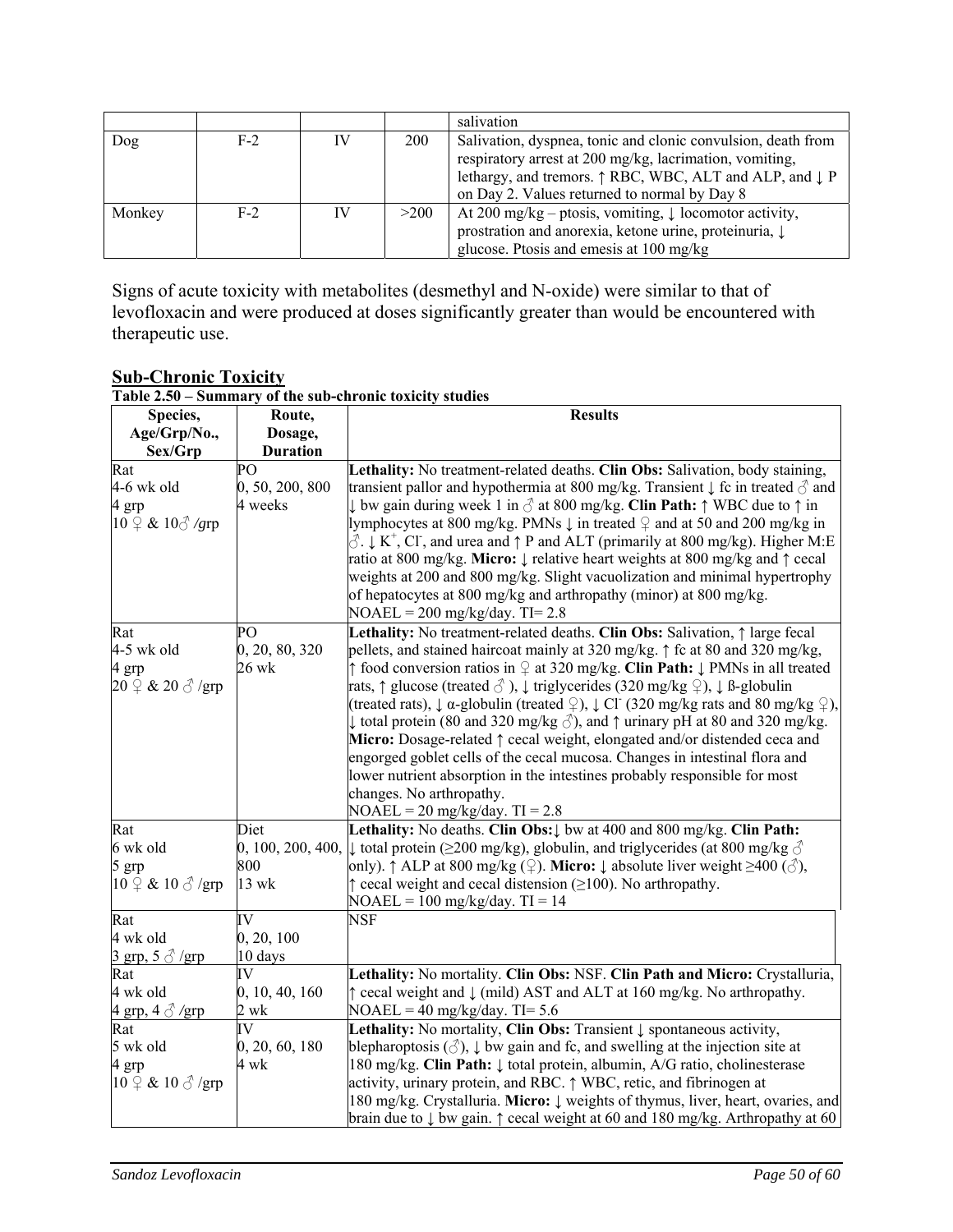| Species,                                                | Route,                 | <b>Results</b>                                                                                                                                             |
|---------------------------------------------------------|------------------------|------------------------------------------------------------------------------------------------------------------------------------------------------------|
| Age/Grp/No.,                                            | Dosage,                |                                                                                                                                                            |
| Sex/Grp                                                 | <b>Duration</b>        |                                                                                                                                                            |
|                                                         |                        | and 180 mg/kg.                                                                                                                                             |
|                                                         |                        | $NOAEL = 20$ mg/kg/day, TI = 2.8.                                                                                                                          |
| Rat                                                     | IV                     | <b>Lethality:</b> None. Clin Obs: Slight $\downarrow$ fc at 30 and 90 mg/kg ( $\Diamond$ ). Clin Path:                                                     |
| 6 wk old                                                | 0, 10, 30, 90          | Mild $\downarrow$ total protein, phospholipids, and cholesterol at 90 mg/kg ( $\circled{c}$ ) due to                                                       |
| 4 grp                                                   | $13$ wk                | $\downarrow$ fc. Mild $\uparrow$ A/G and albumin at 30 and 90 mg/kg ( $\stackrel{\frown}{\circ}$ ). Crystalluria at 30 and                                 |
| $10 \nvert\text{2} \& 10 \text{ or } \text{grp}$        |                        | 90 ( $\circ$ ) and 90 mg/kg ( $\circ$ ). Micro: $\uparrow$ cecal weight, arthropathy (mild) at                                                             |
|                                                         |                        | 90 mg/kg. NOAEL = 30 mg/kg/day. TI = 4.2                                                                                                                   |
| Dog                                                     | IV                     | <b>Lethality:</b> None. Clin Obs: Histamine-like effects at 15 and 60 mg/kg, $\downarrow$ bw                                                               |
| 4-5 mo old                                              | 0, 2, 4, 15, 60        | gain and fc at 60 mg/kg. Clin Path: $\uparrow$ plasma fibrinogen and urine specific                                                                        |
| 5 grp                                                   | 2 wk                   | gravity; ↓ serum Fe. Micro: ↓ absolute liver weight at 60 mg/kg and ↓                                                                                      |
| $3 \text{ } \textcircled{} \text{ } \text{/}\text{grp}$ |                        | absolute and relative testes weight at 4, 15, and 60 mg/kg; and thrombus                                                                                   |
|                                                         |                        | formation in injected vessels at 60 mg/kg, arthropathy and delayed testicular                                                                              |
|                                                         |                        | maturation at $\geq$ 4 mg/kg.                                                                                                                              |
|                                                         |                        | $NOAEL = 2 mg/kg/day. TI = 0.28$                                                                                                                           |
| Dog                                                     | IV                     | Lethality: None. Clin Obs: Histamine-like effects and $\downarrow$ activity at 10 and                                                                      |
| 18 mo old                                               | 0, 10, 30              | 30 mg/kg. Signs subsided by 30 min post-administration except $\downarrow$ activity.                                                                       |
| 3 grp                                                   | $2 \text{ wk}$         | Clin Path: NSF. Micro: NSF.                                                                                                                                |
| $3 \frac{\sqrt{9}}{9}$                                  |                        | NOAEL for arthropathy = $30 \text{ mg/kg/day}$ . TI=4.2                                                                                                    |
| Dog                                                     | Infusion               | Lethality: None. Clin Obs: Histamine-like effects in a dosage-related                                                                                      |
| 7-8 mo old                                              | 0, 3, 10, 30           | manner. Clin Path: NSF. Micro: Arthropathy at ≥10 mg/kg/day.                                                                                               |
| 4 grp                                                   | 4 wk                   | $NOAEL = 3 mg/kg/day. TI=0.42$                                                                                                                             |
| $3 \nsubseteq \& 3 \triangle$ /grp                      | PO                     |                                                                                                                                                            |
| Monkey                                                  |                        | Lethality: None. Clin Obs and Clin Path: Salivation and diarrhea at                                                                                        |
| $2-4$ yr old                                            | 0, 10, 30, 100<br>4 wk | 100 mg/kg. Some animals occasionally had what appeared to be blood in the<br>urine. Slight bw losses, unusually large adrenal glands in one monkey and low |
| 4 grp<br>$3 \nsubseteq \& 3 \nless$ /grp                |                        | urinary pH in two monkeys at 100 mg/kg/day. Micro: NSF.                                                                                                    |
|                                                         |                        | $NOAEL = 30$ mg/kg/day. TI= 4.2                                                                                                                            |
| Monkey                                                  | PО                     | Lethality: None. Clin Obs: $\downarrow$ fc in one high-dosage male during the first half                                                                   |
| $2-4$ yr old                                            | 0, 10, 25, 62.5        | of the study. Clin Path and Micro: NSF.                                                                                                                    |
| 4 grp                                                   | 26 wk                  | $NOAEL = 62.5$ mg/kg/day. TI = 8.75                                                                                                                        |
| $4 \nsubseteq \& 4 \nless$ /grp                         |                        |                                                                                                                                                            |
| Monkey                                                  | IV                     | Lethality: None. Clin Obs: Loose stools and slightly $\downarrow$ wc at 25 and 63                                                                          |
| $2-4$ yr old                                            | 0, 10, 25, 63          | mg/kg and ptosis, occasional quietness, and $\downarrow$ fc ( $\frac{\circ}{\cdot}$ ) at 63 mg/kg. Clin Path:                                              |
| 4 grp                                                   | 4 wk                   | NSF. Micro: NSF.                                                                                                                                           |
| $3 \nsubseteq \& 3 \nless \sqrt{2}$ grp                 |                        | $NOAEL = 10$ mg/kg/day. TI= 1.4                                                                                                                            |

Dosage = mg/kg/day; Clin Obs = clinical observations; Clin Path = clinical pathology; Micro = macroscopic and microscopic findings; NOAEL = No Observable Adverse Effect Level; NSF = No Significant Findings; TI= Therapeutic Index - relationship of toxic dose to the projected human dose (calculation based on maximum daily dose of 500 mg and body weight of 70 kg);

 $ALT =$  alanine aminotransferase;  $ALP =$  alkaline phosphatase;  $AST =$  aspartate aminotransferase;  $A/G = albumin/globulin;$ 

 $fc = food consumption$ ; wc = water consumption; bw = body weight;

 $RBC = red blood cells$ ;  $WBC = white blood cells$ ; retic = reticulocyte;  $PMN =$  neutrophil;  $M.E =$  myeloid: erythroid;  $K^+$  = potassium; Cl<sup>-</sup> = chloride; P = phosphorus; Fe = iron.

# **Carcinogenicity**

Levofloxacin exhibited no carcinogenic or tumourigenic potential after dietary administration of 10, 30 or 100 mg/kg/day for 2 years in a rat carcinogenicity study. The highest dose was 1.4 or 6.7 times the highest recommended human dose (750 mg) based on surface area or body weight, respectively. The mean levofloxacin plasma concentration in the 2-year rat bioassay (at 100 mg/kg/day) was 34% of the human steady-state concentration after 500 mg b.i.d. dosing. In a 2-stage multiple organ carcinogenesis model in rats, levofloxacin at a dosage level of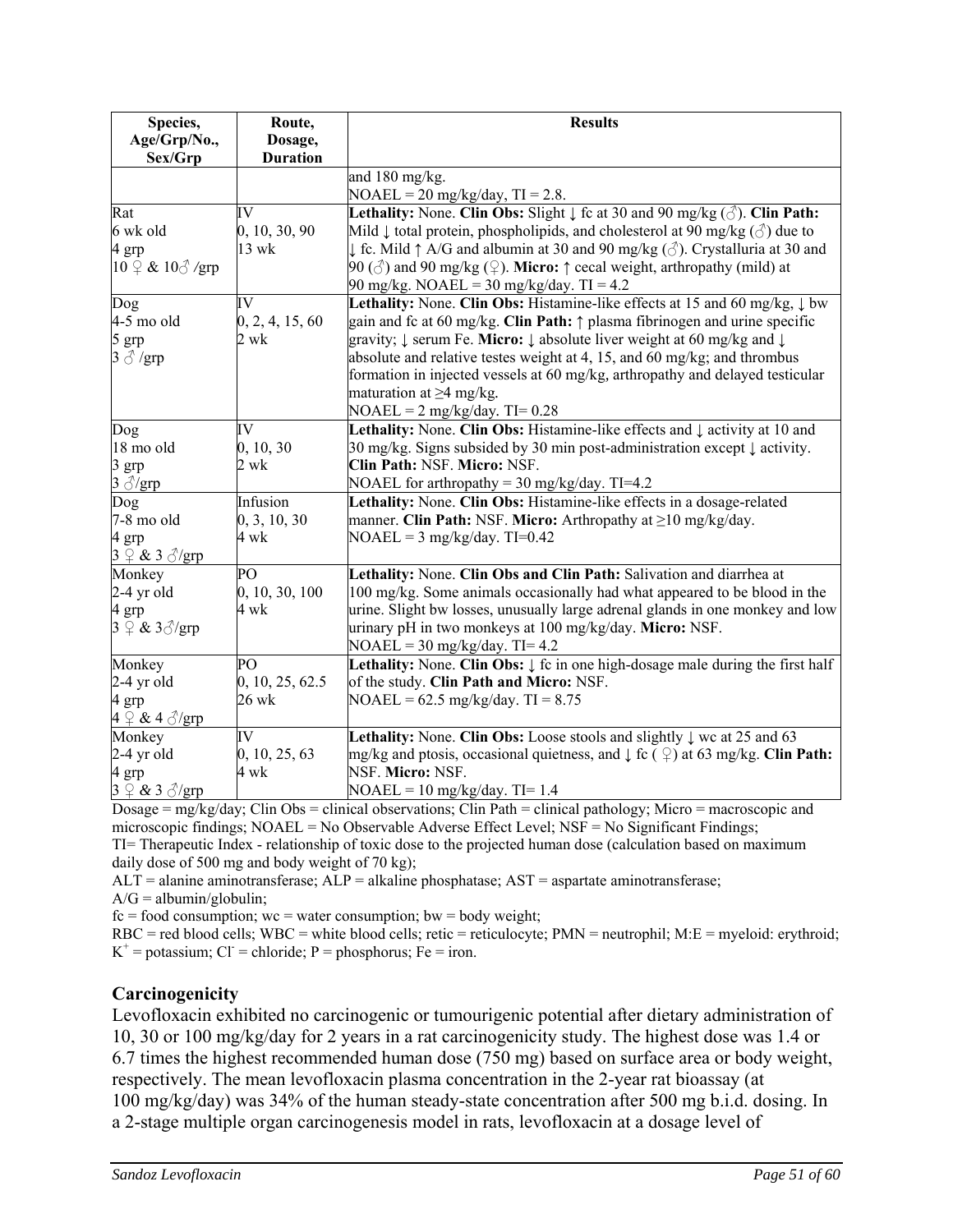approximately 668 mg/kg/day in diet for 16 weeks did not promote the development of preneoplastic or neoplastic lesions after pretreatment with a number of wide spectrum carcinogens.

# **Mutagenicity**

Levofloxacin was not mutagenic in the following assays: Ames bacterial mutation assays (*S. typhimurium and E. coli*), CHO/HGPRT forward mutation assay, mouse micronucleus test, mouse dominant lethal test, rat unscheduled DNA synthesis and the mouse sister chromatid exchange (SCE) assays. It was positive in the *in vitro* chromosomal aberration (CHL cell line) and SCE assays (CHL/IU cell line).

|                                                                    | Table 2.51 - Segment I: Fertility and Reproductive Performance Studies                                                                                                                                                                                                                                                                                                                                                                            |                                                                                                                                                                  |                |  |  |  |
|--------------------------------------------------------------------|---------------------------------------------------------------------------------------------------------------------------------------------------------------------------------------------------------------------------------------------------------------------------------------------------------------------------------------------------------------------------------------------------------------------------------------------------|------------------------------------------------------------------------------------------------------------------------------------------------------------------|----------------|--|--|--|
| <b>Study</b> <sup>a</sup>                                          | <b>Parental Toxicity</b>                                                                                                                                                                                                                                                                                                                                                                                                                          | <b>Embryo/Fetal Toxicity</b>                                                                                                                                     | Teratogenicity |  |  |  |
| Oral gavage, rat<br>0, 10, 60, 360<br>mg/kg/day<br>$24$ /sex/group | salivation (at 60 mg/kg mostly $\delta$ and at<br>$360 \text{ mg/kg} \nvertneq \& \triangle$ ) and soft stool at 360 mg/kg;<br>we at 360 mg/kg for $\delta$ and $\geq 60$ mg/kg for $\circledcirc$ ;<br>in placental weights at 360 mg/kg.<br>No effect on mating performance.                                                                                                                                                                    | No effect on intrauterine<br>survival or fetal<br>development.                                                                                                   | None           |  |  |  |
| Intravenous, rat<br>0, 10, 30, 100<br>mg/kg/day<br>$24$ /sex/group | swollen tail, soft feces, and urinary incontinence No effect on intrauterine<br>at 100 mg/kg in $\delta$ and $\Omega$ . In females, $\downarrow$ bw gain<br>and fc (wk 1 only) at 100 mg/kg. In males, $\downarrow$ bw<br>gain $\geq$ 30 and slight $\downarrow$ fc at all levels, enlarged<br>cecum $\geq$ 30 mg/kg.<br>No effect on reproductive performance.<br>NOAEL = 10 mg/kg/day for $\delta$ rats,<br>30 mg/kg/day for $\mathcal Q$ rats. | survival or development.<br>Slight non-dose-related $\uparrow$ in<br>resorptions.<br>$NOAEL = 100$ mg/kg/day<br>for <i>in utero</i> exposure for rat<br>fetuses. | None           |  |  |  |

#### **Reproduction and Teratology**

 $wc = water consumption$ ;  $bw = body weight$ ;  $fc = food consumption$ 

<sup>a</sup> In both studies, males (8 weeks old) were administered levofloxacin daily for 9 weeks prior to mating, throughout the mating period, and until necropsy. The females (11-12 weeks old) were treated daily for 2 weeks prior to mating, throughout the mating period, and for 7 days after copulation. NOAEL = No Observable Adverse Effect Level.

| <b>Study</b> <sup>a</sup>                                                            | <b>Maternal Toxicity</b>                                                                                                                                                                                                                           | <b>Embryo/Fetal Toxicity</b>                                                                                                                                                                                                                                                                                                                                                                                                                                                                                 | <b>Teratogenicity</b> |
|--------------------------------------------------------------------------------------|----------------------------------------------------------------------------------------------------------------------------------------------------------------------------------------------------------------------------------------------------|--------------------------------------------------------------------------------------------------------------------------------------------------------------------------------------------------------------------------------------------------------------------------------------------------------------------------------------------------------------------------------------------------------------------------------------------------------------------------------------------------------------|-----------------------|
| Oral gavage, rat<br>0, 10, 90,<br>810 mg/kg/day<br>36 $\varphi$ /group               | salivation, piloerection, alopecia, and<br>and/or watery eyes at 90 mg/kg and<br>810 mg/kg. $\downarrow$ bw gain at 810 mg/kg,<br>$\downarrow$ fc $\geq$ 90 mg/kg,<br>we at $810$ mg/kg,<br>enlarged cecum $\geq 90$ mg/kg.<br>$NOAEL = 10$ mg/kg. | No effect on survival and weaning rate,<br>sexual maturation, development or<br>reproductive performance of $F_1$<br>poor hair coat, soft stool, hyperuresis generation. $\downarrow$ mean bw for pups at birth<br>$(\text{and } 2)$ on Days 63-77 postpartum<br>$(\circledcirc)$ at 810 mg/kg. $\uparrow$ fetal mortality, and None<br>↓ fetal weight at 810 mg/kg. Maternal<br>toxicity at 810 mg/kg led to delayed<br>ossification of sternum, metatarsal,<br>proximal phalange, and caudal<br>vertebrae. |                       |
| Intravenous, rat<br>0, 10, 40, 160<br>mg/kg/day<br>$36 \nvert\textcircled{1}$ /group | $\downarrow$ fc at 40 mg/kg (Days 7-12 only)<br>and at 160 mg/kg. Swollen tails (inj.<br>site) and $\uparrow$ wc at 160 mg/kg.<br>NOAEL= $10 \frac{\text{mg}}{\text{kg}}$ for dams.                                                                | Maternal toxicity led to delayed<br>ossification of sternum and caudal<br>vertebrae. No effect other than delayed<br>ossification was observed.<br>NOAEL = 40 mg/kg for fetuses, $\geq 160$<br>mg/kg for pups.                                                                                                                                                                                                                                                                                               | None                  |

#### **Table 2.52 - Segment II: Teratogenicity**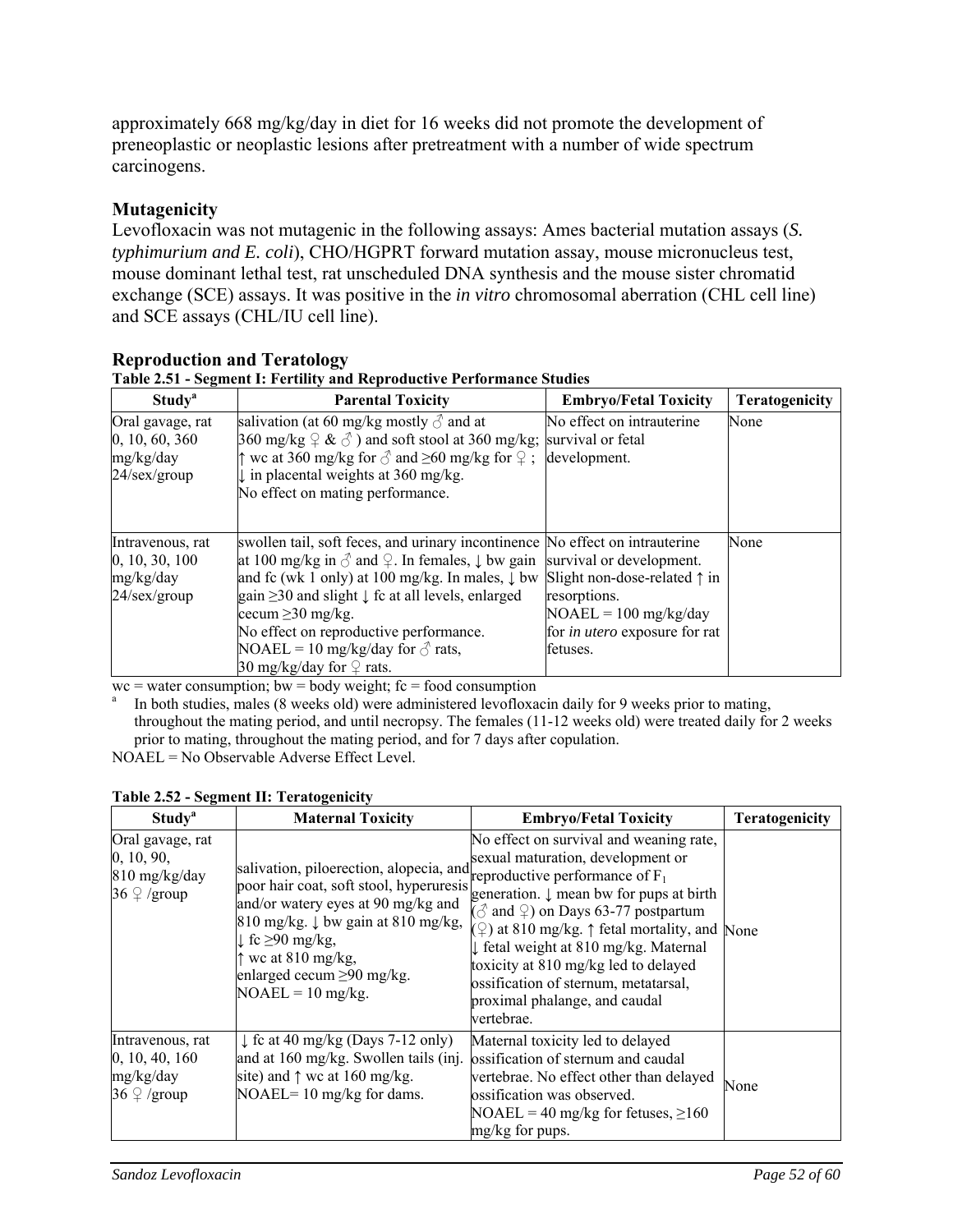| Study <sup>a</sup>                                      | <b>Maternal Toxicity</b>                                                                                                                                                                                          | <b>Embryo/Fetal Toxicity</b>                                                 | <b>Teratogenicity</b> |
|---------------------------------------------------------|-------------------------------------------------------------------------------------------------------------------------------------------------------------------------------------------------------------------|------------------------------------------------------------------------------|-----------------------|
| 0, 5, 16, 50<br>mg/kg/day<br>$16 \nvert\Omega$ /group   | Oral gavage, rabbit $\downarrow$ fc and bw gain at 50 mg/kg,<br>transient $\downarrow$ fc at 16 mg/kg, $\uparrow$ number<br>placental remnants at 50 mg/kg, 4<br>dams aborted.<br>$NOAEL = 5$ mg/kg/day for dams. | No adverse effects.<br>$NOAEL = 50$ mg/kg/day for fetuses.                   | None                  |
| 0, 6.25, 12.5, 25<br>mg/kg/day<br>$20 \n\degree$ /group | Intravenous, rabbit transient $\downarrow$ bw and fc at 25 mg/kg<br>early in gestation (Days 6-9).<br>$NOAEL = 12.5$ mg/kg/day for<br>maternal toxicity.                                                          | No adverse effects.<br>$NOAEL = 25$ mg/kg/day for<br>developmental toxicity. | None                  |

 $bw = body weight$ ; wc = water consumption;  $fc = food consumption$ ;  $inj = injection$ 

In both rat studies, the rats were dosed from Day 7 to Day 17 of gestation.

NOAEL = No Observable Adverse Effect Level

|  |  |  | Table 2.53 - Segment III: Perinatal and Postnatal |
|--|--|--|---------------------------------------------------|
|  |  |  |                                                   |

| <b>Study</b>                  | <b>Maternal Toxicity</b>                                 | <b>Embryo/Fetal</b><br><b>Toxicity</b> | <b>Parturition</b> /<br><b>Neonatal</b><br><b>Growth</b> and<br><b>Survival</b> |
|-------------------------------|----------------------------------------------------------|----------------------------------------|---------------------------------------------------------------------------------|
| Oral gavage, rat              | salivation, diarrhea and soft feces at                   | No effects on either $F_1$ or          |                                                                                 |
| $0, 10, 60, 360$ mg/kg/day    | 360 mg/kg, salivation in some at                         | $F_2$ generation.                      |                                                                                 |
| $24 \nvert\mathcal{Q}$ /group | 60 mg/kg, $\downarrow$ fc at 60 mg/kg during             | $NOAEL = 360$ mg/kg for                |                                                                                 |
| Dosed daily from Day 17 of    | gestation and lactation (Days 14-18), $\downarrow$ pups. |                                        |                                                                                 |
| gestation to Day 21 of        | fc during gestation and $\uparrow$ fc during             |                                        | No effects                                                                      |
| lactation                     | lactation at 360 mg/kg, $\downarrow$ wc on 2 days        |                                        |                                                                                 |
|                               | during gestation and $\uparrow$ we during                |                                        |                                                                                 |
|                               | lactation at 360 mg/kg.                                  |                                        |                                                                                 |
|                               | $NOAEL = 10$ mg/kg for dams.                             |                                        |                                                                                 |

NOAEL = No Observable Adverse Effect Level

## **Special Studies**

#### Arthropathic Potential

Levofloxacin and other quinolones have been shown to cause arthropathy in immature animals of most species tested (see WARNINGS AND PRECAUTIONS). In juvenile rats, 7 days of oral administration of 300 mg/kg/day levofloxacin results in blister and cavity formation in articular cartilage. In juvenile dogs (4 months old), 7 days of oral administration of 10 mg/kg/day levofloxacin produces blister formation, cavitation, and increased synovial fluid of diarthroidal joints. In young immature dogs (13 months old), blister formation and cavitation of the arthritic joint were observed in 1/3 dogs following oral administration of 40 mg/kg/day levofloxacin for 7 days.

In long-term multidose studies, arthropathy in rats was observed after oral administration of 800 mg/kg/day for 4 weeks, after intravenous administration at 60 mg/kg/day for 4 weeks and 90 mg/kg/day for 13 weeks. Arthropathic lesions were observed in 4-month-old dogs following 4 mg/kg/day intravenous administration for 2 weeks and in 7-8-month-old dogs following 10 mg/kg/day intravenous administration for 4 weeks. No arthropathy was observed following 2 week intravenous dosing at dosages up to 30 mg/kg/day in young adult dogs (18 months old).

Three-month old beagle dogs dosed orally with up to 40 mg/kg/day levofloxacin for 8 or 9 consecutive days, with an 18-week recovery period, exhibited musculoskeletal clinical signs by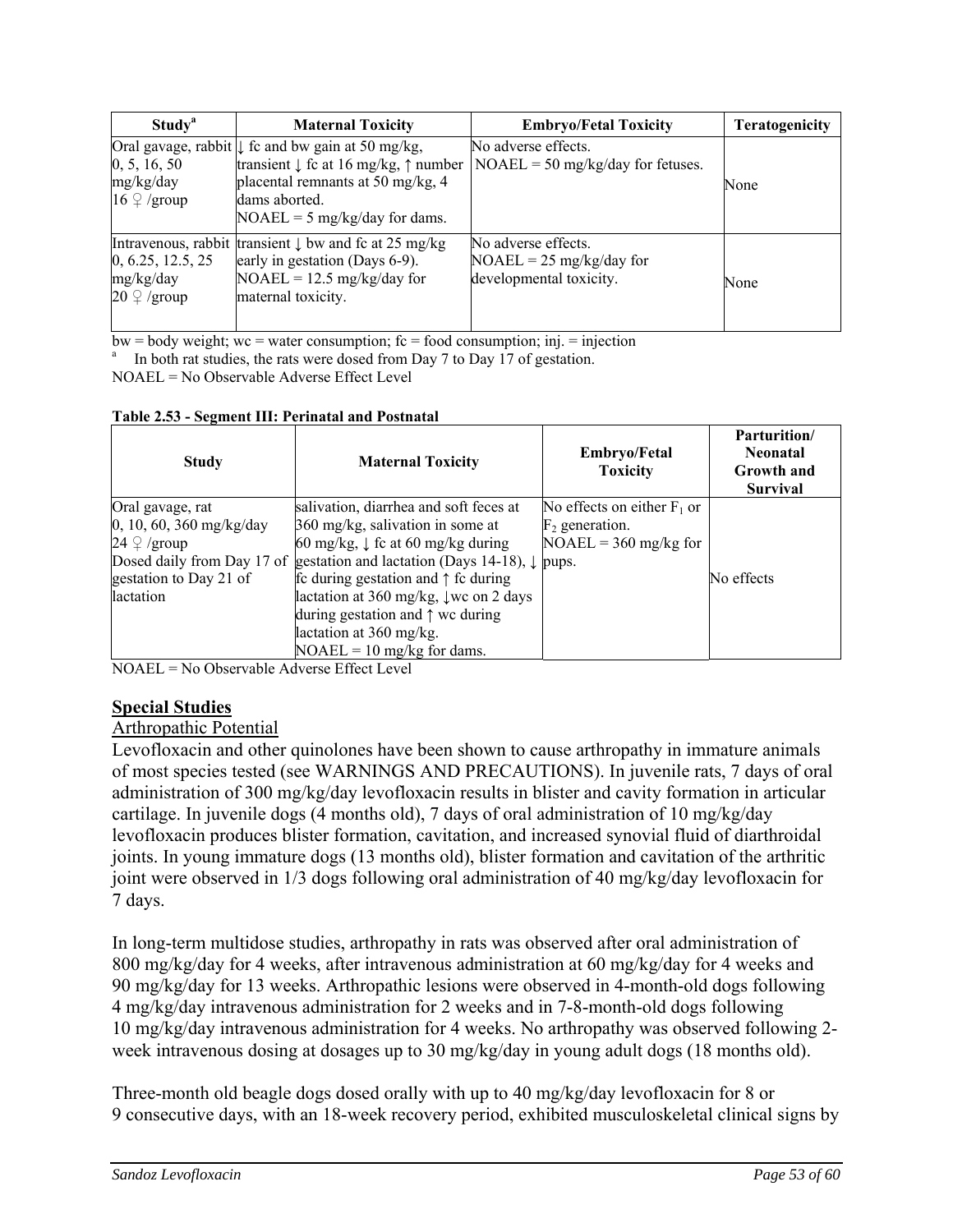the final dose at dose levels  $\geq$ 2.5 mg/kg (approximately 0.2-fold the pediatric dose based upon AUC comparisons). Synovitis and articular cartilage lesions were observed at the 10 and 40 mg/kg dose levels (equivalent to and 3-fold greater than the potential therapeutic dose, respectively). All musculoskeletal clinical signs were resolved by week 5 of recovery; synovitis was resolved by the end of the 18-week recovery period; whereas, articular cartilage erosions and chondropathy persisted.

# **Phototoxicity**

When tested in a mouse ear swelling bioassay, levofloxacin exhibited phototoxicity similar in magnitude to ofloxacin but less phototoxicity than some of the other quinolones tested. A single oral administration of 800 mg/kg levofloxacin followed by UVA exposure has been shown to result in ear erythema and swelling.

# **Crystalluria**

When tested in rats with 20, 60, 120 or 180 mg/kg of levofloxacin, crystalluria has been observed in some intravenous rat studies; urinary crystals are not formed in the bladder, being present only after micturition and are not associated with nephrotoxicity.

# Cardiac Effects

Levofloxacin exhibits a weak interaction with the human HERG channel. The  $IC_{50}$  for levofloxacin in inhibiting human HERG  $K^+$  channel is 915 mcM. At therapeutic doses of 250, 500, and 750 mg levofloxacin, the peak unbound plasma concentrations ranged from 6 mcM for a single oral levofloxacin dose of 250 mg to 12 mcM and 15 mcM for 500 and 750 mg levofloxacin doses, respectively.

Studies in rabbit Purkinje fibers and studies in guinea pig right ventricular myocardium revealed no detectable effect on action potential duration with levofloxacin at concentrations up to 100 mcM.

The potential for levofloxacin to induce torsades de pointes was examined in a canine model of chronic high-degree atrioventricular block. Oral administration of levofloxacin at 6 and 60 mg/kg induced no ventricular arrhythmias. Monophasic action potential duration  $(MAP_{90})$ was not significantly affected by levofloxacin 0.3 and 3.0 mg/kg IV.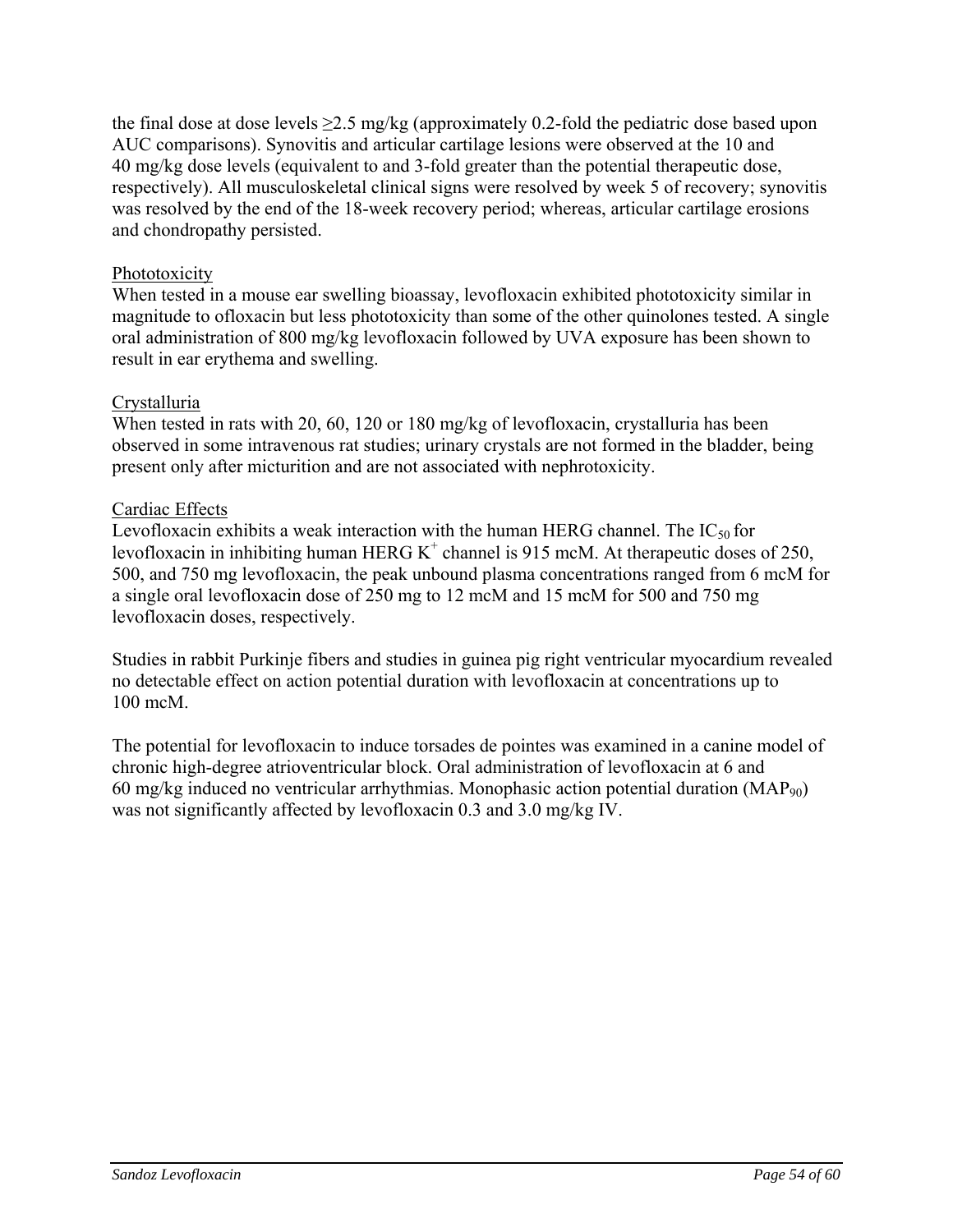### **REFERENCES**

- 1. Watanabe K, Kato N, Muto Y, Bandou K, Ueno K. Antibacterial activity of levofloxacin, s-isomer of ofloxacin, against anaerobic bacteria. Chemotherapy (Japan) 1992; 40:57-63.
- 2. Gough AW, Kasali OB, Sigler RE, Baragi V. Quinolone arthropathy acute toxicity to immature articular cartilage. Toxicol Path 1992; 20(3):436-449.
- 3. Niederman MS, Bass JB Jr, Campbell GD, Fein AM, Grossman RF, Mandell LA, Marrie TJ, Sarosi GA, Torres A, Yu VL. Guidelines for the initial management of adults with community-acquired pneumonia: diagnosis, assessment of severity, and initial antimicrobial therapy. Amer Thoracic Soc, Med Section, Amer Lung Assoc. Amer Review of Respiratory Disease Nov 1993; 148(5): 1418-1426.
- 4. Tanaka M, Kurata T, Fujisawa C. Mechanistic study of inhibition of levofloxacin absorption by aluminum hydroxide. Antimicrobial Agents and Chemotherapy 1993; 37(10):2173-2178.
- 5. Yamane N, Jones RN, Frei R, Hoban DJ, Pignatari AC, Marco F. Levofloxacin *in vitro* activity: results from an international comparative study with ofloxacin and ciprofloxacin. J Chemotherapy 1994; 6:83-91.
- 6. Peterson LR, Cooper I, Willard KE, et al. Activity of twenty-one antimicrobial agents including L-ofloxacin against quinolone-sensitive and –resistant, and methicillin-sensitive and -resistant Staphylococcus aureus. Chemotherapy 1994; 40:21-25.
- 7. Child J, Mortiboy D, Andrews JM, Chow AT, Wise R. Open-label crossover study to determine pharmacokinetics and penetration of two dose regimens of levofloxacin into inflammatory fluid. Antimicrobial Agents and Chemotherapy 1995; 39(12):2749-2751.
- 8. Fuch PC, Barry AL, Brown SD. The AST Surveillance Group. Prevalence of resistance to three fluoroquinolones: assessment of levofloxacin disk test error rates and surrogate predictors of levofloxacin susceptibility. Antimicrobial Agents and Chemotherapy 1996; 40(7):1633-1639.
- 9. DeAbate CA, Russell M, McElvaine P, Faris H, Upchurch J, Fowler CL, Polak EM, Morgan NS. Safety and efficacy of oral levofloxacin versus cefuroxime axetil in acute bacterial exacerbation of chronic bronchitis. Respiratory Care 1997; 42(2): 206-213.
- 10. Fish DN, Chow AT. Levofloxacin clinical pharmacokinetics. Clinical Pharmacokinetics 1997; 32(2):101-119.
- 11. Isaacson DM, Fernandez JA, Frosco M, Foleno BD, Goldschmidt RM, Amararunga D, Manolz A, Lawrence LE, Wira E, Barrett JF. Levofloxacin: A review of its antibacterial activity. Recent Res Devel in Antimicrob Agents and Chemother 1996; 1:391-439.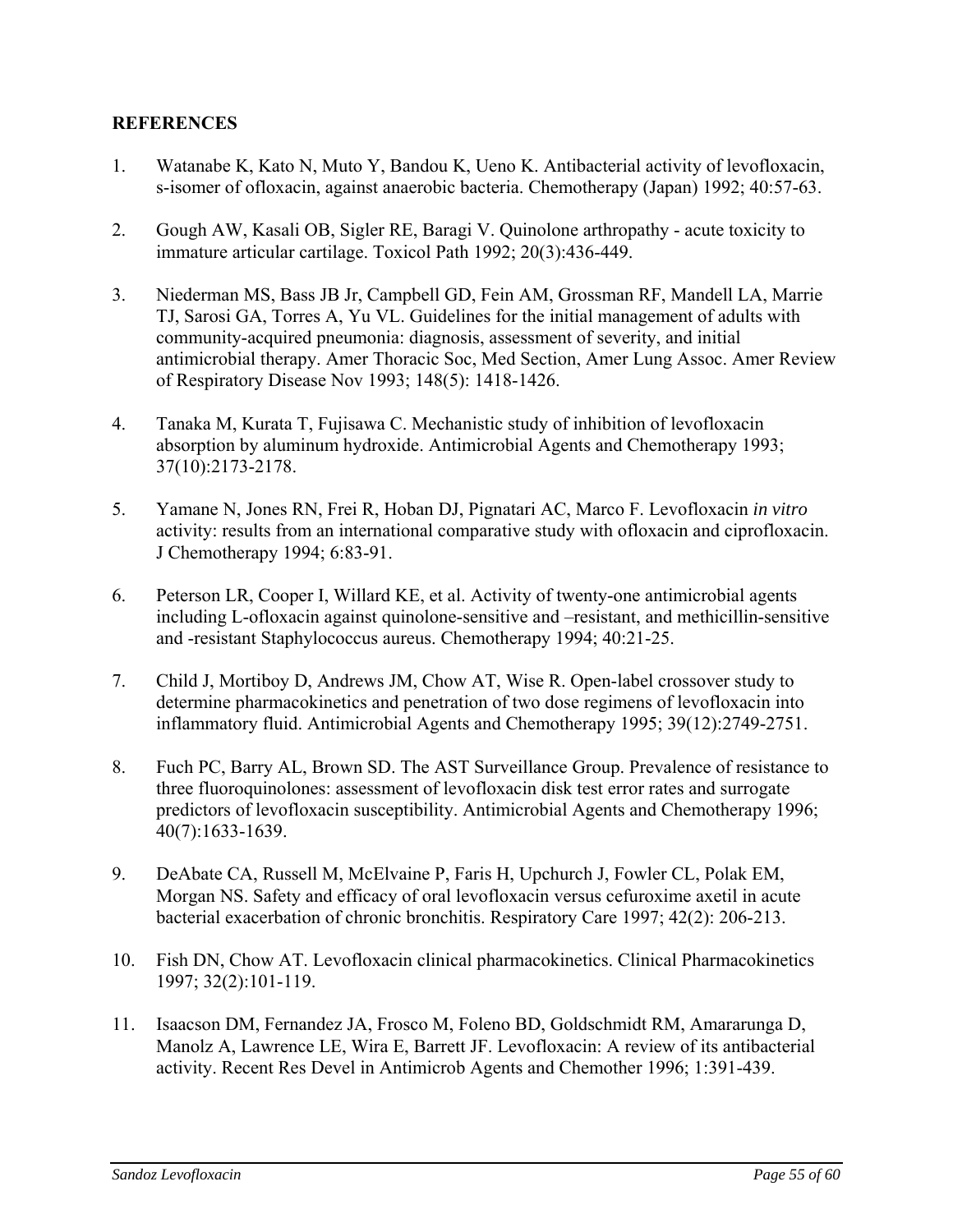- 12. Lee L-J, Sha X, Gotfried MH, Howard JR, Dix RK, Fish DN. Penetration of levofloxacin into lung tissue after oral administration to subjects undergoing lung biopsy or lobectomy. Pharmacotherapy 1998; 18(1): 35-41.
- 13. Sydnor TA, Kopp EJ, Anthony KE, LoCoco JM, Kim SS, Fowler CL. An open-label assessment of the activity of levofloxacin for the treatment of acute community-acquired bacterial sinusitis in adults. Annals of Allergy, Asthma & Immunology 1998; 80:357-362.
- 14. Nichols RL, Smith JW, Gentry LO, Gezon J, Campbell T, Sokol P, Williams RR. Multicenter, randomized study comparing levofloxacin and ciprofloxacin for uncomplicated skin and skin structure infections. Southern Medical Journal 1997; 90(12): 1193-1200.
- 15. File TM Jr, Segreti J, Dunbar L, Player R, Kohler R, Williams RR, Kojak C, Rubin A. A multicenter, randomized study comparing the efficacy and safety of iv/oral levofloxacin versus ceftriaxone/cefuroxime axetil in the treatment of adults with community-acquired pneumonia. Antimicrobial Agents and Chemotherapy 1997; 41(9):1965-1972.
- 16. Habib MP, Gentry LO, Rodriguez-Gomez G, Morowitz W, Polak E, Rae JK, Morgan NS, Williams RR. Multicenter, randomized study comparing efficacy and safety of oral levofloxacin and cefaclor in treatment of acute bacterial exacerbations of chronic bronchitis. Infectious Diseases in Clinical Practice 1998; 7:101-109.
- 17. Nicodemo AC, Robledo JA, Jasovich A, Neto W. A multicentre, double-blind, randomised study comparing the efficacy and safety of oral levofloxacin versus ciprofloxacin in the treatment of uncomplicated skin and skin structure infections. International Journal of Clinical Practice 1998; 52(2):69-74.
- 18. Noel GJ, Natarajan J, Chien S, Hunt TL, Goodman DB, Abels R. Effects of three fluoroquinolones on QT intervals in healthy adults after single doses. Clinical Pharmacology and Therapeutics 2003; 73: 292-303.
- 19. West M, Boulanger BR, Fogarty C, Tennenberg A, Wiesinger B, Oross M, Wu S-C, Fowler C, Morgan N, Kahn JB. Levofloxacin compared with imipenem/cilastatin followed by ciprofloxacin in adult patients with nosocomial pneumonia: A multicenter, prospective, randomized, open-label study. Clinical Therapeutics 2003; 25(2): 485-506
- 20. Bundrick W, Heron SP, Ray P, Schiff WM, Tennenberg AM, Wiesinger BA, Wright PA, Wu S-C, Zadeikis N, Kahn JB. Levofloxacin versus ciprofloxacin in the treatment of chronic bacterial prostatitis: A randomized double-blind multicenter study. Urology 2003; 62: 537-541
- 21. Dunbar LM, Wunderlink RG, Habib MP, Smith LG, Tennenberg AM, Khashab MM, Wiesinger BA, Xiang JX, Zadeikis N, Kahn JB. High-dose, short-course levofloxacin for community-acquired pneumonia: a new treatment paradigm. Clinical Infectious Diseases 2003; 37:752-760
- 22. Janssen-Ortho Inc. Levaquin, Product Monograph, Control Number 171237, April 9, 2014.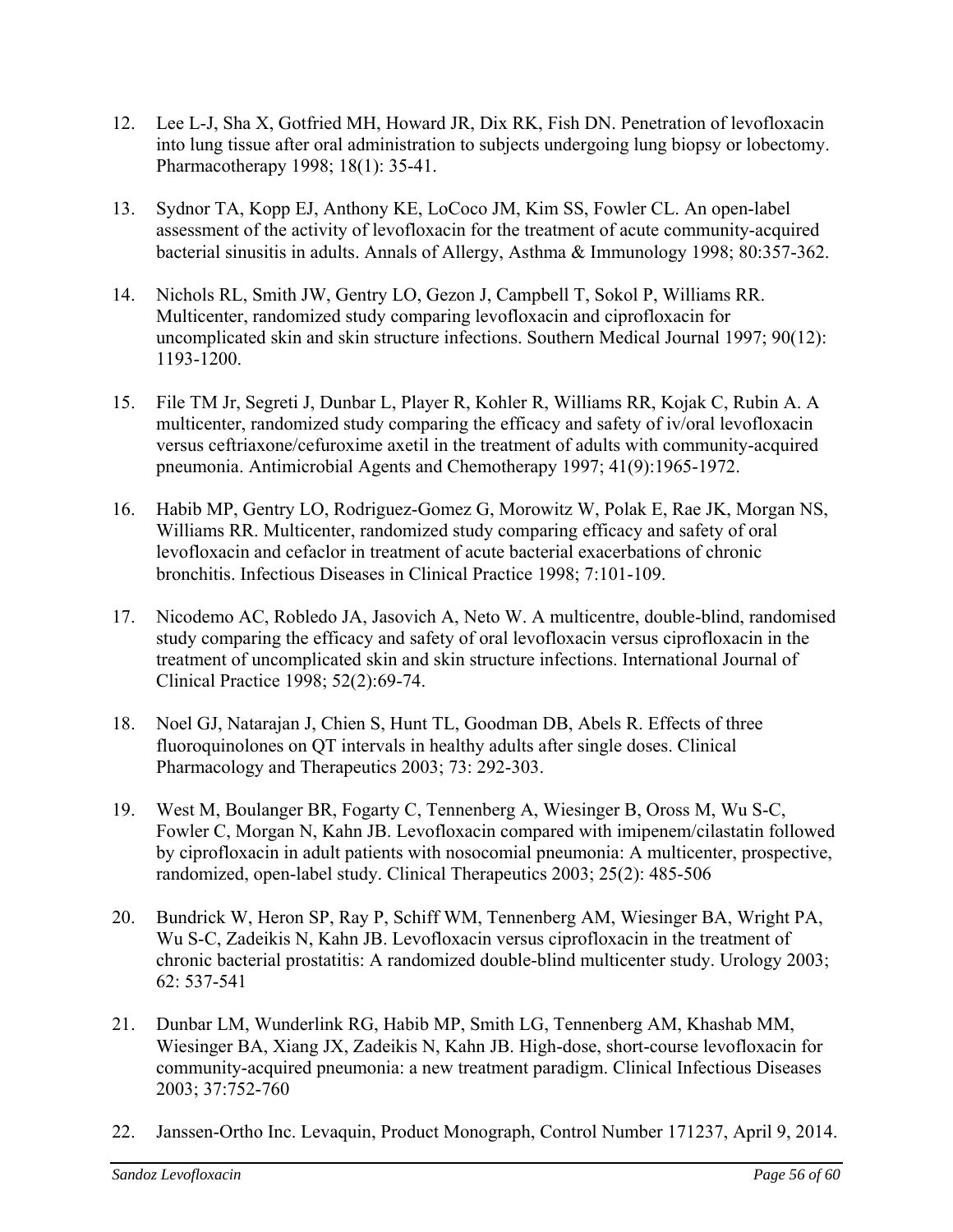# **PART III: CONSUMER INFORMATION**

#### **PrSandoz Levofloxacin**  (Levofloxacin tablets )

This leaflet is part III of a three-part "Product Monograph" published when Sandoz Levofloxacin was approved for sale in Canada and is designed specifically for Consumers. This leaflet is a summary and will not tell you everything about Sandoz Levofloxacin. Contact your doctor or pharmacist if you have any questions about the drug.

Before you start to take your medicine, please read this leaflet carefully, all the way through, as it contains important information.

Retain this leaflet for the duration of your treatment.

Remember to consult your doctor if you feel that Sandoz Levofloxacin is not helping you get better, or if you feel worse.

#### **ABOUT THIS MEDICATION**

#### What the medication is used for:

Sandoz Levofloxacin is from a group of antibiotics known as quinolones. Sandoz Levofloxacin is used to treat adults with certain lung, sinus, skin and urinary tract infections caused by certain germs called bacteria.

#### What it does:

Levofloxacin has been shown, in a large number of clinical trials, to be effective for the treatment of bacterial infections. Sandoz Levofloxacin interferes with bacterial enzymes to prevent bacterial growth, thereby killing many types of bacteria that can infect the lungs, sinus, skin, and urinary tract.

Sometimes, viruses rather than bacteria may infect the lungs and sinuses (for example, the common cold). Sandoz Levofloxacin, like other antibiotics, does not kill viruses.

#### When it should not be used:

You should not take Sandoz Levofloxacin if you have had an allergic reaction to any of the group of antibiotics known as quinolones, or to any of the nonmedicinal ingredients (see What the nonmedicinal ingredients are). This includes antibiotics such as ofloxacin, ciprofloxacin, moxifloxacin hydrochloride, gatifloxacin and norfloxacin. If you have had any reaction to quinolones, you should discuss this with your doctor.

You should not take Sandoz Levofloxacin if you have had tendinitis or tendon rupture while taking quinolone antibiotics.

# What the medicinal ingredient is:

Levofloxacin (as levofloxacin hemihydrate).

#### What the nonmedicinal ingredients are**:**

Colloidal silicon dioxide, croscarmellose sodium, ferric oxide yellow (250 mg and 500 mg strengths only), ferric oxide red (250 mg and 500 mg strengths only), glycerol dibehenate, hypromellose, hydroxypropyl cellulose, lactose monohydrate, polyethylene glycol, povidone, sodium starch glycolate, talc, titanium dioxide.

#### What dosage forms it comes in:

Sandoz Levofloxacin tablets are terra cotta pink for the 250 mg tablet, peach coloured for the 500 mg tablet, or white for the 750 mg tablet.

#### **WARNINGS AND PRECAUTIONS**

#### **Serious Warnings and Precautions**

- **Sandoz Levofloxacin has been shown to lengthen the** heartbeat on an electrocardiogram test (QT interval prolongation).
- Serious hypersensitivity (allergic) reactions, sometimes fatal, have been reported in some patients receiving quinolone therapy, including levofloxacin.
- Seizures may occur with quinolone therapy. Tell your doctor if you have any central nervous system problems (i.e., epilepsy). Your doctor will determine whether you should use this medication.
- Fluoroquinolones, including Sandoz Levofloxacin, may worsen muscle weakness in persons with myasthenia gravis. **Do not use** Sandoz Levofloxacin **if you have or have had** myasthenia gravis.
- Fluoroquinolones, including Sandoz Levofloxacin, are associated with an increased risk of tendinitis and tendon rupture in all ages. This risk is further increased in older patients usually over 60 years of age, in patients taking corticosteroid drugs, and in patients with kidney, heart or lung transplants.

#### See SIDE EFFECTS AND WHAT TO DO ABOUT THEM.

BEFORE you use Sandoz Levofloxacin talk to your doctor or pharmacist if:

- you have decreased kidney function.
- you have epilepsy or have a history of seizures (convulsions).
- you have had any problems with your heart rhythm, heart rate, or problems with low potassium.
- you are taking anti-diabetic medications as Sandoz Levofloxacin may interfere with blood sugar levels.
- you have a disease that causes muscle weakness (myasthenia gravis).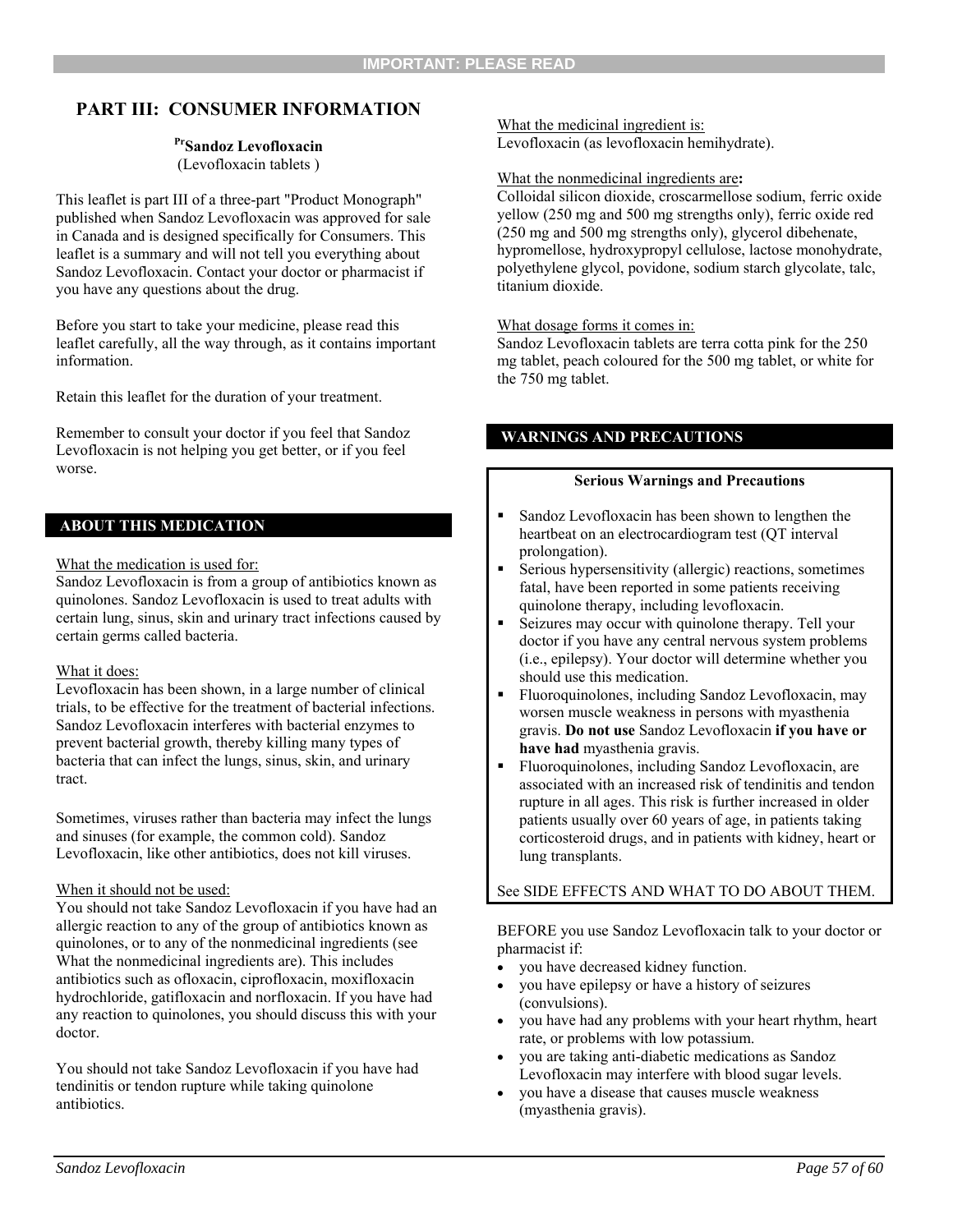• vou experience any symptoms of muscle weakness. including breathing difficulties (e.g., shortness of breath).

#### **INTERACTIONS WITH THIS MEDICATION**

**Before taking Sandoz Levofloxacin, make sure you tell your doctor and pharmacist all the medications you are taking. Do not start a new medicine without first consulting a doctor or pharmacist.** 

It is important to let your doctor know all of the medicines you are using including some medications for arthritis (nonsteroidal anti-inflammatory drugs), blood sugar medicines, drugs for any heart condition, and non-prescription drugs, because Sandoz Levofloxacin may react with certain medications.

Taking warfarin and Sandoz Levofloxacin together can further predispose you to the development of bleeding problems. If you take warfarin, be sure to tell your doctor.

Many multivitamin/mineral combinations and antacids, containing calcium, magnesium, aluminum, iron, zinc and sucralfate may interfere with the absorption of levofloxacin and may prevent it from working properly. You should take Sandoz Levofloxacin either two hours before or two hours after taking these products.

Some medicines such as erythromycin, clarithromycin, quinidine, procainamide, amiodarone, sotalol, cisapride\*, antipsychotics, tricyclic antidepressants, and other medications may produce an effect on the electrocardiogram test. The risk of developing abnormal heartbeat may be increased when Sandoz Levofloxacin is taken with any of these medications. Do not take any of these medications with Sandoz Levofloxacin unless your doctor tells you that it is alright.

\* no longer marketed in Canada

#### **PROPER USE OF THIS MEDICATION**

#### Usual Adult Dose:

Sandoz Levofloxacin tablets should be taken once a day for 3, 5, 7, 10, 14 or 28 days depending on your condition.

Each tablet should be swallowed whole and may be taken with or without food. Try to take the tablet at the same time each day and drink fluids liberally, to maintain a hydrated condition.

You may begin to feel better quickly; however, in order to make sure that you are getting the full, sustained benefits from your medication so that your infection does not return,

#### **you should complete the full course of medication**.

#### Overdose:

In case of drug overdose, contact a healthcare practitioner (e.g., doctor), hospital emergency department, or regional poison control centre, even if there are no symptoms.

Missed dose:

Do not take more than the prescribed dose of Sandoz Levofloxacin tablets even if you missed a dose by mistake. You should not take a double dose.

#### **SIDE EFFECTS AND WHAT TO DO ABOUT THEM**

Sandoz Levofloxacin tablets are generally well tolerated. The most common side effects caused by Sandoz Levofloxacin, which are usually mild, include nausea, vomiting, diarrhea, abdominal pain, constipation, dizziness, flatulence, rash, headache, difficulty in sleeping, and vaginitis in women. However, allergic reactions have been reported in patients receiving quinolones, including Sandoz Levofloxacin tablets, even after just one dose. If you develop hives, itching, skin rash, difficulty breathing or swallowing, swelling in the face, tongue or throat, or other symptoms of an allergic reaction, you should stop taking this medication and call your doctor.

Sandoz Levofloxacin may be associated with dizziness. You should know how you react to this drug before you operate an automobile, or machinery, or perform other activities requiring mental alertness or co-ordination.

Pain, swelling and tears of shoulder, hand, or Achilles tendons have been reported in patients receiving quinolones, including Sandoz Levofloxacin. The risk of tendon effects is higher if you are over 65 years old, and especially if you are taking corticosteroids. If you develop pain, swelling, or rupture of a tendon you should stop taking Sandoz Levofloxacin, rest, avoid exercise and strenuous use of the affected area and contact your doctor.

Convulsions have been reported in patients receiving quinolone antibiotics including Sandoz Levofloxacin. If you have experienced convulsions in the past, be sure to let your physician know that you have a history of convulsions.

Quinolones, including Sandoz Levofloxacin, may also cause central nervous system stimulation which may lead to tremors, restlessness, anxiety, lightheadedness, confusion, hallucinations, paranoia, depression, nightmares, insomnia and, rarely, suicidal thoughts or acts. If you have suicidal thoughts, contact your doctor.

Neuropathy (problems in the nerves) has been reported in patients receiving quinolones, including Sandoz Levofloxacin tablets. Peripheral neuropathy may be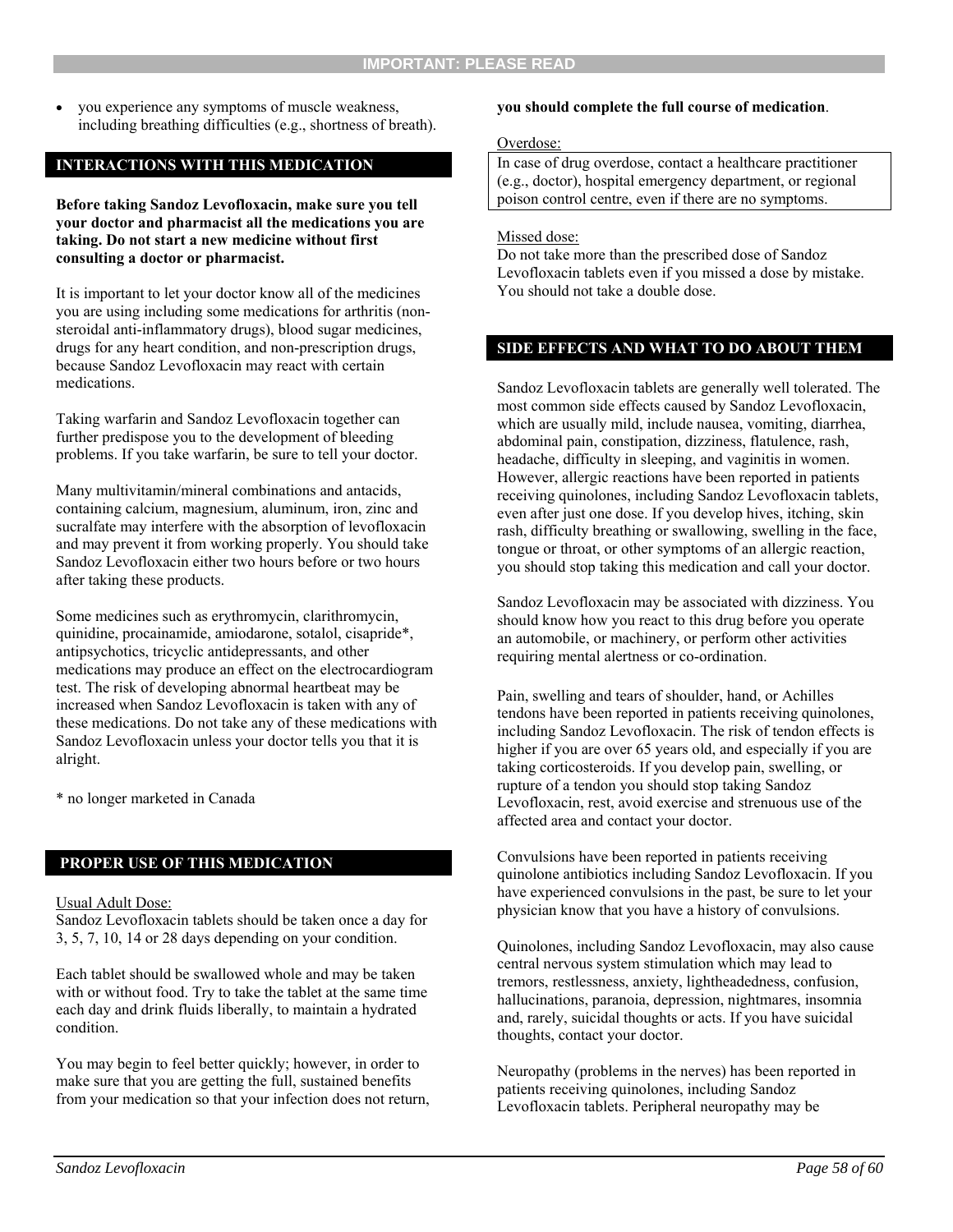irreversible. If neuropathy symptoms occur such as pain, burning, tingling, numbness, weakness, or other alterations of sensation (including feelings of vibration, temperature or touch sensitivity), you should stop taking Sandoz Levofloxacin tablets and contact your doctor immediately.

Sun sensitivity (photosensitivity), which can appear as skin eruption or severe sunburn, can occur in some patients taking quinolone antibiotics after exposure to sunlight or artificial ultraviolet (UV) light (e.g., tanning beds). Levofloxacin has been infrequently associated with phototoxicity. You should avoid excessive exposure to sunlight or artificial ultraviolet light while you are taking Sandoz Levofloxacin. Use sunscreen and wear protective clothing if out in the sun. If photosensitivity develops, contact your doctor.

If you have diabetes and you develop a hypoglycemic reaction (low blood sugar) while taking Sandoz Levofloxacin tablets, you should stop taking Sandoz Levofloxacin tablets and call your doctor. Hypoglycemic coma has been observed in diabetic patients and deaths have occured Hyperglycemic and hypoglycemic (high and low blood sugar, respectively) reactions have also been reported in patients without diabetes. Common symptoms of hyperglycemia (high blood sugar) include excessive thirst or excessive urination. Common symptoms of hypoglycemia (low blood sugar) include dizziness, excessive hunger, lack of coordination, headache, fatigue, or fainting. You should call your doctor if you experience any of these symptoms.

Problems with the liver, including fatal cases, have been reported in patients taking Sandoz Levofloxacin. The symptoms of hepatic impairment are non-specific and include nausea, vomiting, stomach pain, fever, weakness, abdominal pain or tenderness, loss of appetite, itching, unusual or unexplained tiredness, light coloured bowel movements and dark coloured urine. In more severe cases, these symptoms are followed by jaundice (yellowing of the skin) and/or icterus (yellowing of the eyes). Call your doctor if you experience these symptoms.

Some quinolones have been associated with lengthening of the heart beat on an electrocardiogram test, and with abnormal heart rhythm. Very rare cases of abnormal heart beat have been reported in patients while on levofloxacin, but these reports generally involved patients who had conditions that predisposed them to abnormal heart beat, or who have been taking other medicines that increase the risk of developing abnormal heart beat. If you develop heart palpitations (fast beating) or have fainting spells, you should stop taking Sandoz Levofloxacin and call your doctor.

Eye abnormalities and abnormal vision have been reported in patients being treated with quinolones. The relationship of the drugs to these events has not been established.

Diarrhea that usually ends after treatment is a common

problem caused by antibiotics. A more serious form of diarrhea can occur during or up to 2 months after the use of antibiotics. This has been reported with all antibiotics including with levofloxacin tablets. If you develop a watery and bloody stool with or without stomach cramps and fever, contact your doctor as soon as possible.

Fluoroquinolones like Sandoz Levofloxacin may cause worsening of myasthenia gravis symptoms, including muscle weakness and breathing problems. If you have or have had myasthenia gravis, do not use Sandoz Levofloxacin.

These are not all the side effects that have been reported with Sandoz Levofloxacin. If you notice any side effects not mentioned in this leaflet, or you have concerns about the side effects you are experiencing, please inform your doctor.

#### **SERIOUS SIDE EFFECTS, HOW OFTEN THEY HAPPEN AND WHAT TO DO ABOUT THEM**

|                           | <b>Talk to</b> | <b>Stop taking</b> |
|---------------------------|----------------|--------------------|
| <b>Symptom/Effect</b>     | vour           | drug and call      |
|                           | doctor or      | your doctor        |
|                           | pharmacist     | or pharmacist      |
| Rare                      |                |                    |
| Heart palpitations (fast  |                |                    |
| beating) or fainting      |                |                    |
| spells                    |                |                    |
| Tendon pain, swelling     |                |                    |
| or rupture                |                |                    |
| Worsening muscle          |                |                    |
| weakness or breathing     |                |                    |
| problems                  |                |                    |
| Symptoms of allergic      |                |                    |
| reaction                  |                |                    |
| • skin rash               |                |                    |
| • hives                   |                |                    |
| • itching                 |                |                    |
| • difficulty breathing or |                |                    |
| swallowing                |                |                    |
| · swelling of face,       |                |                    |
| tongue or throat          |                |                    |
| Symptoms of               |                |                    |
| neuropathy                |                |                    |
| · pain                    |                |                    |
| • burning                 |                |                    |
| · tingling                |                |                    |
| • numbness                |                |                    |
| • weakness                |                |                    |
| If you have diabetes      |                |                    |
| and you develop a         |                |                    |
| hypoglycemic reaction     |                |                    |
| Symptoms of               |                |                    |
| hypoglycemia              |                |                    |
| · dizziness               |                |                    |